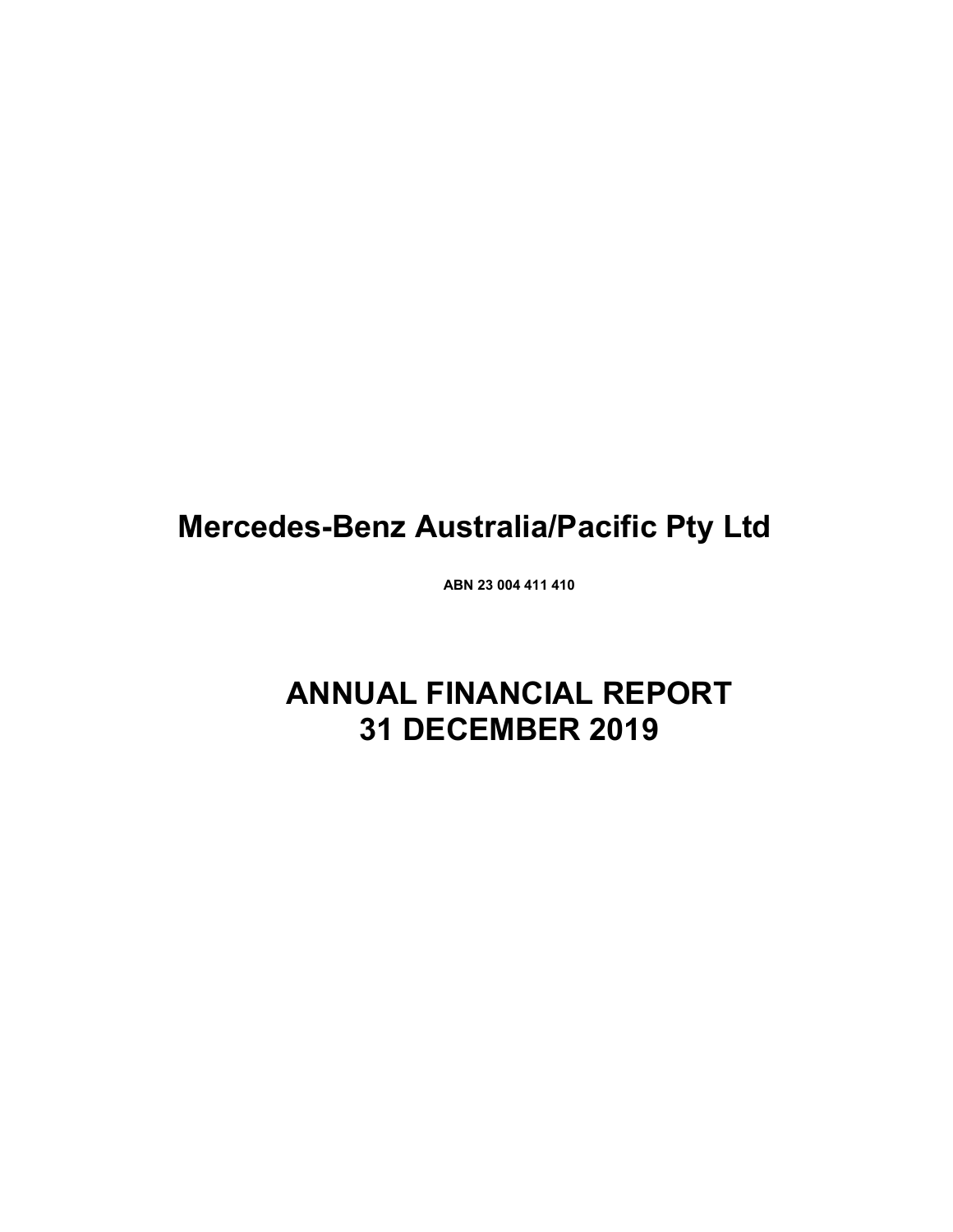# *Mercedes-Benz Australia/Pacific Pty Ltd Year ended 31 December 2019*

# **Contents**

|                                                          | Page      |
|----------------------------------------------------------|-----------|
| Directors' Report                                        | $1 - 4$   |
| Independent Audit Report                                 | $5 - 8$   |
| Lead Auditor's Independence Declaration                  | 9         |
| Directors' Declaration                                   | 10        |
| <b>Statement of Financial Position</b>                   | 11        |
| Statement of Profit or Loss & Other Comprehensive Income | 12        |
| Statement of Changes in Equity                           | 13        |
| <b>Statement of Cash Flows</b>                           | 14        |
| Notes to the Financial Statements                        | $15 - 73$ |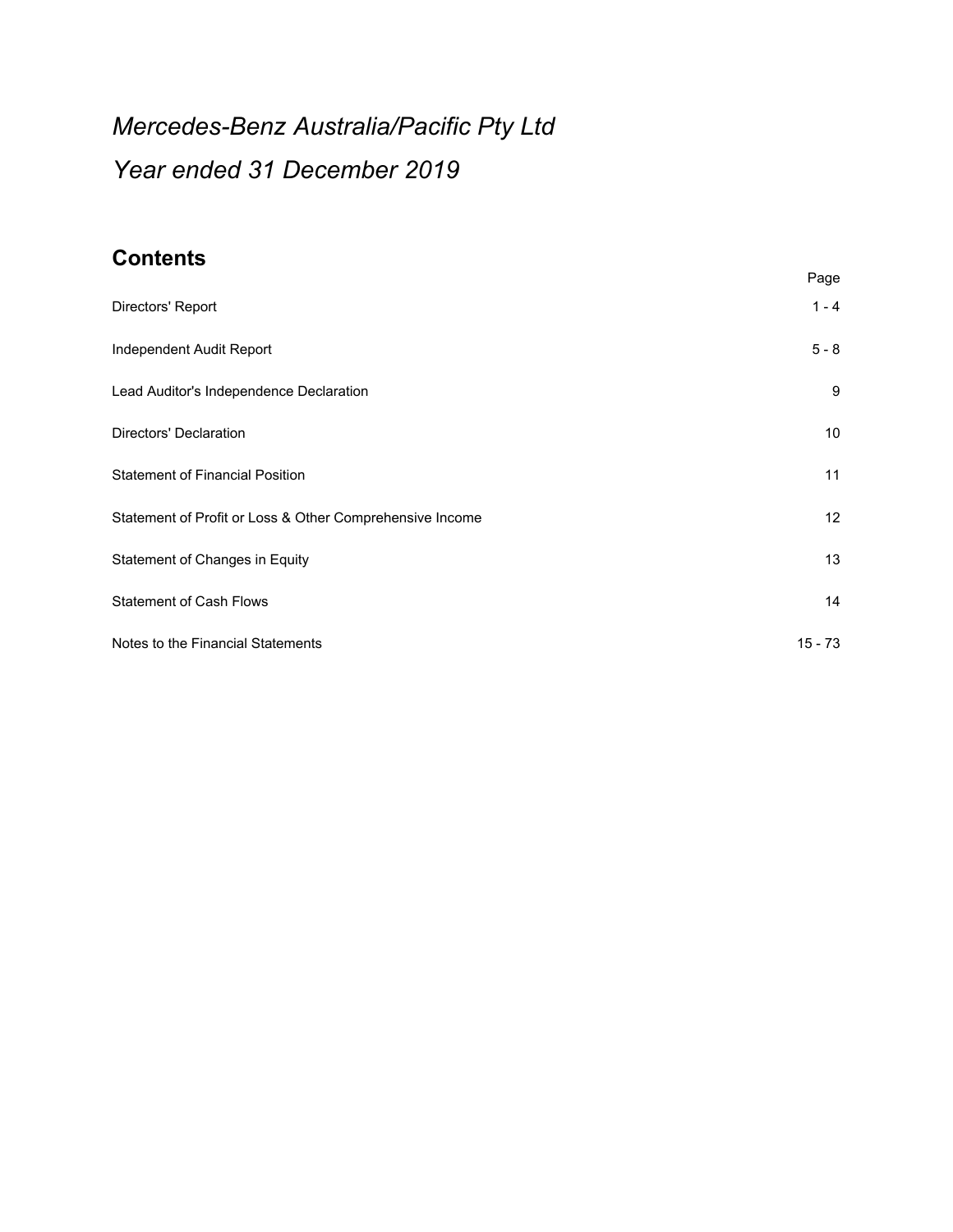<span id="page-2-0"></span>The directors present their report together with the financial report of Mercedes-Benz Australia/Pacific Pty Ltd ("the Company") for the year ended 31 December 2019 and the auditor's report thereon.

#### **Directors**

Mr. Horst von Sanden CEO & Director since 17 December 2013 Mr. Volker Malzahn CFO & Director since 1 August 2018 Ms. Diane Tarr Director since 1 January 2019 Mr. Steve Mchutchon Director since 1 January 2019

# **Officers who were previously partners of the audit firm**

There were no officers of the Company during the financial year who were previously partners of the current audit firm, KPMG, at a time when KPMG undertook an audit of the Company.

#### **Principal activities**

The principal activities of the Company during the course of the financial year were the importation, marketing and distribution of passenger and light commercial vehicles and their component parts.

Significant changes in the nature of the Company's activities during the year are noted below.

#### **Operating and financial review**

The Company made a profit, after income tax, for the year ended 31 December 2019 of \$1.355 million (2018: \$43.529 million).

#### **Dividends - Mercedes-Benz Australia/Pacific Pty Ltd**

Dividends paid or declared by the Company to members since the end of the previous financial year were: (2018: \$200.0 million)

|                              | <b>Cents per</b><br>share | <b>Total amount</b> | Franked/<br>unfranked | Date of<br>payment |
|------------------------------|---------------------------|---------------------|-----------------------|--------------------|
| Final 2019 ordinary dividend | \$285.71                  | \$100.000.000.00    | Unfranked             | 14.06.2019         |

#### **Significant changes in the state of affairs**

In the opinion of the Directors there was a significant change in the state of affairs of the Company that occurred during the financial year under review. On 1 January 2019, the Company acquired the net assets of Mercedes-Benz Vans Australia/Pacific Pty and its associated vans & ute/pickup business operations. As a result, comparability between the 2019 and prior period will be impacted.

#### **Environmental regulation**

The Company's operations are not subject to any significant environmental regulations under either Commonwealth or State legislation. However, the Board believes that the Company has adequate systems in place for the management of its environmental requirements and is not aware of any breach of those environmental requirements that are material in nature as they apply to the Company.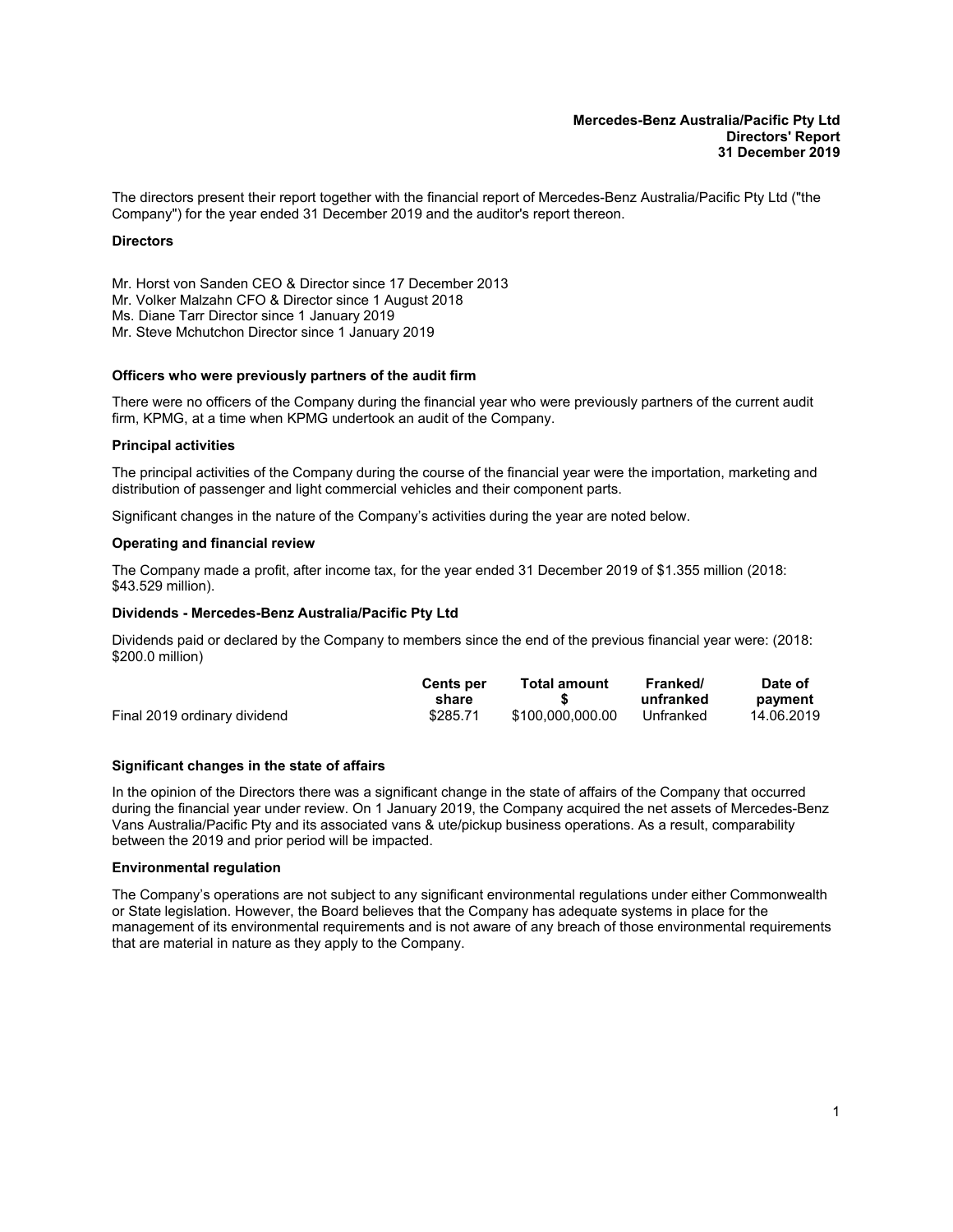#### **Events subsequent to reporting date**

The following events occurred subsequent to 31 December 2019:

• On 25 February 2020, the Australian Competition and Consumer Commission (ACCC) announced on its website that it had accepted a court enforceable undertaking from the Company. The Company as part of that undertaking has agreed to offer at the Company's cost a loan vehicle or reasonable alternate transport (at the Company's election) to certain affected consumers if the Company is unable to replace the airbag within two weeks from the date requested by a consumer (for reasons other than the consumer not making the vehicle available for repair). Affected consumers in this context are those that have a Mercedes-Benz C-Class or E-class vehicle affected by the compulsory recall that are older than 6 years and located in Queensland, Northern Territory, Western Australia and part of the coastal area of New South Wales north of Newcastle; or older than 9 years and located elsewhere in Australia. Refer to Note 24 for details of the provision recognised in relation to this matter.

• On 6 March 2020, the Company announced that all vehicles sold from 1 March 2020 will be covered for 5 years (previously 3 years) manufacturers' warranty (unlimited kilometres for private purchases, and limited to capped kilometres for vehicles acquired for commercial purposes). As a result, the Company will have a financial impact to its provisions for warranty to factor in the additional costs in future years for warranty claims related to the 4th and 5th year since first year of registration.

• The spread of novel coronavirus (COVID-19) was declared a public health emergency by the World Health Organisation on 31 January 2020 and upgraded to a global pandemic on 11 March 2020. The rapid rise of the virus has seen an unprecedented global response by governments, regulators and numerous industry sectors. The Australian Federal Government enacted its emergency plan on 29 February 2020. This has led to the closure of Australian borders from 20 March, an increasing level of restrictions on corporate Australia's ability to operate, significant volatility and instability in financial markets and the release of a number of government stimulus packages to support individuals and businesses as the Australian and global economies face significant slowdown and uncertainties. The impact of COVID-19 to operating results is considered a subsequent event of the reporting period, which does not require any adjustment in the 2019 annual financial statements of the Company. Local analysis and frequent contact with the Daimler Group Headquarters in regards to measures taken to deal with this changing environment occur on a regular basis. The Company has adopted measures in order to mitigate risks to people and to continue to provide services to the Dealer Network and end customers, having set up a crisis committee. To assist with cash flow, temporary workforce salary reductions have been put in place for the calendar month of May, additionally, certain tax payment deferrals have been put in place as a result of the aforementioned government stimulus package assistance. The distribution business is focusing all its efforts on customer service, to address any concerns customers may have, ensuring points of contacts that offer information and continuity of logistics. The Company continues to monitor developments in the COVID-19 pandemic and the measures being implemented on the economy to control and slow the outbreak. Given the dynamic nature of these circumstances and the significant increase in economic uncertainty, the related impact on the Company's future results of operations, cash flows and financial position cannot be reasonably estimated at this stage and will be reflected in the Company's 2020 annual financial statements.

Other than those noted above, there has not arisen a transaction or event of an unusual nature likely to affect significantly the operations of the business, the results of those operations or the state of affairs of the Company in future financial years from the end of the financial year to the date of this report.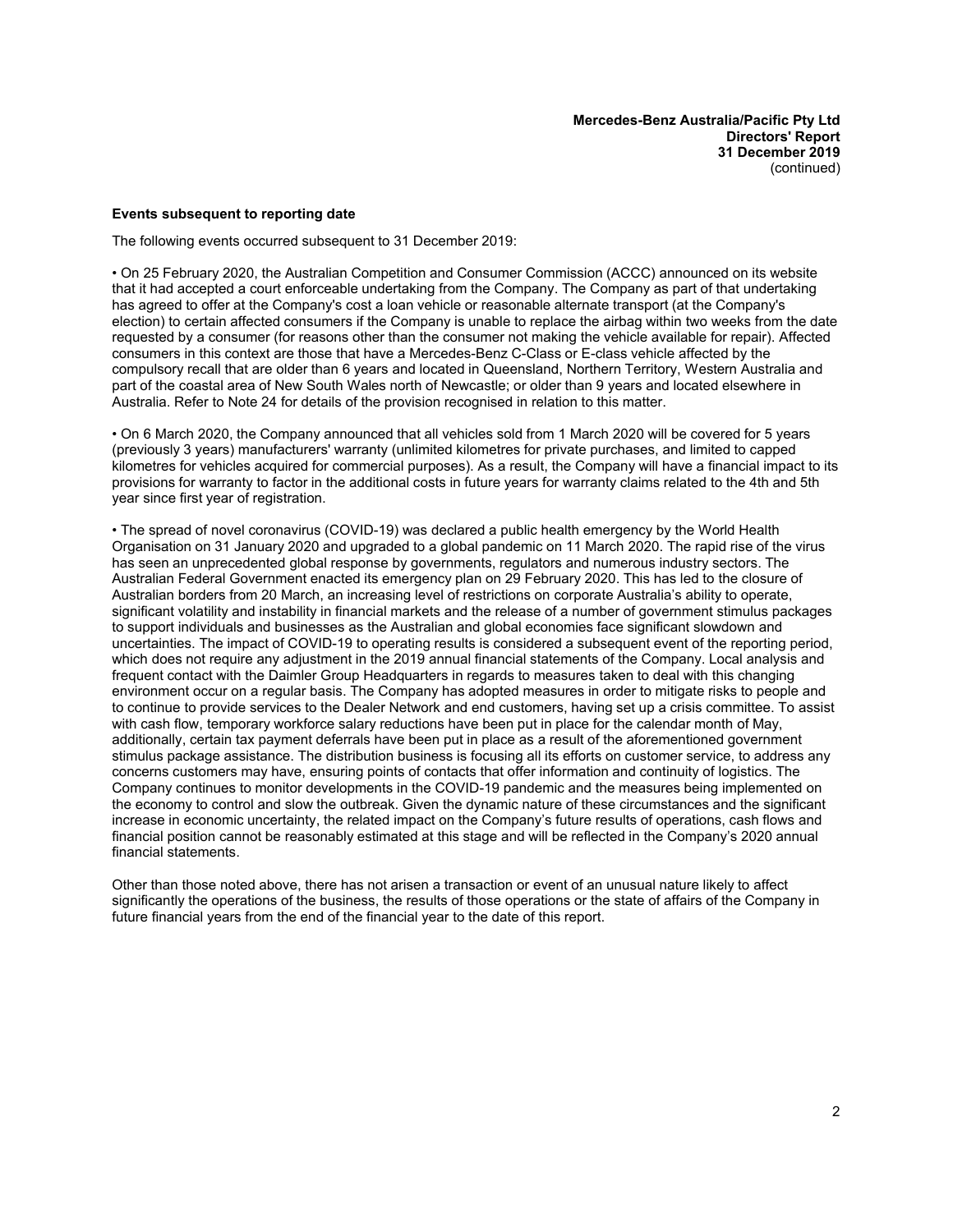**Mercedes-Benz Australia/Pacific Pty Ltd Directors' Report 31 December 2019** (continued)

#### **Likely developments**

#### *Operations*

The Company will continue to pursue its policy of increasing its key market share as well as maintaining its contribution to the Daimler global organisation.

The Company's financing activities for other related parties of the local Daimler group are expected to continue depending on the requirements of these related parties.

#### **Indemnification and insurance of officers and auditors**

#### *Indemnification*

The Company has agreed to indemnify all directors and officers of the Company against all liabilities to another person (other than the Company or a related party) that may arise from their positions as directors or officers of the Company, except where the liability arises out of conduct involving a liability owed to the Company or a Related Body Corporate, a liability for a pecuniary penalty order under section 1317G, a compensation order under section 1317H of the Law, or a lack of good faith. The agreement stipulates that the Company will meet the full amount of any such liabilities, including all costs and expenses as permitted by law.

The Company has not indemnified or made any agreements to indemnify any person for a liability who is or has been an auditor of the Company.

#### *Insurance premiums*

For the period 1 April 2019 to 1 April 2020, the Company has paid insurance premiums of \$3,539 (2018: \$2,972) in respect of directors' and officers' liability and legal expenses insurance. This insurance was renewed in April 2019 to provide coverage until 30th April 2020.

The insurance contracts insure against certain liability (subject to specific exclusions) persons who are or have been directors or executive officers of the Company.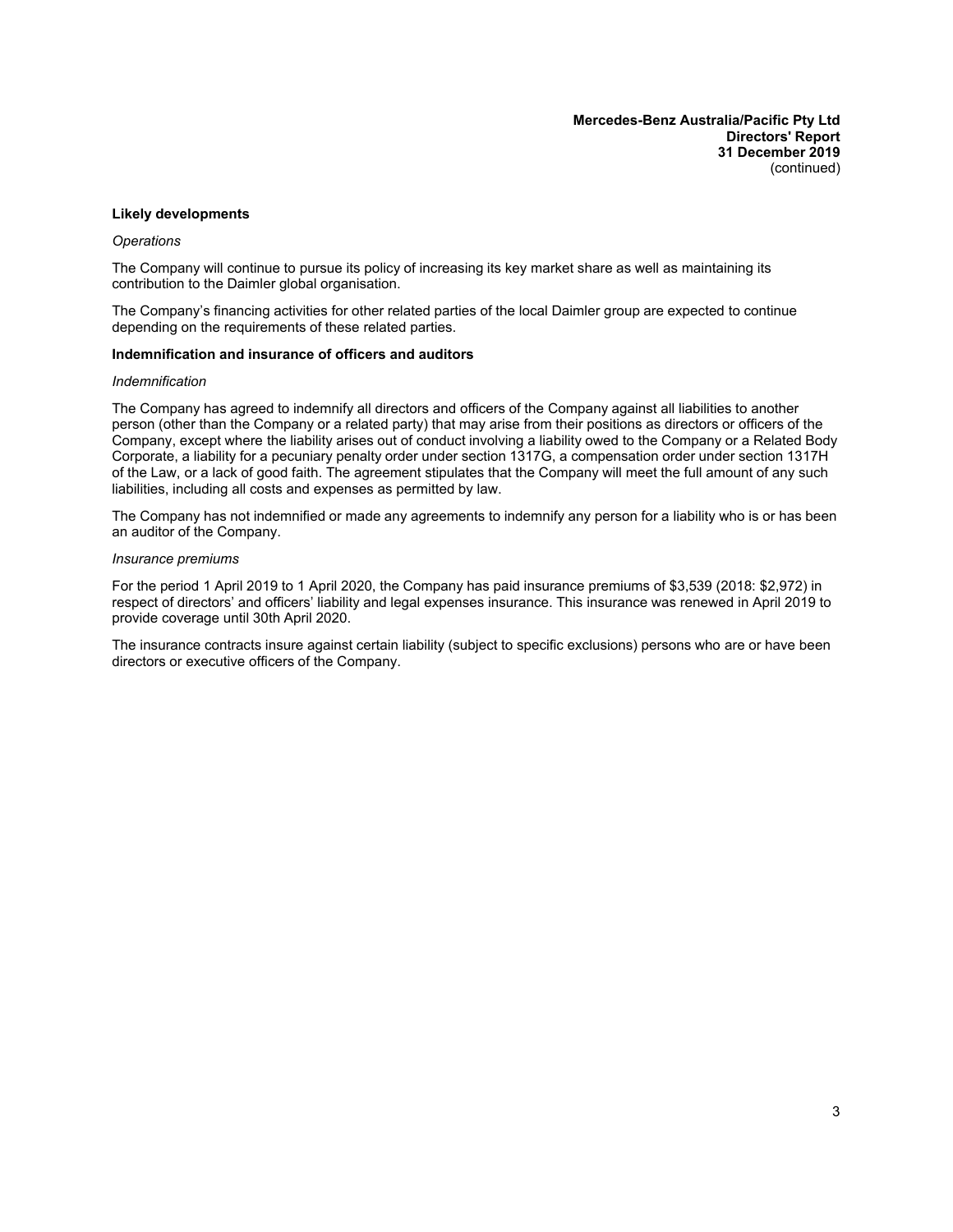**Mercedes-Benz Australia/Pacific Pty Ltd Directors' Report 31 December 2019**  ( continued)

#### **Lead auditor's independence declaration**

The lead auditor's independence declaration is set out on page 9 and forms part of the Directors' report for the financial year ended 31 December 2019.

#### **Rounding of amounts**

The Company is of a kind referred to in ASIC Corporations (Rounding in Financial/ Directors' Reports) Instrument 2016/191 and in accordance with that, amounts in the financial report and directors' report have been rounded off to the nearest thousand dollars, unless otherwise stated.

Signed in accordance with a resolution of the directors:

in À

Mr. Horst von Sanden CEO and Director

Melbourne *3c IO* 4 I 4)

Ms. Diane Tarr

Director<br>30/4/*2*020 Melbourne

Mr. Volker Malzahn CFO and Director

Melbourne <;- *o;4* cj *I* **Cw** 

Mr. Steve McHutchon Mr. Steve McH<br>Director<br>30/4/2  $M$ elbou.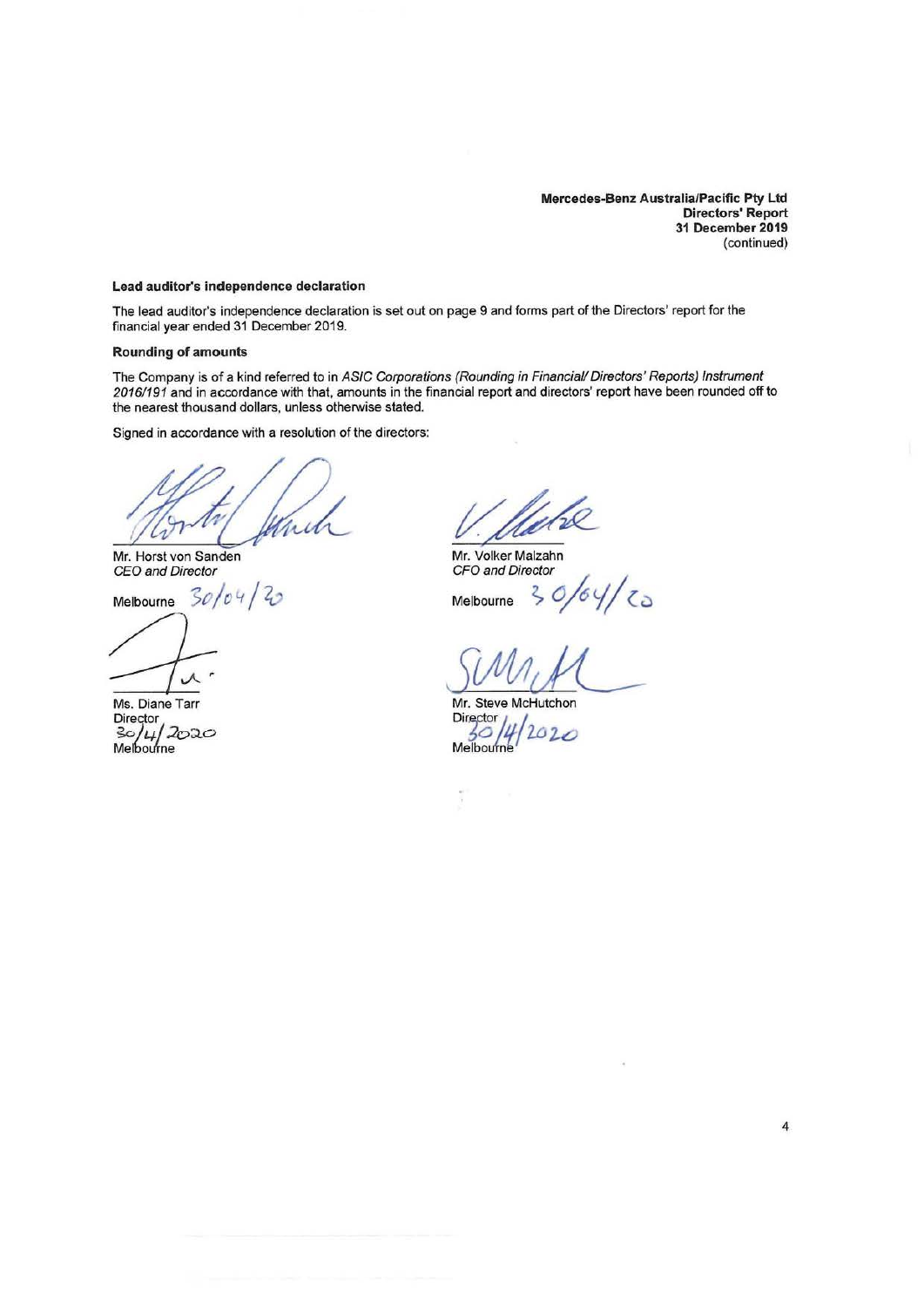

# Independent Auditor's Report

# To the members of Mercedes-Benz Australia/Pacific Pty Ltd

# **Opinion**

We have audited the **Financial Report** of Mercedes-Benz Australia/Pacific Pty Ltd (the Company).

In our opinion, the accompanying Financial Report of the Company is in accordance with the Corporations Act 2001, including:

• giving a true and fair view of the Company's financial position as at 31 December 2019 and of its financial performance for the year ended on that date; and

• complying with Australian Accounting Standards and the Corporations Regulations 2001.

The **Financial Report** comprises:

• Statement of financial position as at 31 December 2019;

Statement of profit or loss and other comprehensive income, Statement of changes in equity, and Statement of cash flows for the year then ended;

Notes including a summary of significant accounting policies; and

• Directors' Declaration.

## **Basis for opinion**

We conducted our audit in accordance with Australian Auditing Standards. We believe that the audit evidence we have obtained is sufficient and appropriate to provide a basis for our opinion.

Our responsibilities under those standards are further described in the Auditor's responsibilities for the audit of the Financial Report section of our report.

We are independent of the Company in accordance with the Corporations Act 2001 and the ethical requirements of the Accounting Professional and Ethical Standards Board's APES 110 Code of Ethics for Professional Accountants (including Independence Standards) (the Code) that are relevant to our audit of the Financial Report in Australia. We have fulfilled our other ethical responsibilities in accordance with the Code.

## **Key Audit Matters**

The **Key Audit Matters** we identified are:

**Key Audit Matters** are those matters that, in our professional judgement, were of most significance in our audit of the Financial Report of the current period.

• Completeness of the provision for warranty claims; and

• Completeness and accuracy of the Takata Recall provision.

These matters were addressed in the context of our audit of the Financial Report as a whole, and in forming our opinion thereon, and we do not provide a separate opinion on these matters.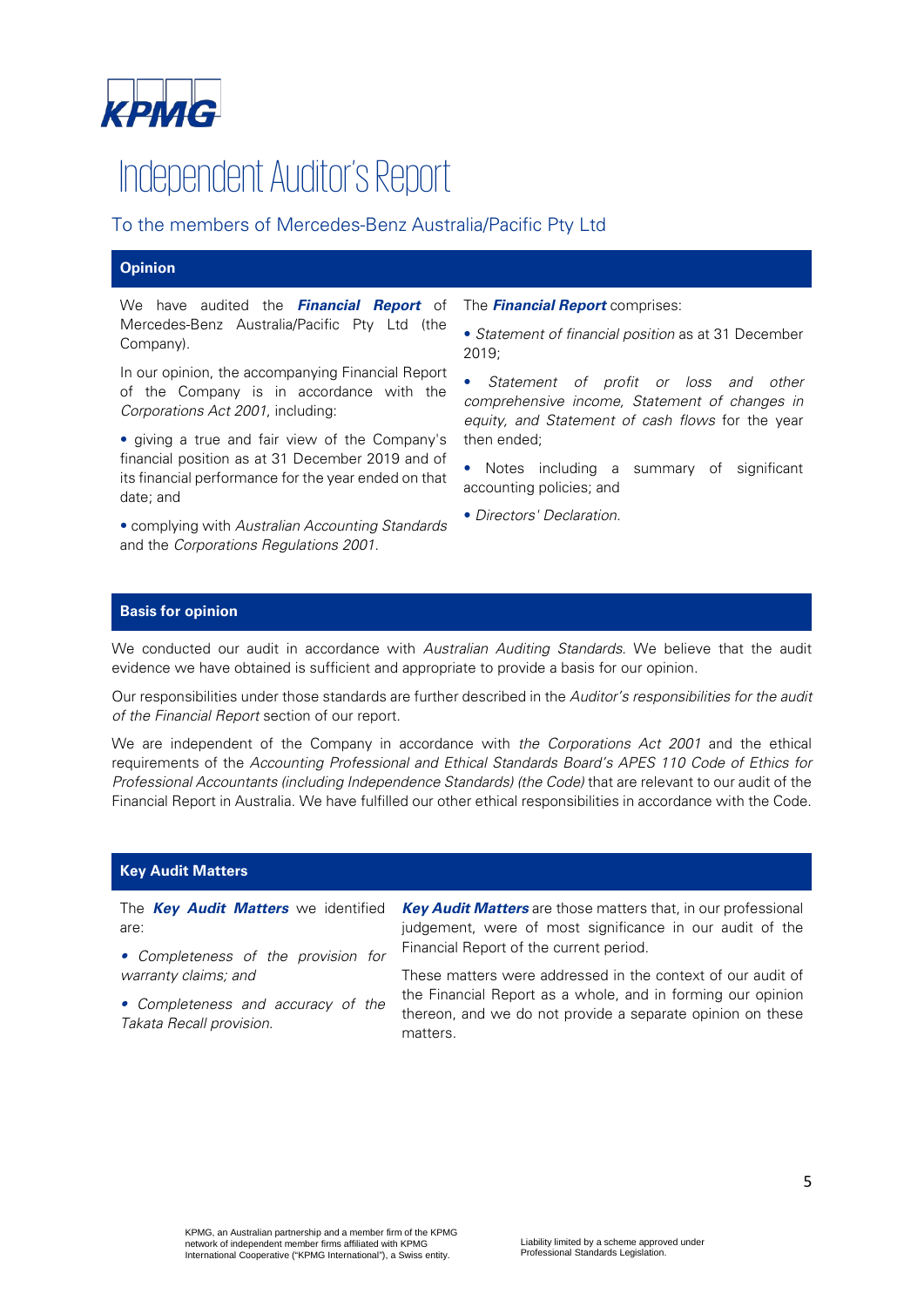

# **Completeness of the provision for warranty claims (\$102.35m - Note 24 Warranty)**

Refer to Note 24 to the Financial Report

| The key audit matter                                                                                                                                                                                                                                                                                                                                                                                                                                                                                 | How the matter was addressed in our audit                                                                                                                                                                                                                                                                                                                                                                                                                                                                                                                                                                                                                                                                                                                                                                                                                                                                                                                                                                                      |
|------------------------------------------------------------------------------------------------------------------------------------------------------------------------------------------------------------------------------------------------------------------------------------------------------------------------------------------------------------------------------------------------------------------------------------------------------------------------------------------------------|--------------------------------------------------------------------------------------------------------------------------------------------------------------------------------------------------------------------------------------------------------------------------------------------------------------------------------------------------------------------------------------------------------------------------------------------------------------------------------------------------------------------------------------------------------------------------------------------------------------------------------------------------------------------------------------------------------------------------------------------------------------------------------------------------------------------------------------------------------------------------------------------------------------------------------------------------------------------------------------------------------------------------------|
| completeness of the<br>The<br>provision for warranty claims<br>is a key audit matter due to<br>the:<br>• Significance of the balance<br>to the financial statements<br>of the Company; and<br>• Challenges in auditing a<br>forward-looking estimate,<br>designed to predict patterns<br>of claimable events. This is<br>significantly more complex<br>for<br>recently<br>released<br>vehicles<br>which<br>have<br>technologically<br>advanced                                                       | Our procedures included, amongst others:<br>. Involving our IT specialists and evaluating IT and manual controls<br>relating to the determination of the provision for warranty claims.<br>Controls tested include:<br>Review and approval of warranty claims by management;<br>$\circ$<br>Information technology interface reconciliation between the<br>$\circ$<br>warranty claims system and the Company's financial reporting<br>system; and<br>Review and approval of the provision model computation by<br>$\circ$<br>management.<br>• Checking the population of vehicles included in the provision model to<br>details of vehicle sales maintained by the Company;<br>• Inspecting internal reporting prepared by management and the head                                                                                                                                                                                                                                                                              |
| features for which there is<br>little to no precedent of<br>claimable<br>The<br>events.<br>Company's provision for<br>claims<br>warranty<br>incorporates estimates of<br>claims relating to vehicles<br>with<br>recently<br>sold<br>introduced,<br>heavily<br>or<br>upgraded technologies such<br>as semiautonomous driving<br>capability<br>hybrid<br>and<br>propulsion.<br>Senior members of the audit<br>team focused on the key<br>factors driving management's<br>estimate of the provision for | office in Germany, regarding known defects in particular models and<br>comparing to the Company's provision model;<br>• Checking the mathematical accuracy of management's warranty<br>provision model;<br>• Assessing the accuracy of the Company's previous provision for<br>warranty claims by comparing the prior year provision against actual<br>claims settled during the current period to inform our evaluation of the<br>current period estimate; and<br>• Through the inspection of the Company's minutes of board meetings,<br>documentation prepared by the warranty management team, and<br>meetings and inquiries with senior management, we assessed the<br>factors the Company considered when determining the provision for<br>warranty claims for new vehicle models. Key factors considered<br>included claims experience since the vehicle has been on the market<br>in Australia and other countries, and claims experience from other<br>models with comparable specification and equipment. We checked |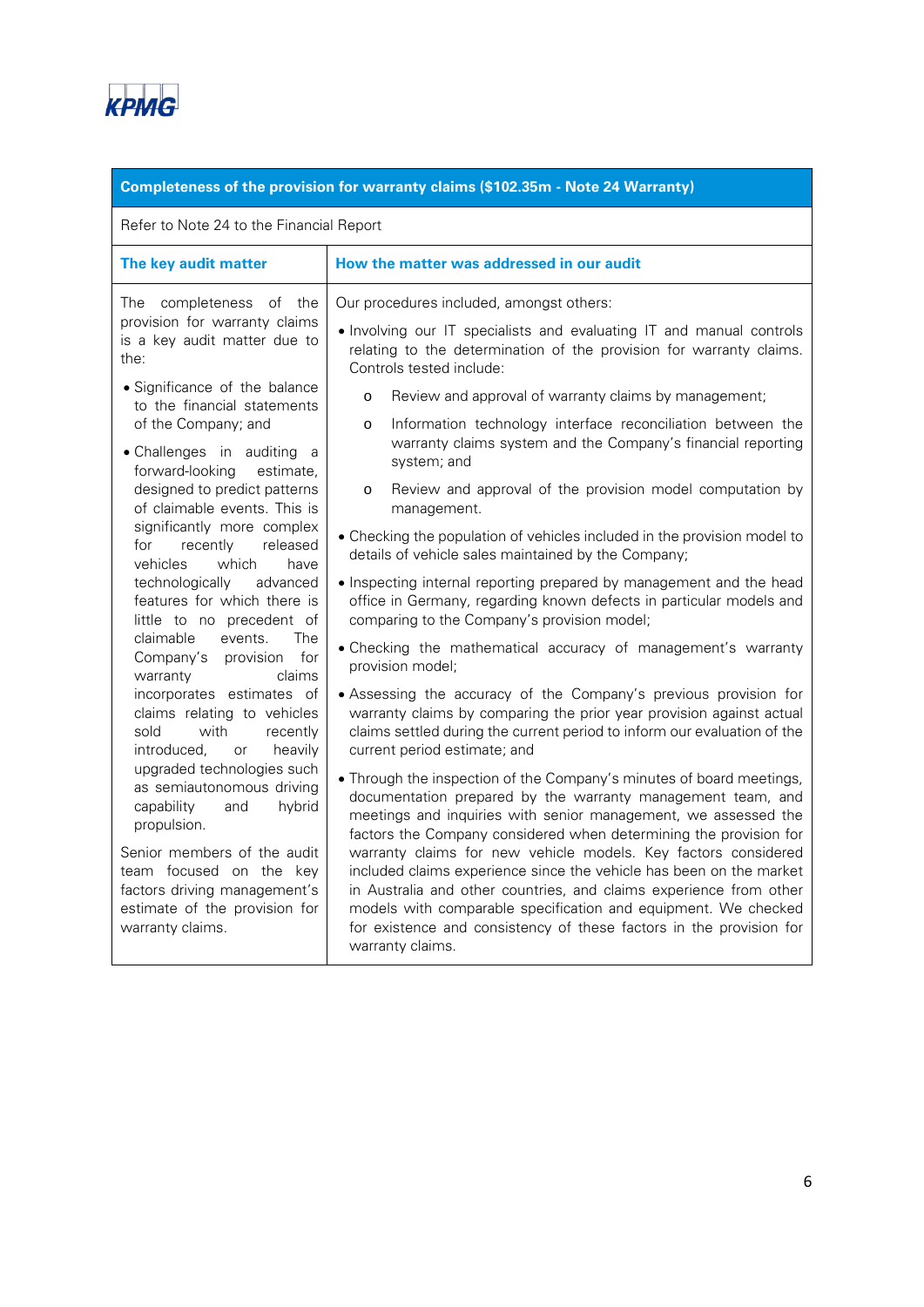

## **Completeness and accuracy of the Takata Recall provision (\$28.38m - Note 24 Other)**

#### Refer to Note 24 to the Financial Report

| Our procedures included:<br>The<br>completeness<br>and                                                                                                                                                                                                                                                                                                                                                                                                                                                                                                                                                                                                                                                                                                                                                                              | • Reading the Undertaking submitted by the Company to the ACCC for the                                                                                                                                                                                                                                                                                                                                                                                                                                                                                                                                                                                                                                                                                                                                                                                                                                                                                                                                                                                                                                                                                                                                                                                                                                                      |
|-------------------------------------------------------------------------------------------------------------------------------------------------------------------------------------------------------------------------------------------------------------------------------------------------------------------------------------------------------------------------------------------------------------------------------------------------------------------------------------------------------------------------------------------------------------------------------------------------------------------------------------------------------------------------------------------------------------------------------------------------------------------------------------------------------------------------------------|-----------------------------------------------------------------------------------------------------------------------------------------------------------------------------------------------------------------------------------------------------------------------------------------------------------------------------------------------------------------------------------------------------------------------------------------------------------------------------------------------------------------------------------------------------------------------------------------------------------------------------------------------------------------------------------------------------------------------------------------------------------------------------------------------------------------------------------------------------------------------------------------------------------------------------------------------------------------------------------------------------------------------------------------------------------------------------------------------------------------------------------------------------------------------------------------------------------------------------------------------------------------------------------------------------------------------------|
| accuracy of the Takata Recall<br>provision (alternative transport<br>provision and administration<br>costs) is a key audit matter due<br>to the:                                                                                                                                                                                                                                                                                                                                                                                                                                                                                                                                                                                                                                                                                    | purpose of section 87B of the Competition and Consumer Act 2010;<br>• Evaluating the basis for recognition of the Takata Recall provision against<br>the Company's accounting policy and the accounting standards;                                                                                                                                                                                                                                                                                                                                                                                                                                                                                                                                                                                                                                                                                                                                                                                                                                                                                                                                                                                                                                                                                                          |
| • Significance of the balance<br>to the financial statements<br>model which included:<br>of the Company; and<br>• Challenges in auditing<br>- a<br>forward-looking<br>estimate,<br>designed to predict patterns<br>of claimable events. This is<br>significantly more complex<br>due to little or no precedent<br>of claimable events. The<br>Company's<br>provision<br>for<br>Takata Recall incorporates<br>system.<br>estimates of claims relating<br>to vehicles included in the<br>Australian Competition and<br>Commission<br>Consumer<br>(ACCC) Undertaking, parts<br>availability and timing of<br>the<br>repairs<br>and<br>costs<br>involved<br>providing<br><i>in</i><br>alternative transport.<br>Senior members of the audit<br>team focused on the key<br>factors driving management's<br>estimate of the Takata Recall | • Assessing the key assumptions adopted by the Company in the provision<br>checking the population of outstanding vehicles to the Vehicle<br>Identification Number (VIN) listing per the system.<br>checking the completed vehicle VINs to independently audited<br>completion reports.<br>assessing the parts availability to support the Recall Initiation<br>Schedule by comparing the C-class and E-class inflators in<br>management's model to the parts stock on hand and in transit<br>listings and agreed open orders in the inventory management<br>comparing the costs of providing alternative transport used in the<br>provision model to market rates to assess for reasonableness.<br>considering the sensitivity of the provision model by varying key<br>assumptions using a range of scenarios to test the provision within<br>a reasonably possible range, and identify the assumptions most<br>critical to the provision model.<br>• Checking the mathematical accuracy of management's provision model;<br>• Making enquiries of management's finance, warranty and legal teams in<br>respect of their key assumptions and inputs included in the model; and<br>• Assessing the appropriateness of the relevant disclosures in the financial<br>statements in accordance with the accounting standards. |
| provision.                                                                                                                                                                                                                                                                                                                                                                                                                                                                                                                                                                                                                                                                                                                                                                                                                          |                                                                                                                                                                                                                                                                                                                                                                                                                                                                                                                                                                                                                                                                                                                                                                                                                                                                                                                                                                                                                                                                                                                                                                                                                                                                                                                             |

# **Other Information**

Other Information is financial and non-financial information in Mercedes-Benz Australia/Pacific Pty Ltd's annual reporting which is provided in addition to the Financial Report and the Auditor's Report. The Directors are responsible for the Other Information.

Our opinion on the Financial Report does not cover the Other Information and, accordingly, we do not express an audit opinion or any form of assurance conclusion thereon. In connection with our audit of the Financial Report, our responsibility is to read the Other Information. In doing so, we consider whether the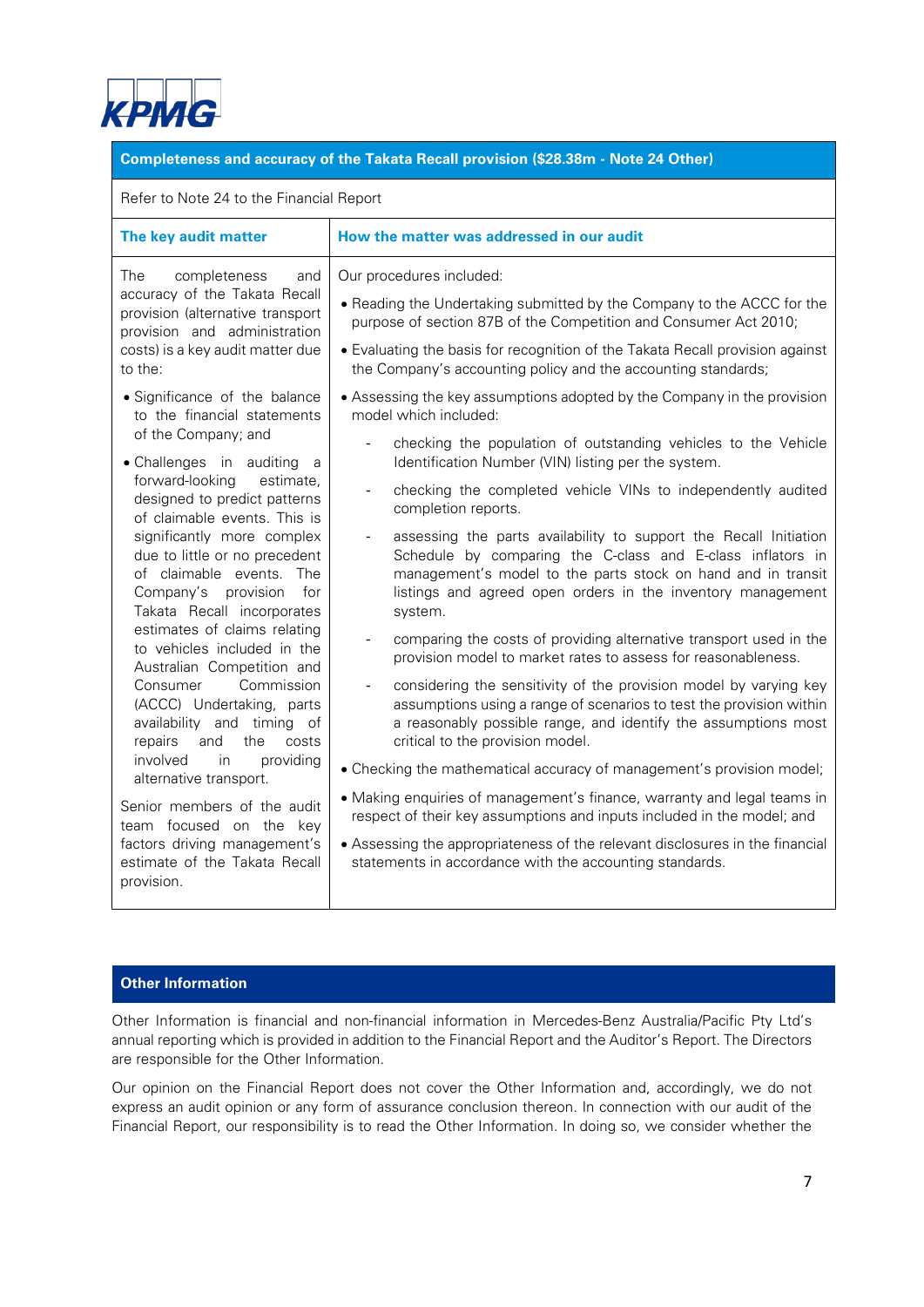

Other Information is materially inconsistent with the Financial Report or our knowledge obtained in the audit, or otherwise appears to be materially misstated.

We are required to report if we conclude that there is a material misstatement of this Other Information, and based on the work we have performed on the Other Information that we obtained prior to the date of this Auditor's Report we have nothing to report.

#### **Responsibilities of the Directors for the Financial Report**

The Directors are responsible for:

• preparing the Financial Report that gives a true and fair view in accordance with Australian Accounting Standards and the Corporations Act 2001;

• implementing necessary internal control to enable the preparation of a Financial Report that gives a true and fair view and is free from material misstatement, whether due to fraud or error; and

• assessing the Company's ability to continue as a going concern and whether the use of the going concern basis of accounting is appropriate. This includes disclosing, as applicable, matters related to going concern and using the going concern basis of accounting unless they either intend to liquidate the Company or to cease operations, or have no realistic alternative but to do so.

## **Auditor's responsibilities for the audit of the Financial Report**

Our objective is:

• to obtain reasonable assurance about whether the Financial Report as a whole is free from material misstatement, whether due to fraud or error; and

• to issue an Auditor's Report that includes our opinion.

Reasonable assurance is a high level of assurance, but is not a guarantee that an audit conducted in accordance with Australian Auditing Standards will always detect a material misstatement when it exists.

Misstatements can arise from fraud or error. They are considered material if, individually or in the aggregate, they could reasonably be expected to influence the economic decisions of users taken on the basis of the Financial Report.

A further description of our responsibilities for the audit of the Financial Report is located at the Auditing and Assurance Standards Board website at: http://www.auasb.gov.au/auditors\_responsibilities/ar2.pdf. This description forms part of our Auditor's Report.

 $K$  $P$  $H$  $G$ 

Longali

KPMG **Penny Stragalinos** Partner Melbourne 30th April 2020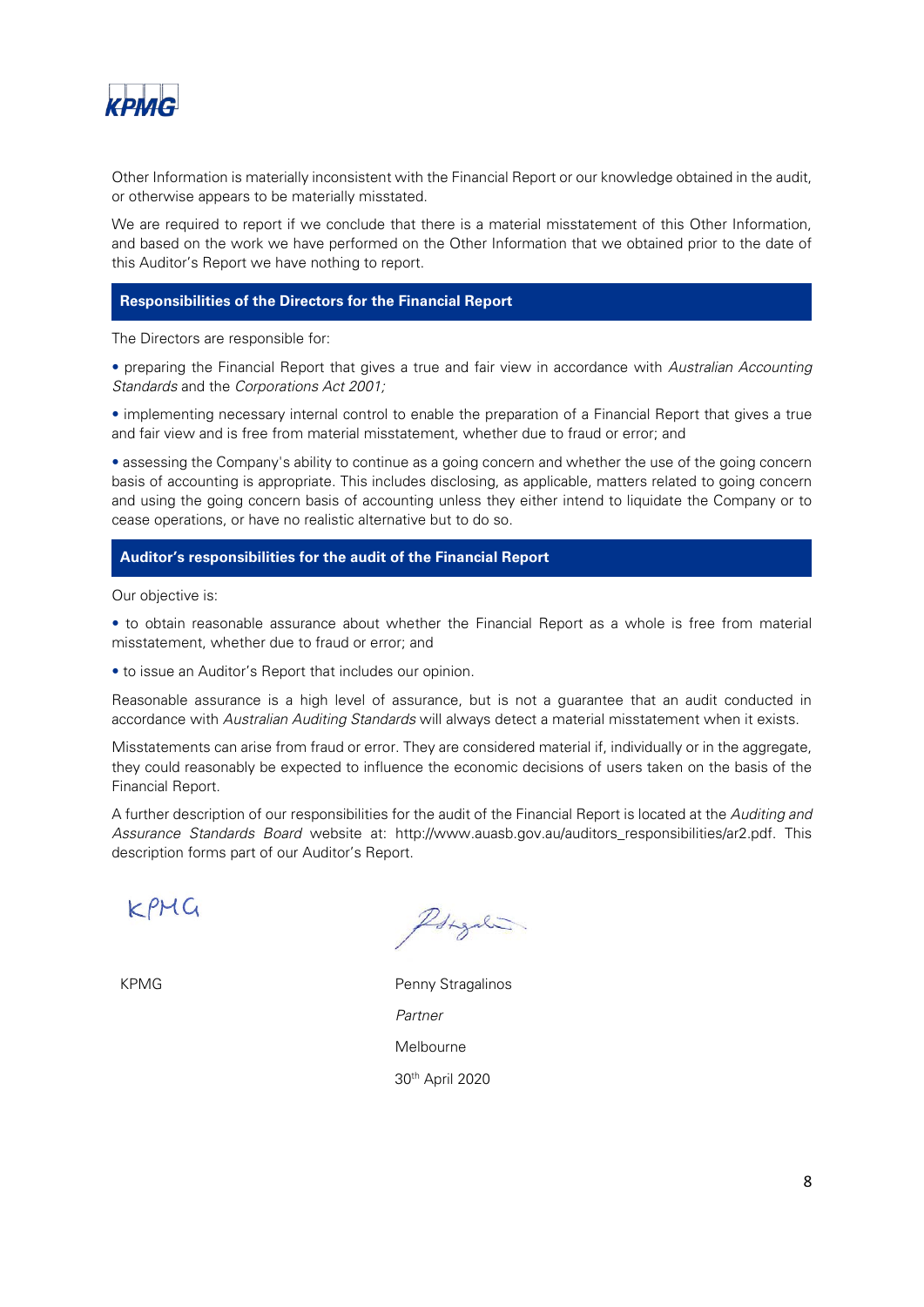

# Lead Auditor's Independence Declaration under Section 307C of the Corporations Act 2001

# To the Directors of Mercedes-Benz Australia/Pacific Pty Ltd

I declare that, to the best of my knowledge and belief, in relation to the audit of Mercedes-Benz Australia/Pacific Pty Ltd for the financial year ended 31 December 2019 there have been:

- i. no contraventions of the auditor independence requirements as set out in the Corporations Act 2001 in relation to the audit; and
- ii. no contraventions of any applicable code of professional conduct in relation to the audit.

KPMG

PStgali.

KPMG **Penny Stragalinos**  Partner Melbourne 30th April 2020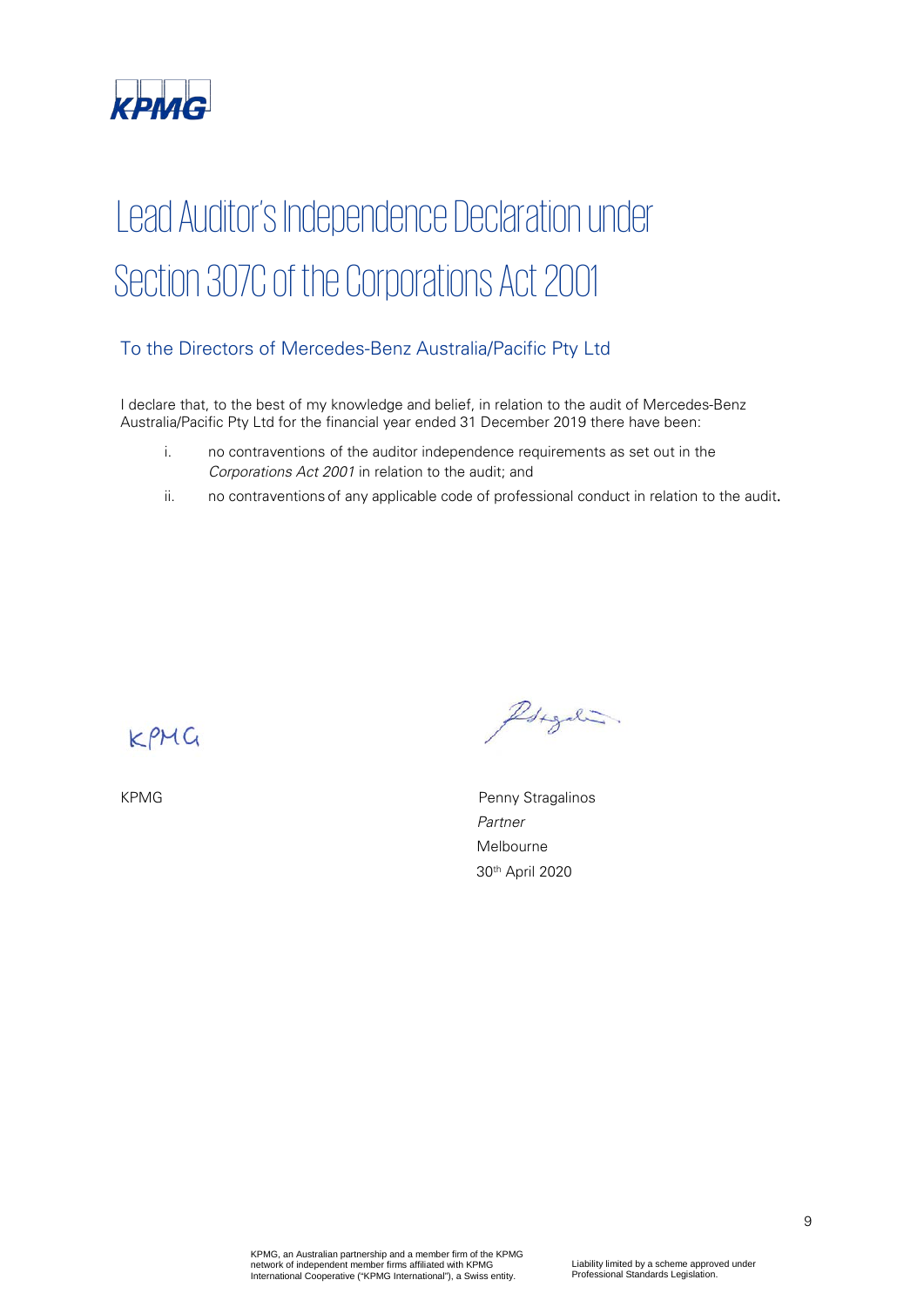#### **Mercedes-Benz Australia/Pacific Pty Ltd Directors' Declaration 31 December 2019**

- 1. The directors of the Company certify to the best of their knowledge that:
	- (a) the financial statements and notes set out on pages 11 to 73 are in accordance with the Corporations Act 2001 (Cth), including:
		- (i) giving a true and fair view of the Company's financial position as at 31 December 2019 and of its performance for the financial year ended on that date; and
		- (iti) complying with Australian Accounting Standards and the Corporations Regulations 2001; and
	- (b) the Company directors' report (where necessary read together with the financial report and notes to the financial statements which accompany the directors' report) provides a fair review of the development and performance of the business and the position of the Company for the financial year ended 31 December 2019, together with a description of the principal opportunities and risks associated with the expected development of the Company; and
	- (c) there are reasonable grounds to believe that the Company will be able to pay its debts as and when they become due and payable.

The directors draw attention to Note 2{a) to the financial statements, which includes a statement of compliance with International Financial Reporting Standards.

Signed in accordance with a resolution of the directors:

Mr. Horst von Sanden CEO and Director

Melbourne *-Sc/ot;* / *lo* 

Melbourne

**Director** 3o / **LI J** *202-0*  Melboufne

Mr. Volker Malzahn CFO and Director

 $Melbourne$ 

*rv111Y-*

Mr. Steve McHutchon Director **1**<br>30 4 2020 Metbourne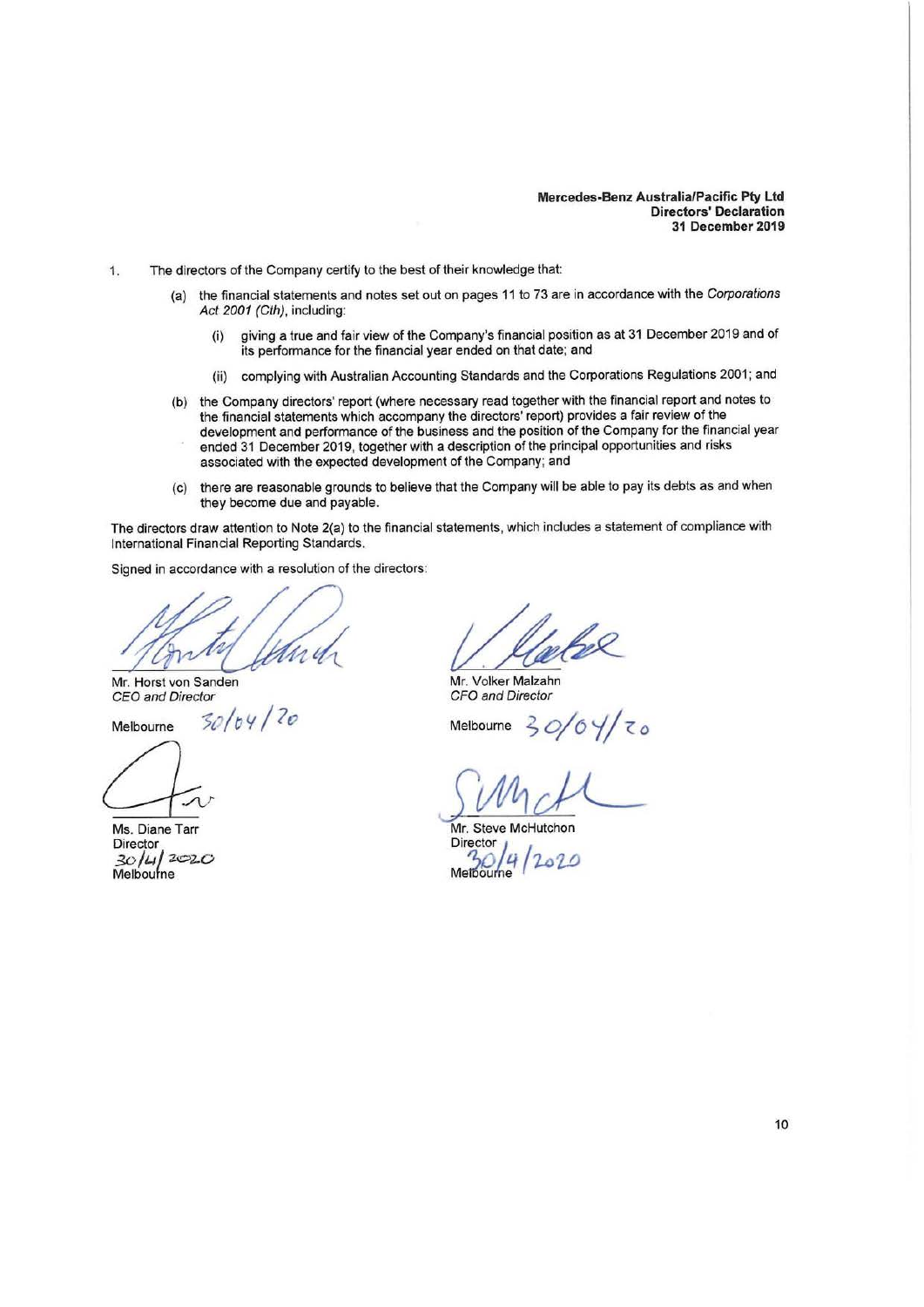#### **Mercedes-Benz Australia/Pacific Pty Ltd Statement of Financial Position As at 31 December 2019**

|                                                                   | <b>Notes</b> | 2019<br>\$'000  | 2018<br>\$'000    |
|-------------------------------------------------------------------|--------------|-----------------|-------------------|
| <b>Current assets</b>                                             |              |                 |                   |
| Cash and cash equivalents                                         | 13           | 186,564         | 124,677           |
| Trade and other receivables<br>Inventories                        | 14<br>15     | 2,032,857       | 2,540,704         |
| Derivative financial instruments                                  | 21           | 954,423         | 693,425<br>20,200 |
|                                                                   |              |                 |                   |
| <b>Total current assets</b>                                       |              | 3,173,844       | 3,379,006         |
| <b>Non-current assets</b><br>Trade and other receivables          |              |                 |                   |
| Deferred tax assets                                               | 14<br>18     | 1,325,454       | 1,340,480         |
|                                                                   | 16           | 82,775<br>3,286 | 59,955            |
| Intangible assets                                                 | 17           |                 | 4,234<br>61,191   |
| Property, plant and equipment<br>Derivative financial instruments | 21           | 69,810          | 290               |
| <b>Total non-current assets</b>                                   |              | 1,481,325       | 1,466,150         |
|                                                                   |              |                 |                   |
| <b>Total assets</b>                                               |              | 4,655,169       | 4,845,156         |
| <b>LIABILITIES</b>                                                |              |                 |                   |
| <b>Current liabilities</b>                                        |              |                 |                   |
| Trade and other payables                                          | 19           | 703,239         | 604,949           |
| Loans and borrowings                                              | 20           | 1,752,583       | 2,023,988         |
| Derivative financial instruments                                  | 21           |                 | 466               |
| <b>Employee benefits</b>                                          | 23           | 8,454           | 2,637             |
| Provisions                                                        | 24           | 81,175          | 36,189            |
| Deferred income                                                   | 25           | 1,684           | 819               |
| <b>Total current liabilities</b>                                  |              | 2,547,135       | 2,669,048         |
| <b>Non-current liabilities</b>                                    |              |                 |                   |
| Trade and other payables                                          | 19           | 39,373          | 32,172            |
| Loans and borrowings                                              | 20           | 1,332,018       | 1,340,480         |
| Derivative financial instruments                                  | 21           |                 | 290               |
| Employee benefits                                                 | 23           | 532             | 4,491             |
| Provisions                                                        | 24           | 73,615          | 52,568            |
| Deferred income                                                   | 25           | 1,416           | 7                 |
| <b>Total non-current liabilities</b>                              |              | 1,446,954       | 1,430,008         |
| <b>Total liabilities</b>                                          |              | 3,994,089       | 4,099,056         |
| <b>Net assets</b>                                                 |              | 661,080         | 746,100           |
| Equity                                                            |              |                 |                   |
| Share capital                                                     | 26           | 70,000          | 70,000            |
| Reserves                                                          |              |                 | 64                |
| Retained earnings                                                 |              | 591,080         | 676,036           |
| Total equity                                                      |              | 661,080         | 746,100           |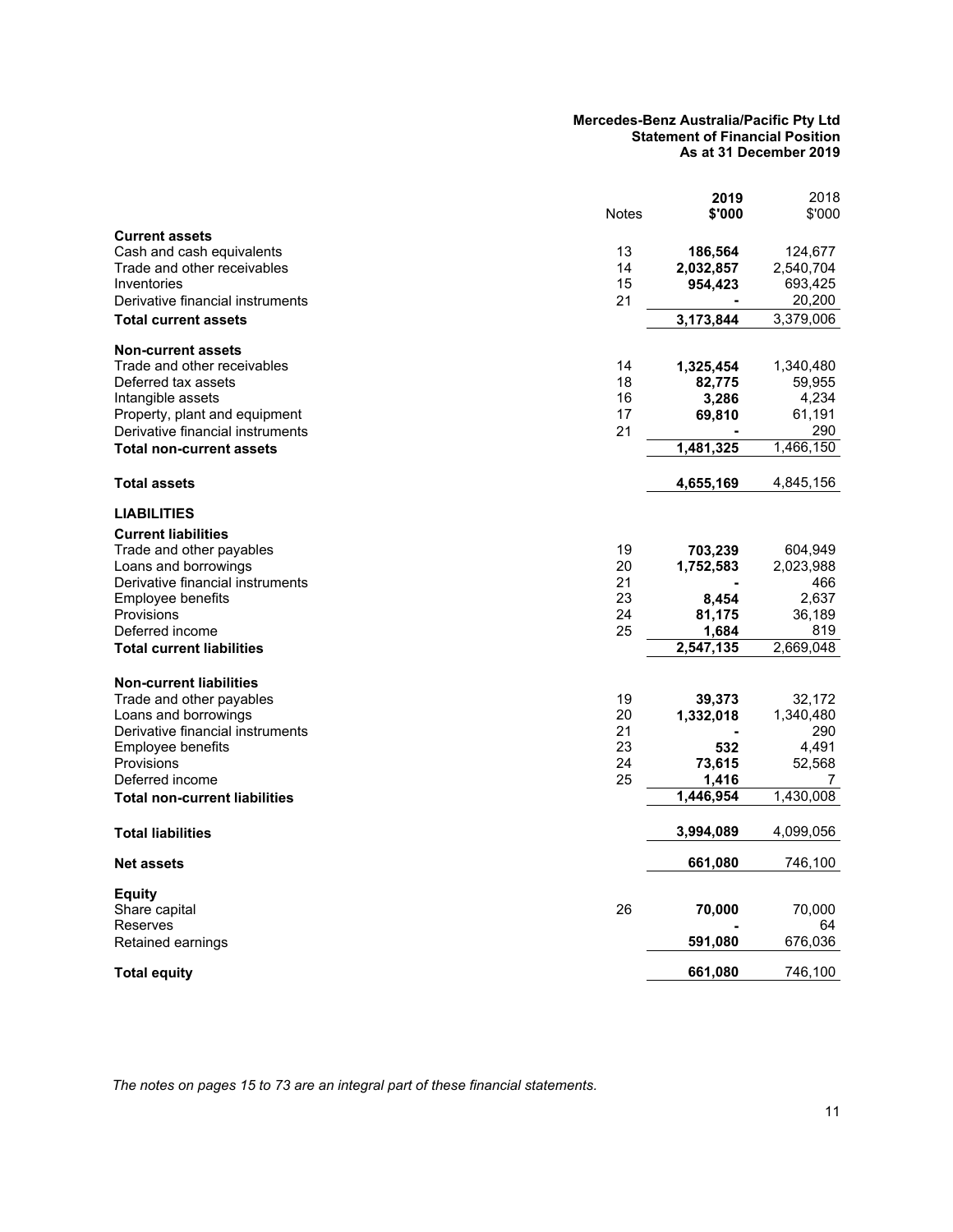#### **Mercedes-Benz Australia/Pacific Pty Ltd Statement of Profit or Loss & Other Comprehensive Income For the year ended 31 December 2019**

|                                                                                                     | <b>Notes</b>   | 2019<br>\$'000 | 2018<br>\$'000 |
|-----------------------------------------------------------------------------------------------------|----------------|----------------|----------------|
| Revenue                                                                                             | 6              | 2,734,713      | 2,281,497      |
| Cost of sales                                                                                       | 9(a)           | (2,576,611)    | (2, 132, 005)  |
| <b>Gross Profit</b>                                                                                 |                | 158,102        | 149,492        |
| Other income                                                                                        | $\overline{7}$ | 31,932         | 49,724         |
| Employee expenses                                                                                   | 8              | (42, 546)      | (34, 431)      |
| Amortisation                                                                                        | 16             | (1,096)        | (998)          |
| Depreciation expense                                                                                | 17             | (10, 649)      | (5,848)        |
| Net impairment losses                                                                               | 9(b)           | (12, 554)      | (2,810)        |
| Other expenses                                                                                      | 9(c)           | (119, 469)     | (98, 833)      |
| <b>Result from operating activities</b>                                                             |                | 3,720          | 56,296         |
| Finance income                                                                                      | 11             | 62,753         | 89,608         |
| Finance costs                                                                                       | 11             | (64, 414)      | (85,049)       |
| Net finance (cost) / income                                                                         | 11             | (1,661)        | 4,559          |
| Profit before income tax                                                                            |                | 2,059          | 60,855         |
| Income tax expense                                                                                  | 12             | (704)          | (17, 326)      |
| Profit for the period                                                                               |                | 1,355          | 43,529         |
| Other comprehensive income/(loss)<br>Items that may be reclassified subsequently to profit or loss: |                |                |                |
| Cash flow hedges - reclassified to profit or loss                                                   | 11             | (92)           |                |
| Effective portion of changes in fair value of cash flow hedges                                      | 11             |                | 297            |
| Income tax relating to these items                                                                  | 12             | 28             | (89)           |
| Total items that may be reclassified subsequently to profit or loss                                 |                | (64)           | 208            |
| Other comprehensive income/(loss) for the period, net of tax                                        |                | (64)           | 208            |
| Total comprehensive income/(loss) for the period                                                    |                | 1,291          | 43,737         |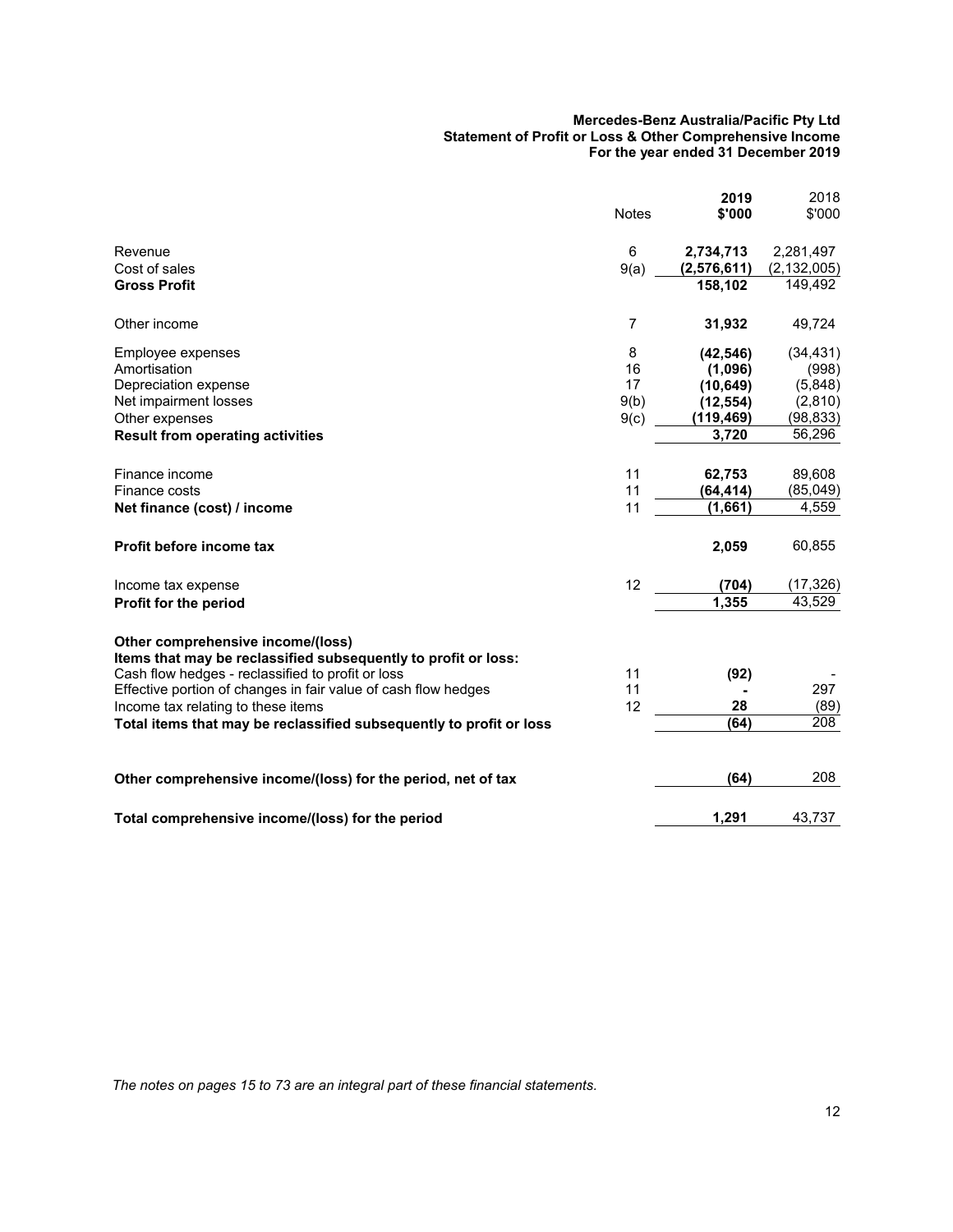#### **Mercedes-Benz Australia/Pacific Pty Ltd Statement of Changes in Equity For the year ended 31 December 2019**

|                                                                                   | Share capital<br>\$'000 | Hedging<br>reserves<br>\$'000 | <b>Retained</b><br>earnings<br>\$'000 | Total<br>\$'000 |
|-----------------------------------------------------------------------------------|-------------------------|-------------------------------|---------------------------------------|-----------------|
| Balance at 1 January 2018                                                         | 70.000                  | (144)                         | 832.507                               | 902,363         |
| Profit for the period<br>Other comprehensive income                               |                         |                               | 43,529                                | 43,529          |
| Effective portion of changes in fair value of cash flow hedges, net of income tax |                         | 208                           |                                       | 208             |
| Total comprehensive income/(loss) for the period                                  |                         | 208                           | 43,529                                | 43,737          |
| Dividends to owners of the Company                                                |                         | 64                            | (200,000)                             | (200,000)       |
| Balance at 31 December 2018                                                       | 70,000                  |                               | 676,036                               | 746,100         |
| Balance at 1 January 2019                                                         | 70,000                  | 64                            | 676,036                               | 746,100         |
| Profit for the period<br>Other comprehensive income                               |                         |                               | 1,355                                 | 1,355           |
| Cash flow hedges - reclassified to profit or loss                                 |                         | (64)                          |                                       | (64)            |
| Total comprehensive income/(loss) for the period                                  | -                       | (64)                          | 1,355                                 | 1,291           |
|                                                                                   |                         |                               |                                       |                 |
| Dividends to owners of the Company                                                |                         | $\overline{\phantom{a}}$      | (100,000)                             | (100,000)       |
| Debt relief due to debt forgiveness deed (refer to Note 35)                       |                         | $\overline{\phantom{a}}$      | 13,689                                | 13,689          |
| <b>Balance at 31 December 2019</b>                                                | 70,000                  | ٠                             | 591,080                               | 661,080         |
|                                                                                   |                         |                               |                                       |                 |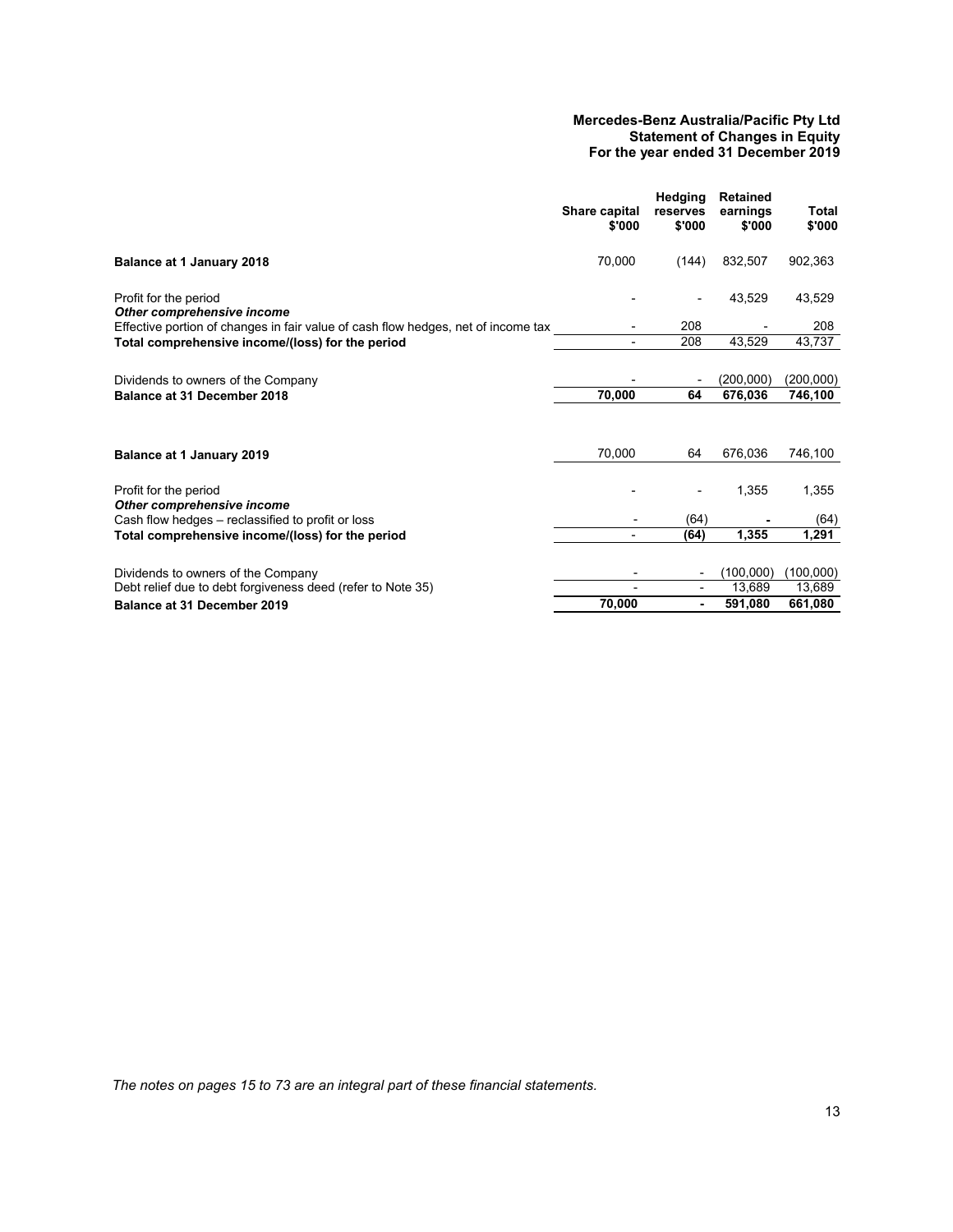#### **Mercedes-Benz Australia/Pacific Pty Ltd Statement of Cash Flows For the year ended 31 December 2019**

|                                                          |              | 2019          | 2018           |
|----------------------------------------------------------|--------------|---------------|----------------|
|                                                          | <b>Notes</b> | \$'000        | \$'000         |
| Cash flows from operating activities                     |              |               |                |
| Cash receipts from customers                             |              | 3,486,488     | 2,568,411      |
| Cash paid to suppliers and employees                     |              | (3, 137, 172) | (2,753,250)    |
| Cash generated from operations                           |              | 349,316       | (184, 839)     |
| Interest received                                        |              | 71,399        | 85,646         |
| Interest paid                                            |              | (66, 318)     | (86, 949)      |
| Income taxes paid                                        |              | (1, 877)      | (39,737)       |
| Net cash inflow (outflow) from operating activities      | 27(b)        | 352,520       | (225,879)      |
| Cash flows (used in)/from investing activities           |              |               |                |
| Payment for acquisition of property, plant and equipment |              | (1, 137)      | (4, 755)       |
| Proceeds from sale of property, plant and equipment      |              | 15            | 513            |
| Net cash (outflow) from investing activities             |              | (1, 122)      | (4, 242)       |
| Cash flows from financing activities                     |              |               |                |
| Proceeds from borrowings                                 |              | 8,862,427     | 6,786,404      |
| Repayment of borrowings                                  |              | (9, 146, 719) | (6,750,765)    |
| Proceeds from borrowings from ultimate parent entity     |              |               | 1,276,141      |
| Repayment of borrowings from ultimate parent entity      |              | (151, 717)    | (1, 134, 095)  |
| Proceeds from borrowings from immediate parent entity    |              | 141,573       |                |
| Proceeds from borrowings from other related entities     |              |               | 2,425          |
| Repayment of borrowings from other related entities      |              | (2, 425)      | (141, 137)     |
| Loans to other related entities                          |              | (6,771,418)   | (14, 882, 985) |
| Loans repaid by other related entities                   |              | 6,881,626     | 15,184,914     |
| Loans to external parties                                |              |               | (928, 393)     |
| Loans repaid by external parties                         |              |               | 971,700        |
| Dividends paid                                           |              | (100, 000)    | (200,000)      |
| Payment of lease liabilities                             |              | (2,858)       |                |
| Net cash (outflow) inflow from financing activities      |              | (289, 511)    | 184,209        |
| Net increase (decrease) in cash and cash equivalents     |              | 61,887        | (45, 912)      |
| Cash and cash equivalents at the beginning of the period |              | 124,677       | 170,589        |
| Cash and cash equivalents at end of year                 |              | 186,564       | 124,677        |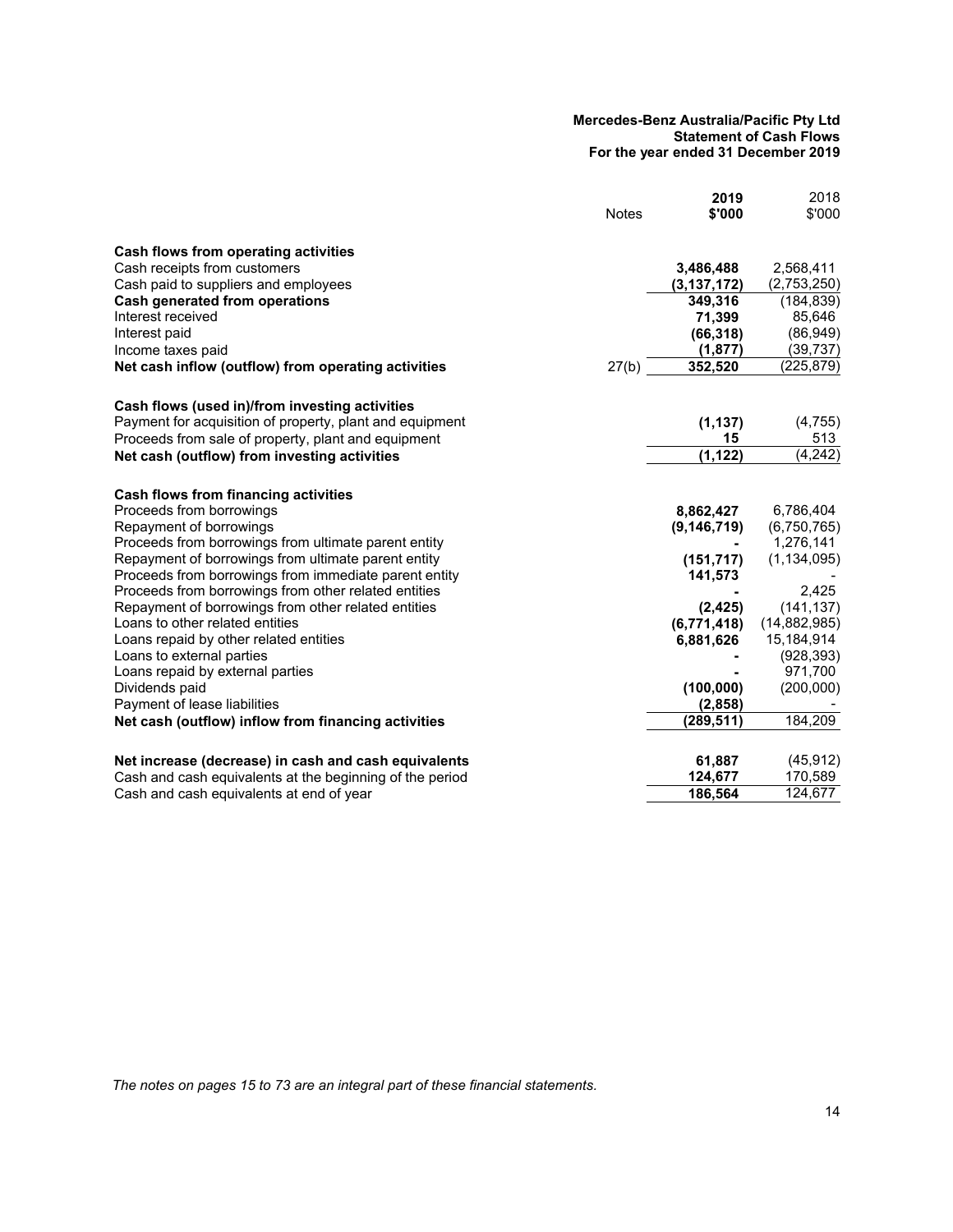# <span id="page-16-0"></span>**1 REPORTING ENTITY**

Mercedes-Benz Australia/Pacific Pty Ltd ("the Company") is a for-profit company domiciled in Australia. The address of the Company's registered office is 44 Lexia Place, Mulgrave, Victoria 3170.

The Company is primarily involved in the importation, marketing and distribution of passenger and light commercial vehicles and their component parts.

# **2 BASIS OF PREPARATION**

#### **(a) Statement of compliance**

The financial statements are general purpose financial statements which have been prepared in accordance with Australian Accounting Standards (AASBs) adopted by the Australian Accounting Standards Board (AASB) and the *Corporations Act 2001*. The financial statements of the Company comply with International Financial Reporting Standards (IFRS) adopted by the International Accounting Standards Board (IASB).

The financial statements were authorised for issue by the Board of Directors on 30 April 2020.

#### **(b) Basis of measurement**

The financial statements have been prepared on the historical cost basis except for the following material items in the statement of financial position:

- derivative financial instruments are measured at fair value;
- liabilities for cash-settled share-based payment arrangements are measured at fair value.

The methods used to measure fair value are discussed further in Note [5](#page-31-0).

The financial report of the Company has been prepared on a going concern basis which contemplates continuity of normal business activities, funding of operating activities and the realisation of assets and settlement of liabilities in the ordinary course of business.

As set out in Note [36,](#page-74-0) the COVID-19 outbreak presents strategic, operational and commercial uncertainties for the Company. The situation is changing rapidly and there are uncertainties around the duration, scale and impact of the COVID-19 outbreak, which has implications for the future operating performance, cash flows and financial position of the Company. The Company has been taking various measures to mitigate the impact of COVID-19 on its operations, including considering the potential implications for employees, suppliers, dealers and customers. The Company will also continue to actively manage its cash flow requirements by reducing costs, managing its working capital, using available financing facilities and the support of its ultimate parent company.

On this basis, the Directors have formed the opinion that the Company's financial report should be prepared on a going concern basis.

#### **(c) Functional and presentation currency**

The financial statements are presented in Australian dollars which is the Company's functional currency.

The Company is of a kind referred to in *ASIC Corporations (Rounding in Financial/ Directors' Reports) Instrument 2016/191* and in accordance with that, all financial information presented in Australian dollars has been rounded to the nearest thousand, unless otherwise stated.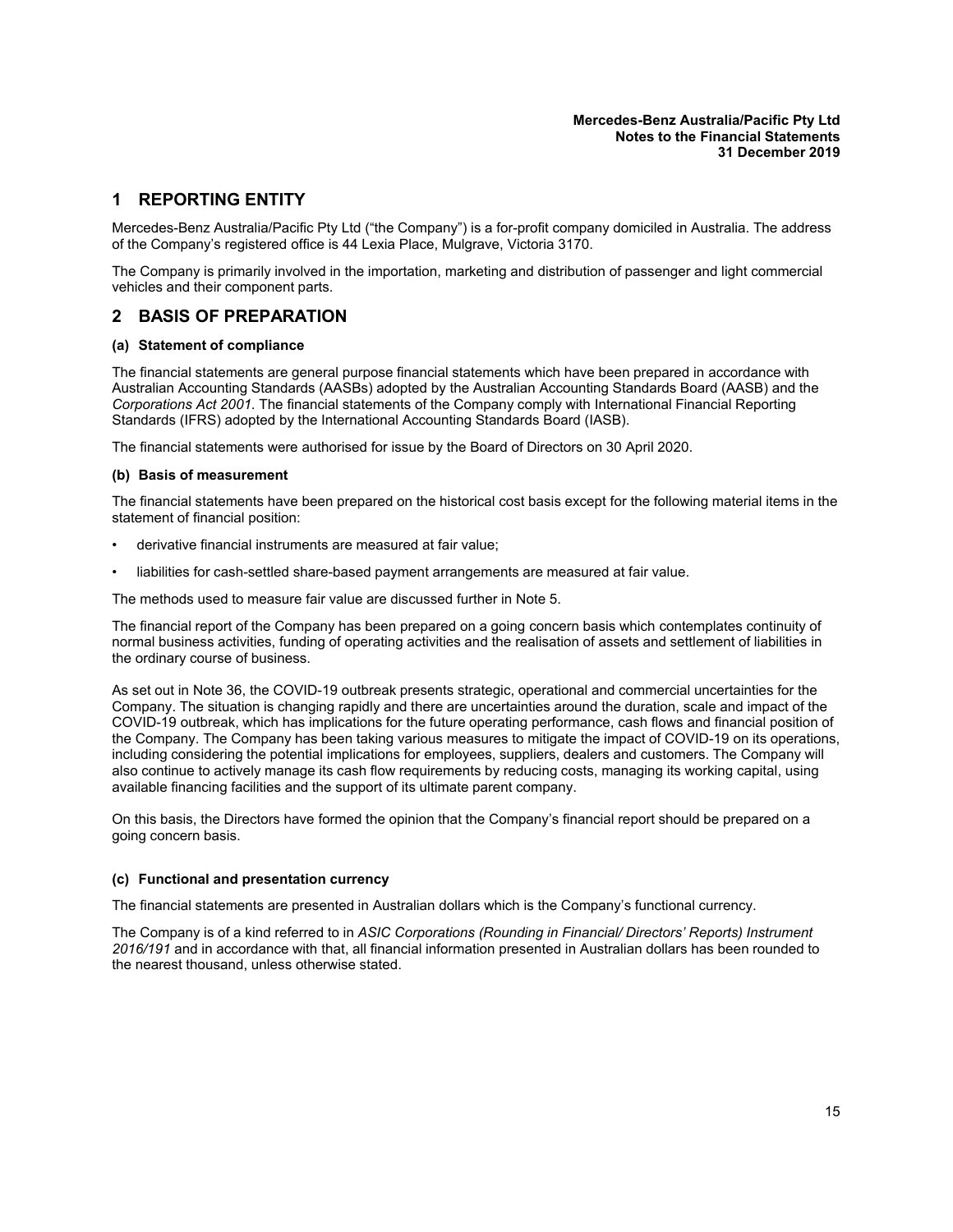# **2 BASIS OF PREPARATION (CONTINUED)**

#### **(d) Use of estimates and judgements**

The preparation of financial statements in conformity with AASBs requires management to make judgements, estimates and assumptions that affect the application of accounting policies and the reported amounts of assets, liabilities, income and expenses. Actual results may differ from these estimates. Estimates and underlying assumptions are reviewed on an ongoing basis. Revisions to accounting estimates are recognised in the period in which the estimates are revised and in any future periods affected.

Information about critical judgements in applying accounting policies that have the most significant effect on the amounts recognised in the financial statements is included in the following notes:

- Note 15 Inventories
- Note [18](#page-40-0) Tax assets and liabilities
- Notes [21](#page-48-0) and [22](#page-44-2) Derivative Financial Instruments and Financial Instruments
- Note [24](#page-60-1) Provisions
- Note [29](#page-65-0) Leases
- Note [30](#page-68-0) Contingencies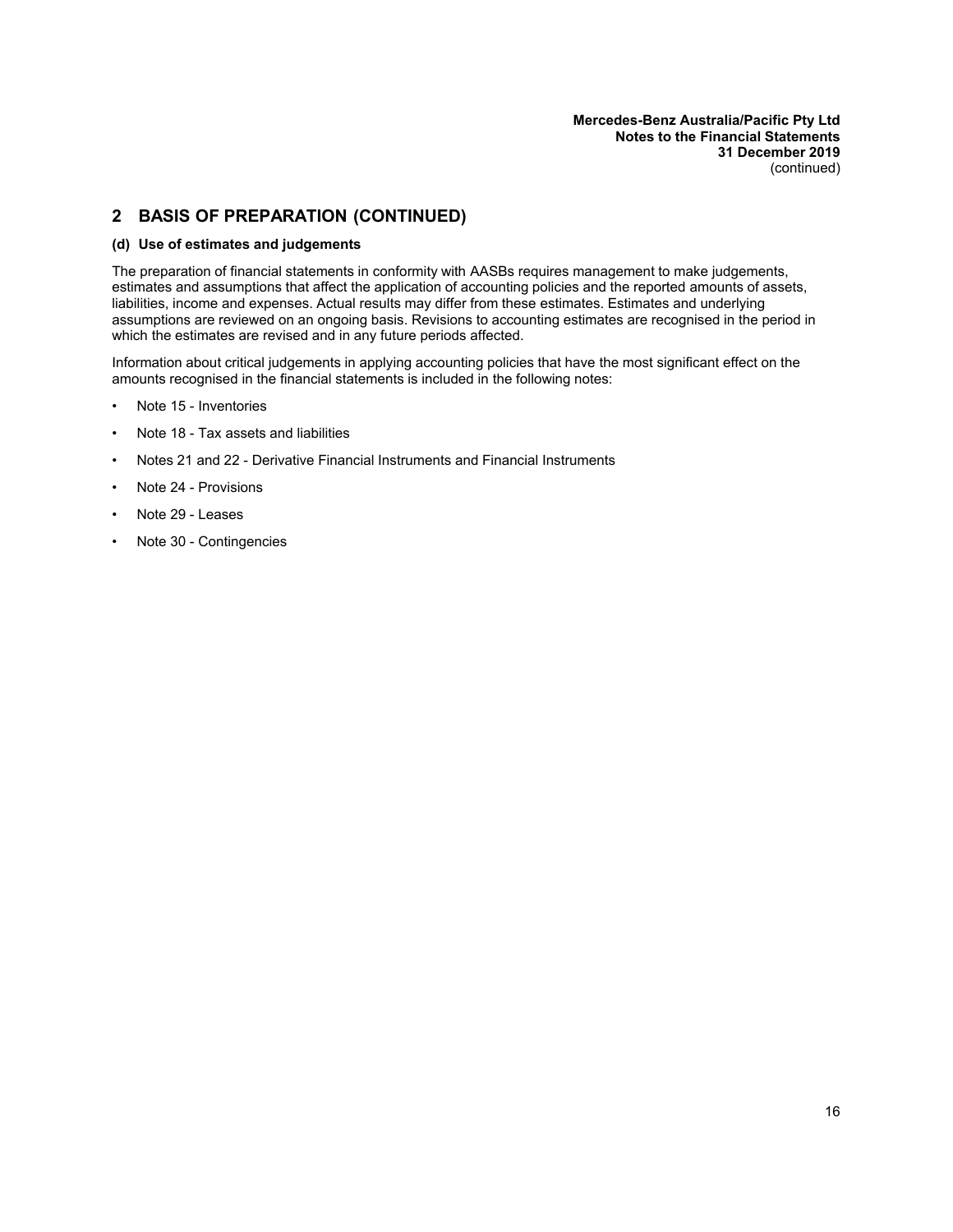# **3 CHANGES TO SIGNIFICANT ACCOUNTING POLICIES**

#### *Changes in accounting policies (AASB 16)*

The Company has adopted AASB 16 for the first time at 1 January 2019. In compliance with the transition regulations, the Company does not adjust the prior-year figures and presents the accumulated transitional effects in retained earnings ("simplified approach").

On adoption of AASB 16, the Company recognised lease liabilities in relation to leases which had previously been classified as 'operating leases' under the principles of AASB 117 *Leases*. These liabilities were measured at the present value of the remaining lease payments, discounted using the Company's incremental borrowing rate as of 1 January 2019. The weighted average lessee's incremental borrowing rate applied to the lease liabilities on 1 January 2019 was 2.66%.

|                                                                                                   | 2019   |
|---------------------------------------------------------------------------------------------------|--------|
|                                                                                                   | \$'000 |
| Operating lease commitments disclosed as at 31 December 2018                                      | 12.125 |
| Discounted using the group's incremental borrowing rate of 2.66%                                  | (806)  |
| Add: finance lease liabilities recognised as at 31 December 2018                                  |        |
| (Less): short-term leases recognised on a straight-line basis as expense                          |        |
| (Less): low-value leases recognised on a straight-line basis as expense                           |        |
| (Less): contracts reassessed as service agreements                                                |        |
| Add/(less): adjustments as a result of a different treatment of extension and termination options | 1.126  |
| Add/(less): adjustments relating to changes in the index or rate affecting variable payments      |        |
| Lease liability recognised as at 1 January 2019                                                   | 12.445 |

The associated rights-of-use assets were measured at the amount equal to the lease liability, adjusted by accrued lease payments relating to that lease recognised in the balance sheet as at 31 December 2018. Property, plant and equipment increased by \$12,445,352 on 1 January 2019 and loans and borrowings increased by \$12,445,352. As the simplified approach was adopted at transition there was no impact on retained earnings.

In applying AASB 16 for the first time, the Company has applied the following practical expedients permitted by the standard:

- the use of a single discount rate to a portfolio of leases with reasonably similar characteristics;
- the accounting for operating leases with a remaining lease term of less than 12 months as at 1 January 2019 as short-term leases;
- the exclusion of initial direct costs for the measurement of the right-of-use asset at the date of initial application, and;
- the use of hindsight in determining the lease term where the contract contains options to extend or terminate the lease.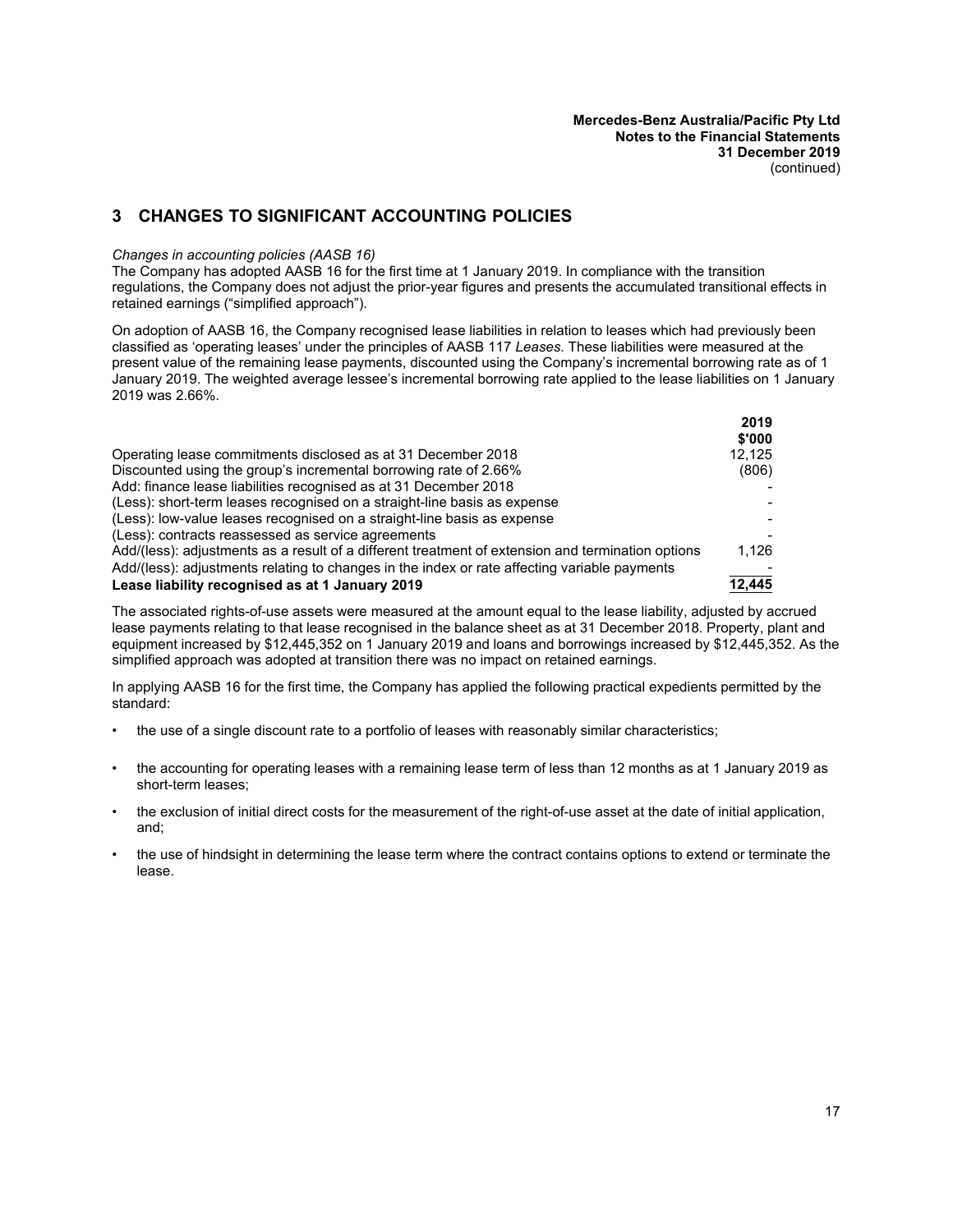# **4 STATEMENT OF SIGNIFICANT ACCOUNTING POLICIES**

Except as described in Note 3, the accounting policies set out below have been applied consistently to all periods presented in these financial statements.

#### **(a) Foreign currencies**

#### *Transactions*

Transactions in foreign currencies are translated to the Company's functional currency at the foreign exchange rates at the dates of the transactions. Monetary assets and liabilities denominated in foreign currencies at the reporting date are retranslated to Australian dollars at the foreign exchange rate at that date. The foreign currency gain or loss on monetary items is the difference between amortised cost in functional currency at the beginning of the period, adjusted for effective interest and payments during the period, and the amortised cost in foreign currency translated at the exchange rate at the end of the period. Non-monetary assets and liabilities that are measured in terms of historical cost in a foreign currency are translated using the exchange rate at the date of the transaction.

Foreign exchange differences arising on retranslation are recognised in profit or loss except for qualifying cash flow hedges which are recognised directly in other comprehensive income to the extent the hedge is effective.

#### **(b) Financial instruments**

#### *Financial Instruments*

A financial instrument is any contract that gives rise to a financial asset of one entity and a financial liability or equity instrument of another entity. Financial instruments in the form of financial assets and financial liabilities are generally presented separately. Financial instruments are recognised as soon as the Company becomes a party to the contractual provisions of the financial instrument.

Upon initial recognition, financial instruments are measured at fair value. For the purpose of subsequent measurement, financial instruments are allocated to one of the categories mentioned in AASB 9 Financial Instruments (financial assets measured at amortized cost, financial assets measured at fair value through other comprehensive income and financial assets measured at fair value through profit or loss). Transaction costs directly attributable to acquisition or issuance are considered by determining the carrying amount if the financial instruments are not measured at fair value through profit or loss.

#### *Non-derivative financial assets*

Financial assets primarily comprise trade receivables and derivative financial assets. The classification of financial instruments is based on the business model in which these instruments are held and on their contractual cash flows. The determination of the business model is made at the portfolio level and is based on management's intention and past transaction patterns. Assessments of the contractual cash flows are made on an instrument by instrument basis.

#### *Financial assets at amortised cost*

Financial assets at amortised cost are non-derivative financial assets with contractual cash flows that consist solely of payments of principal and interest on the nominal amount outstanding and which are held with the aim of collecting the contractual cash flows, such as trade receivables or cash and cash equivalents. Cash and cash equivalents consist primarily of cash on hand, demand deposits at banks, as well as debt instruments and certificates of deposits with a remaining term when acquired of up to three months, which are not subject to any material value fluctuations. Cash and cash equivalents correspond with the classification in the Statement of Cash Flows.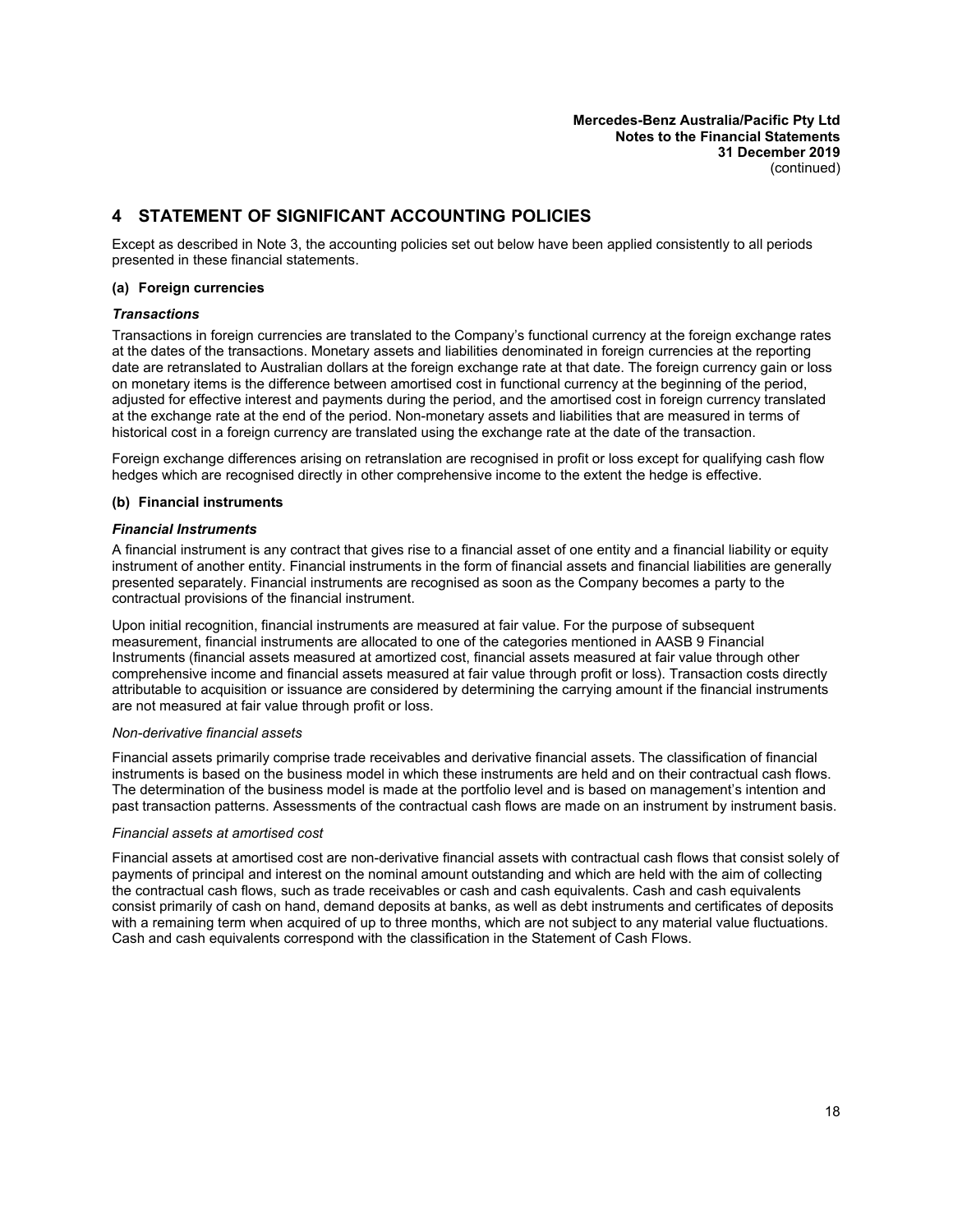# **4 STATEMENT OF SIGNIFICANT ACCOUNTING POLICIES (CONTINUED)**

#### **(b) Financial instruments (continued)**

#### *Financial Instruments (continued)*

#### *Non-derivative financial liabilities*

The Company initially recognises debt securities issued and subordinated liabilities on the date that they are originated. All other financial liabilities (including liabilities designated at fair value through profit or loss) are initially recognised on the trade date at which the Company becomes a party to the contractual provisions of the instrument. The Company derecognises a financial liability when its contractual obligations are discharged or cancelled or expire.

The Company has the following non-derivative financial liabilities: loans and borrowings and trade and other payables. Loans, borrowings and other payables due within 12 months are classified as current. All other loans, borrowings and payables are classified as non-current.

#### *Financial liabilities measured at amortised cost*

The non-derivative financial liabilities are initially recognised at fair value less directly attributable transaction costs. Subsequent to initial recognition, these financial liabilities are stated at amortised cost using the effective interest rate method.

#### *Offsetting of financial instruments*

Financial assets and liabilities are offset and the net amount presented in the statement of financial position when, and only when, the Company has a legal right to offset the amounts and intends either to settle on a net basis or to realise the asset and settle the liability simultaneously.

#### *Derivative financial instruments, including hedge accounting*

The Company holds derivative financial instruments to hedge its exposure to foreign exchange and interest rate risks arising from operational, financing and investment activities. In accordance with Daimler AG's treasury policy, the Company does not hold or issue derivative financial instruments for trading purposes.

On initial designation of the derivative as the hedging instrument, the Company formally documents the relationship between the hedging instrument(s) and hedged item(s), including the risk management objectives and strategy in undertaking the hedge transaction and the hedged risk, together with the methods that will be used to assess the effectiveness of the hedging relationship.

Derivative financial instruments are recognised initially at fair value and attributable transaction costs are recognised in profit or loss when incurred. Subsequent to initial recognition, derivative financial instruments are measured at fair value and changes therein are accounted for as described below.

#### *Cash flow hedges*

When a derivative is designated as the hedging instrument in a hedge of the variability in cash flows attributable to a particular risk associated with a recognised asset or liability or a highly probable forecast transaction that could affect profit or loss, the effective portion of changes in the fair value of the derivative is recognised in other comprehensive income and presented in the hedging reserve in equity. Any ineffective portion of changes in the fair value of the derivative is recognised immediately in profit or loss.

When the hedged item is a non-financial asset, the amount recognised in equity is included in the carrying amount of the asset when the asset is recognised. In other cases the amount accumulated in equity is reclassified to profit or loss in the same period that the hedged item affects profit or loss. If the hedging instrument no longer meets the criteria for hedge accounting, expires or is sold, terminated or exercised, or the designation is revoked, then hedge accounting is discontinued prospectively. If the forecast transaction is no longer expected to occur, then the balance in equity is reclassified in profit or loss.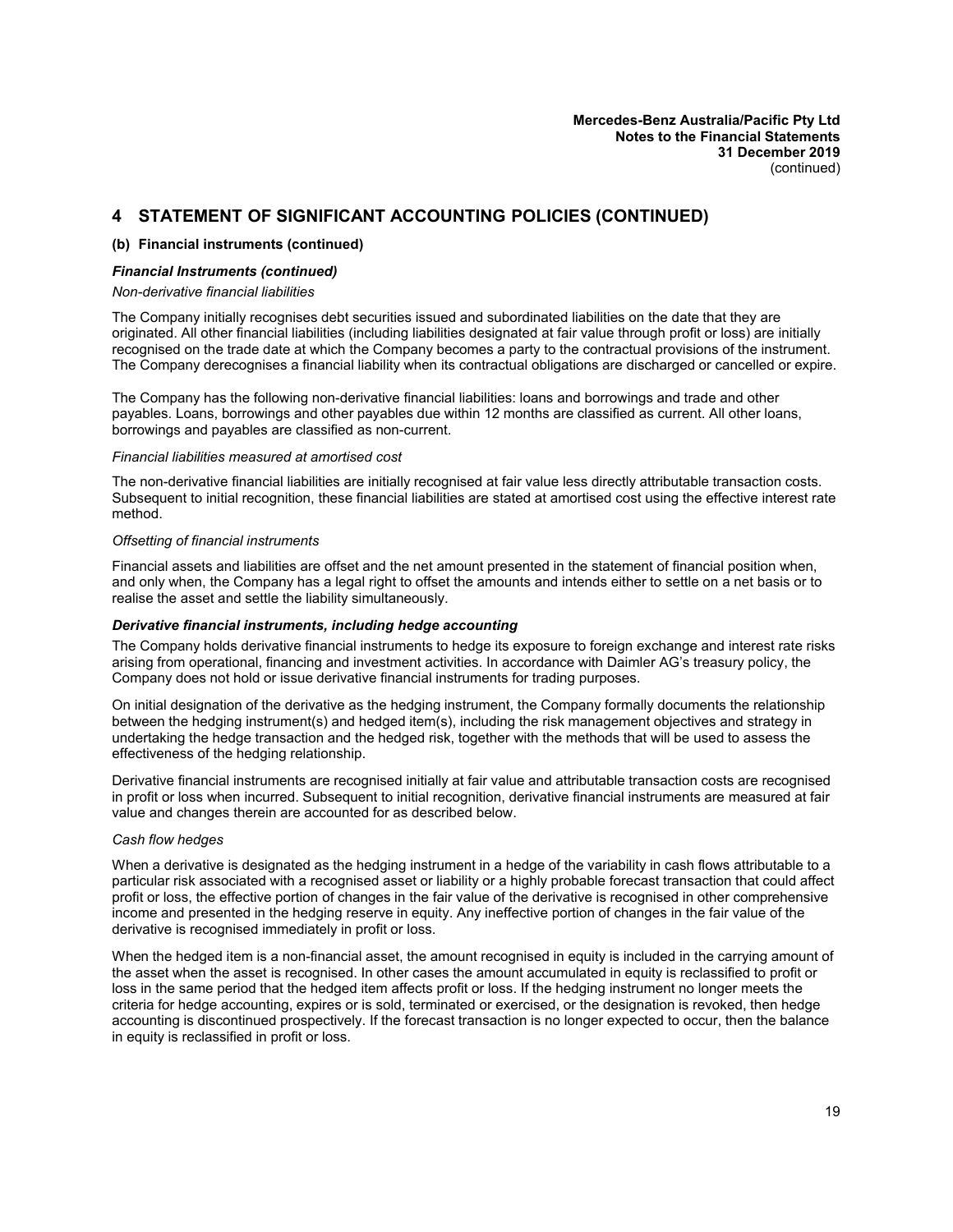# **4 STATEMENT OF SIGNIFICANT ACCOUNTING POLICIES (CONTINUED)**

#### **(b) Financial instruments (continued)**

#### *Derivative financial instruments, including hedge accounting (continued)*

#### *Other non-trading derivatives*

When a derivative financial instrument is not held in a designated hedge relationship that qualifies for hedge accounting, all changes in its fair value are recognised immediately in profit or loss.

#### *Share capital*

#### *Ordinary shares*

Ordinary shares are classified as equity. Incremental costs directly attributable to the issue of ordinary shares and share options are recognised as a deduction from equity, net of any tax effects.

#### *Dividends*

Dividends are recognised as a liability in the period in which they are declared.

#### **(c) Property, plant and equipment**

#### *Recognition and measurement*

Items of property, plant and equipment are measured at cost less accumulated depreciation and impairment losses.

Cost includes expenditure that is directly attributable to the acquisition of the asset. The cost of self-constructed assets includes the cost of materials and direct labour, any other costs directly attributable to bringing the asset to a working condition for its intended use, and the costs of dismantling and removing items and restoring the site on which they are located. Purchased software that is integral to the functionality of the related equipment is capitalised as part of that equipment.

In respect of borrowing costs relating to qualifying assets for which the commencement date for capitalisation is on or after 1 January 2009, the Company capitalises borrowing costs directly attributable to the acquisition, construction or production of a qualifying asset as part of the cost of that asset.

Where parts of an item of property, plant and equipment have different useful lives, they are accounted for as separate items of property, plant and equipment.

Gains and losses on disposal of an item of property, plant and equipment are determined by comparing the proceeds from disposal with the carrying amount of property, plant and equipment and are recognised net within other income in profit or loss.

#### *Depreciation*

Depreciation is calculated over the depreciable amount, which is the cost of an asset, or other amount substituted for cost, less its residual value.

Depreciation is recognised in profit or loss on a straight line basis over the estimated useful lives of each part of an item of property, plant and equipment, since this most closely reflects the expected pattern of consumption of the future economic benefits embodied in the asset. Leased assets are depreciated over the shorter of the lease term and their useful lives unless it is reasonably certain that the Company will obtain ownership by the end of the lease term. Land is not depreciated.

The estimated useful lives in the current and comparative periods are as follows: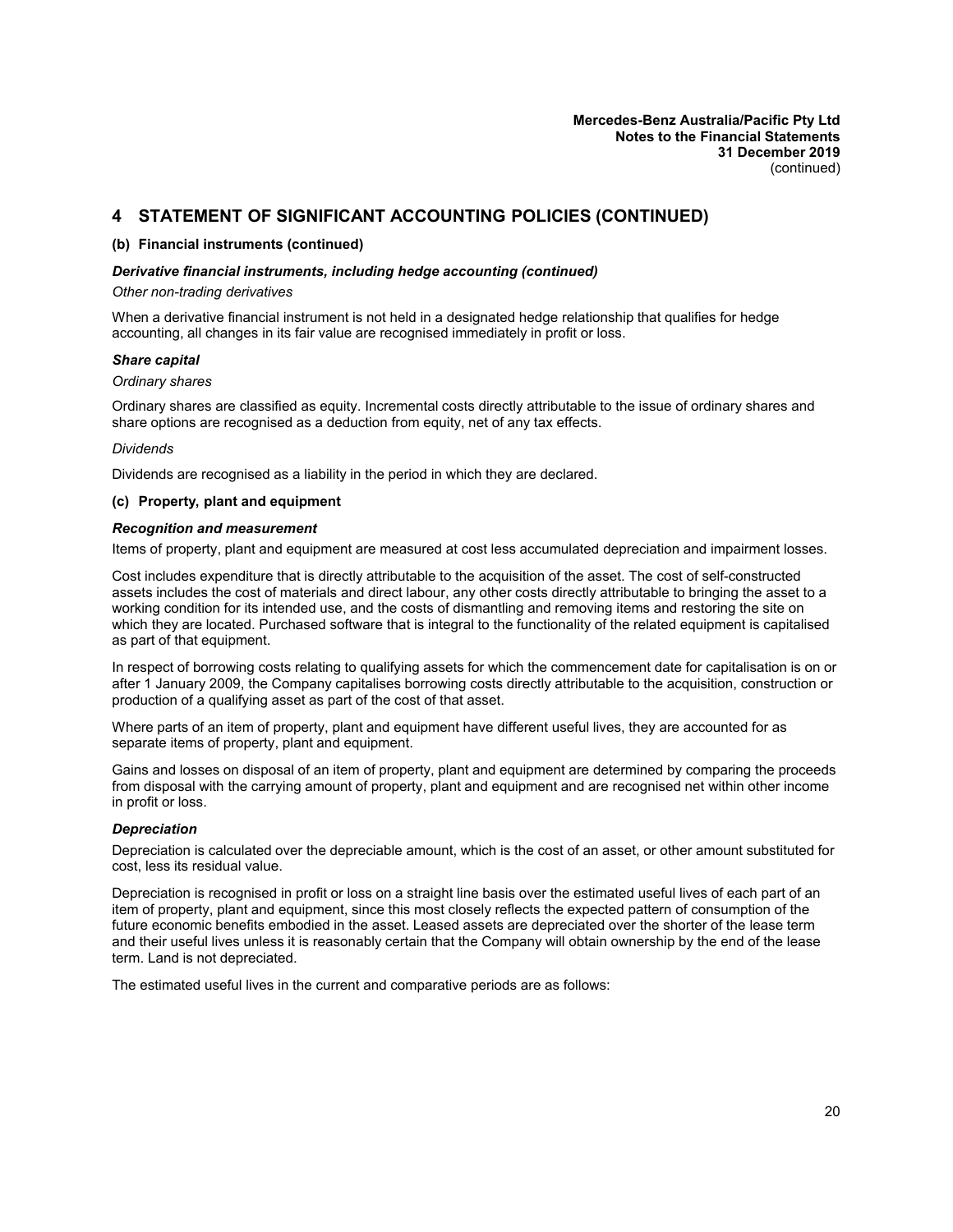# **4 STATEMENT OF SIGNIFICANT ACCOUNTING POLICIES (CONTINUED)**

#### **(c) Property, plant and equipment (continued)**

#### *Depreciation (continued)*

| Motor vehicles subject to operating leases, the |               |
|-------------------------------------------------|---------------|
| Company as lessor                               | 1-5 years     |
| Office furniture, fittings, plant & equipment   | 3-23 years    |
| Freehold land and improvements                  | $12-25$ years |
| <b>Buildings</b>                                | $20-40$ years |

Depreciation methods, useful lives and residual values are reviewed at each financial year-end and adjusted if appropriate.

#### *Subsequent costs*

The cost of replacing a component of an item of property, plant and equipment is recognised in the carrying amount of the item if it is probable that the future economic benefits embodied within the part will flow to the Company and its cost can be measured reliably. The carrying amount of the replaced part is derecognised. The costs of the day to day servicing of property, plant and equipment are recognised in profit or loss as incurred.

#### **(d) Leasing**

Leases include all contracts that transfer the right to use a specified asset for a stated period of time in exchange for consideration, even if the right to use such asset is not explicitly described in the contract. The Company is a lessee mainly of real estate properties used for the purposes of parts warehousing, regional training offices and hospitality.

#### *The Company as lessee*

Until 31 December 2018 it was evaluated on the basis of the risks and rewards of a leased asset according to AASB 117 whether the ownership of the leased asset is attributed to the lessee (so-called finance lease) or to the lessor (so-called operating lease). In the case of an operating lease, the lease payments or rental payments were expensed on a straight-line basis in the statement of profit or loss.

Assets carried as finance leases were measured at the beginning of the (lease) contract at the lower of the present value of the minimum lease payments and the fair value of the leased object, and in the following periods less accumulated depreciation and other accumulated impairment losses. Depreciation was on a straight-line basis; residual values of the assets were given due consideration. Payment obligations resulting from future lease payments were discounted and disclosed under financing liabilities.

Since 1 January 2019 the Company as a lessee has recognised right-of-use assets and the lease liabilities for the payment obligations entered into for all leases except short term and low value leases in the statement of financial position at present value. The lease liabilities include the following lease payments: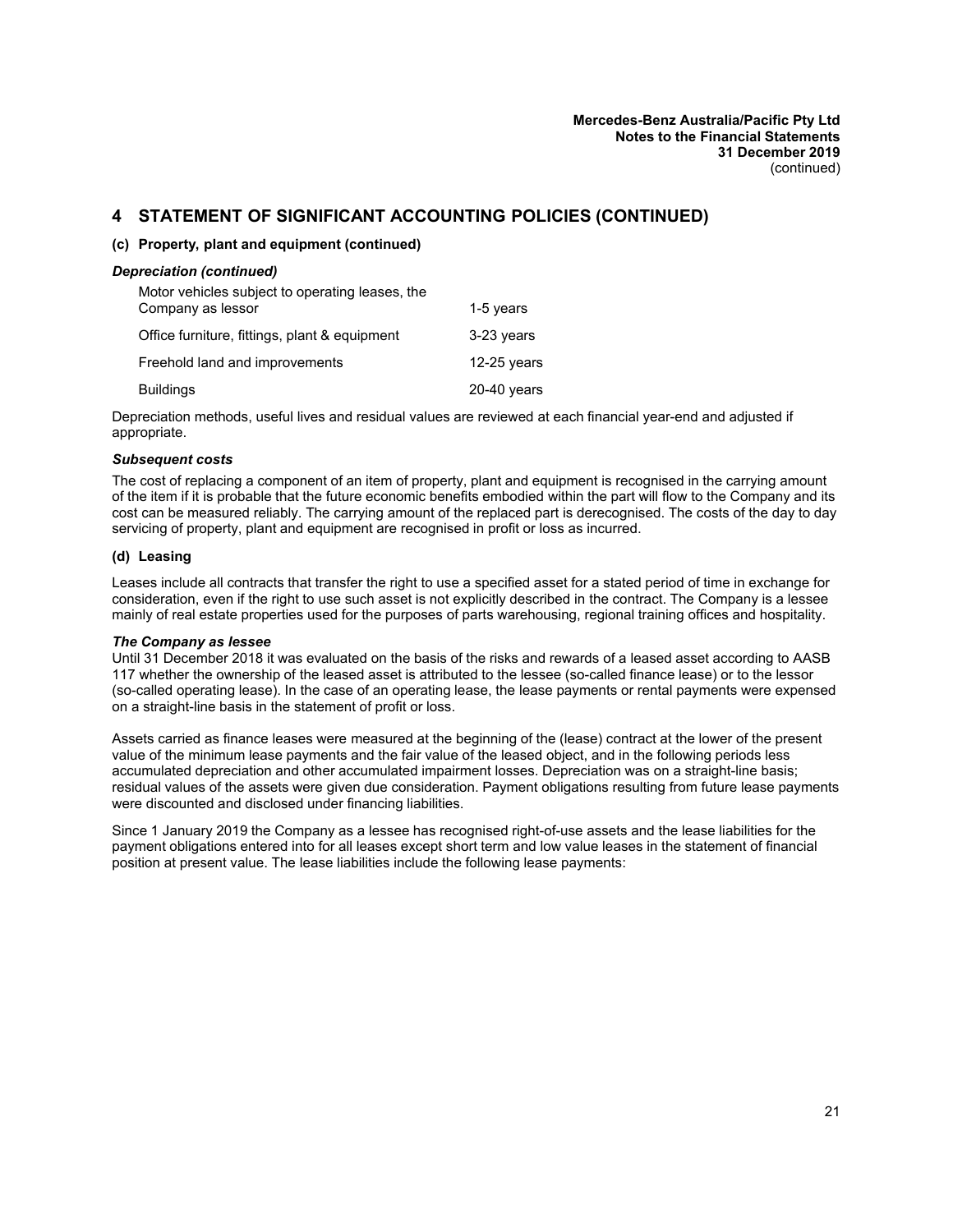# **4 STATEMENT OF SIGNIFICANT ACCOUNTING POLICIES (CONTINUED)**

#### **(d) Leasing (continued)**

- fixed payments including de facto fixed payments, less lease incentives receivables from the lessor;
- variable lease payments linked to an index or interest rate;
- amounts expected to be payable by the lessee under residual value guarantees;
- the exercise price of purchase options, when exercise is estimated to be reasonably certain; and
- contractual penalties for the termination of a lease if the lease term reflects the exercise of a termination option.

The lease liability is initially measured at the present value of the lease payments that are not paid at the commencement date, discounted using the interest rate implicit in the lease or, if that rate cannot be readily determined, the Company's incremental borrowing rate. Generally, the Company uses its incremental borrowing rate as the discount rate. The Company determines its incremental borrowing rate by obtaining interest rates from various external financing sources and makes certain adjustments to reflect the terms of the lease and type of the asset leased.

#### *Short-term leases and leases of low-value assets*

The Company has elected not to recognise right-of-use assets and lease liabilities for leases of low-value assets and short-term leases, including IT equipment and office furniture. The Company recognises the lease payments associated with these leases as an expense on a straight-line basis over the lease term.

#### *The Company as lessor*

Based on the risk and rewards associated with a leased asset, it is assessed whether economic ownership of the leased asset is transferred to the lessee (so-called finance leases) or remains with the lessor (so-called operating leases). Operating leases, i.e. by which the economic ownership of the vehicle remains with the Company, relate to vehicles that the Company acquires and leases to third parties. Additionally an operating lease may have to be reported with sales of vehicles for which the Company enters into a repurchase obligation:

- Sales of vehicles in the form of a forward (an entity's obligation to repurchase the asset) and a call option (an entity's right to repurchase the asset) are reported as operating leases.
- Sales of vehicles including a put option (an entity's obligation to repurchase the asset at the customer's request) are reported as operating leases if the customer has a significant economic incentive to exercise that right. Otherwise a sale with a right of return is reported. The Company considers several factors when assessing whether a customer has a significant economic incentive to exercise their right at contract inception. Amongst others these are the relation between repurchase price and the expected future market value (at the time of repurchase) of the asset or historical return rates.

As part of the established residual-value management process, especially for operating lease contracts, certain assumptions are regularly made at local and corporate levels regarding the expected level of prices, based upon which the cars to be returned in the leasing business are evaluated. If changing market developments lead to a negative deviation from assumptions, there is a risk of lower residual values of used vehicles. Depending on the region and the current market situation, the measures taken generally include continuous market monitoring as well as, if required, price-setting strategies or sales-promotion measures designed to regulate vehicle inventories. The quality of market forecasts is verified by regular comparisons of internal and external sources, and, if required, the determination of residual values is adjusted and further developed with regard to methods, processes and systems.

In the case of accounting as an operating lease, these vehicles are capitalised at (depreciated) cost of production under leased equipment and are depreciated over the contract term on a straight-line basis with consideration of the expected residual values. Changes in the expected residual values lead either to prospective adjustments of the scheduled depreciation or to an impairment loss if necessary.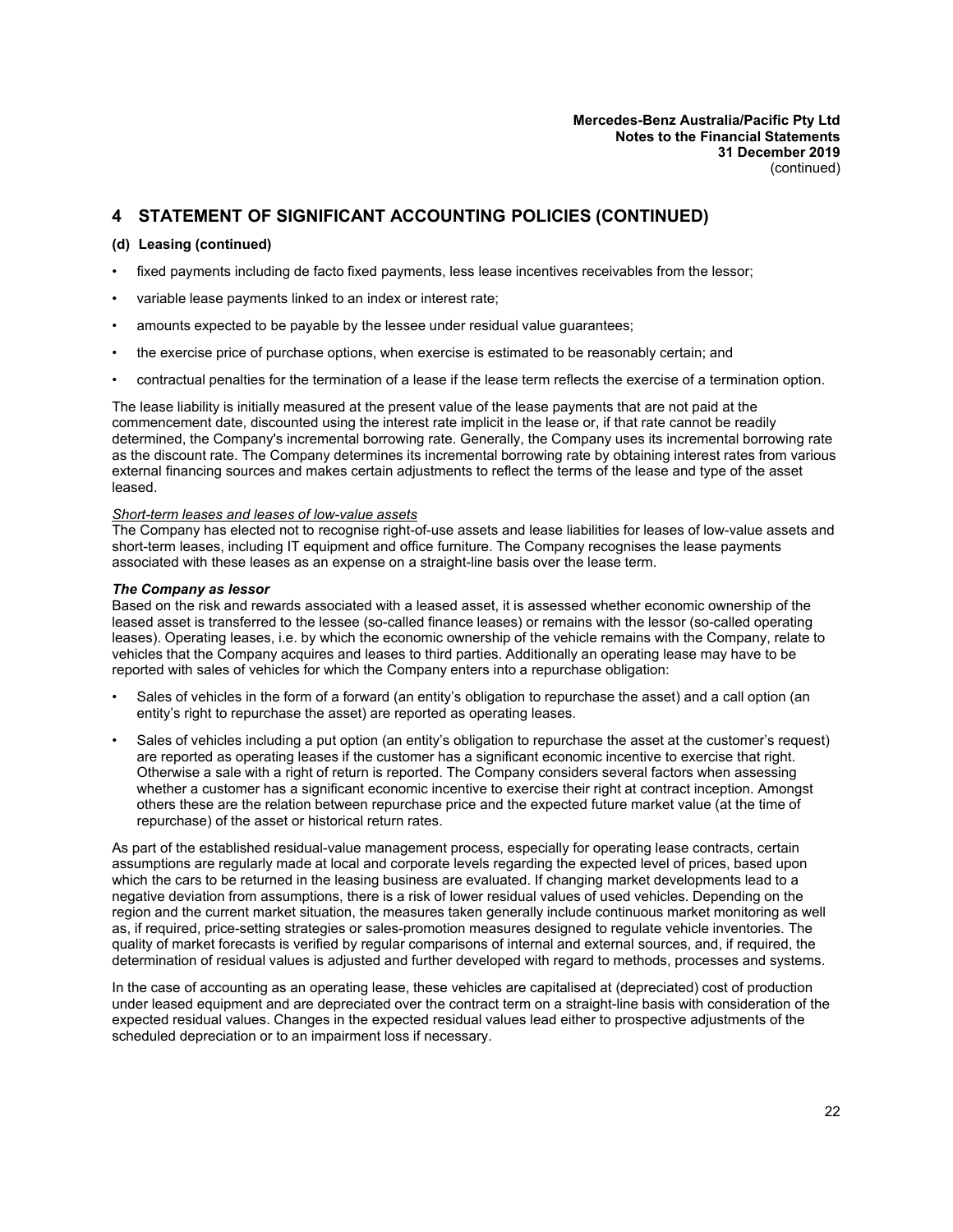# **4 STATEMENT OF SIGNIFICANT ACCOUNTING POLICIES (CONTINUED)**

#### **(e) Inventories**

Inventories are measured at the lower of cost and net realisable value. The cost of inventories is based on the first-in first-out principle, and includes expenditure incurred in acquiring the inventories, production or conversion costs and other costs incurred in bringing them to their existing location and condition. Cost may also include transfers from other comprehensive income of any gain or loss on qualifying cash flow hedges of foreign currency purchases of inventories.

Net realisable value is the estimated selling price in the ordinary course of business, less the estimated costs of completion and selling expenses.

#### **(f) Impairment**

#### *Non-derivative financial assets*

At each reporting date, a loss allowance is recognised for financial assets, loan commitments and financial guarantees other than those to be measured at fair value through profit or loss reflecting expected losses for these instruments. The same method is used for the impairment of non-revocable loan commitments and financial guarantees. Expected credit losses are allocated using three stages:

Stage 1: expected credit losses within the next twelve months.

Stage 1 includes all contracts with no significant increase in credit risk since initial recognition and usually includes new acquisitions and contracts with fewer than 31 days past due date. The portion of the lifetime expected credit losses resulting from default events possible within the next 12 months is recognised.

Stage 2: expected credit losses over the lifetime - not credit impaired

If a financial asset has a significant increase in credit risk since initial recognition but is not yet credit impaired, it is moved to stage 2 and measured at lifetime expected credit loss, which is defined as the expected credit loss that results from all possible default events over the expected life of a financial instrument.

Stage 3: expected credit losses over the lifetime - credit impaired

If a financial asset is defined as credit-impaired or in default, it is transferred to stage 3 and measured at lifetime expected credit loss. Objective evidence for a credit-impaired financial asset includes 91 days past due date and other information about significant financial difficulties of the borrower.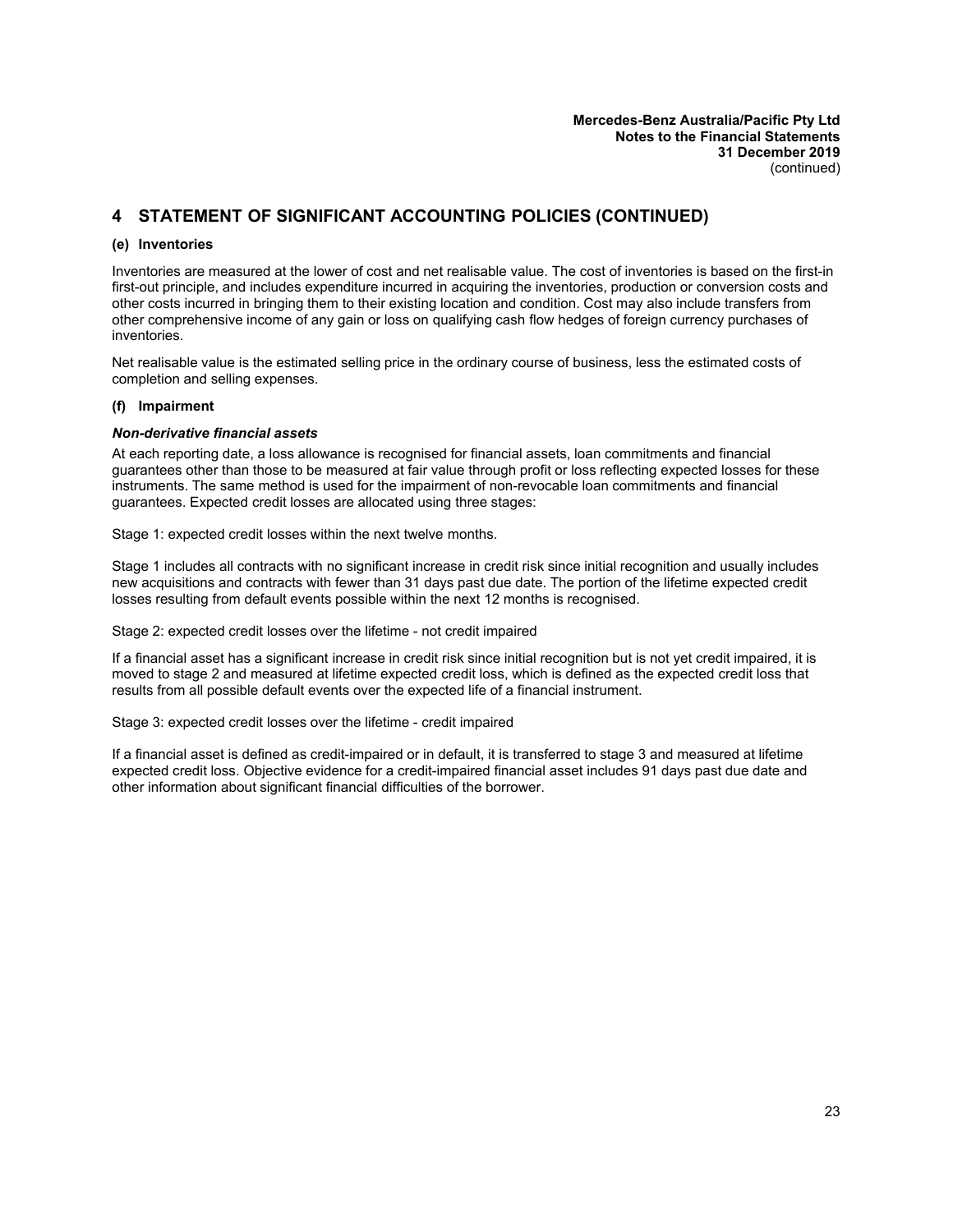# **4 STATEMENT OF SIGNIFICANT ACCOUNTING POLICIES (CONTINUED)**

#### **(f) Impairment (continued)**

#### *Non-derivative financial assets (continued)*

The determination of whether a financial asset has experienced a significant increase in credit risk is based on an assessment of the probability of default, which is made at least quarterly, incorporating external credit rating information as well as internal information on the credit quality of the financial asset. For debt instruments that are not receivables from financial services, a significant increase in credit risk is assessed mainly based on past-due information or the probability of default.

A financial asset is migrated to stage 2 if the asset's credit risk has increased significantly compared to its credit risk at initial recognition. The credit risk is assessed based on the probability of default. For trade receivables, the simplified approach is applied whereby all trade receivables are allocated to stage 2 initially. Hence, no determination of significant increases in credit risk is necessary.

In stage 1 and 2, the effective interest revenue is calculated based on gross carrying amounts. If a financial asset becomes credit impaired in stage 3, the effective interest revenue is calculated based on its net carrying amount (gross carrying amount adjusted for any loss allowance).

Measurement of expected credit losses

Expected credit losses are measured in a way that reflects:

a) the unbiased and probability-weighted amount;

b) the time value of money; and

c) reasonable and supportable information (if available without undue cost or effort) at the reporting date about past events, current conditions and forecasts of future economic conditions.

Expected credit losses are measured as the probability-weighted present value of all cash shortfalls over the expected life of each financial asset.

The estimation of these risk parameters incorporates all available relevant information, not only historical and current loss data, but also reasonable and supportable forward-looking information reflected by the future expectation factors. This information includes macroeconomic factors (e.g., gross domestic product growth, unemployment rate, cost performance index) and forecasts of future economic conditions. For receivables from financial services, these forecasts are performed using a scenario analysis (base case, adverse and optimistic scenarios). For trade receivables, the calculation uses a provision matrix based on historical credit loss experience. The impairment amount for trade receivables is predominantly determined on a collective basis.

A financial instrument is written off when there is no reasonable expectation of recovery, for example at the end of insolvency proceedings or after a court decision of uncollectibility.

Significant modification (e.g., that leads to a change in the present value of the contractual cash flows of 10%) leads to derecognition of financial assets. If the terms of a contract which are renegotiated or modified and this does not result in derecognition of the contract, then the gross carrying amount of the contract has to be recalculated and a modification gain or loss has to be recognised in profit or loss.

#### *Non-financial assets*

The carrying amounts of the Company's non-financial assets, other than inventories and deferred tax assets, are reviewed at each reporting date to determine whether there is any indication of impairment. If any such indication exists then the asset's recoverable amount is estimated.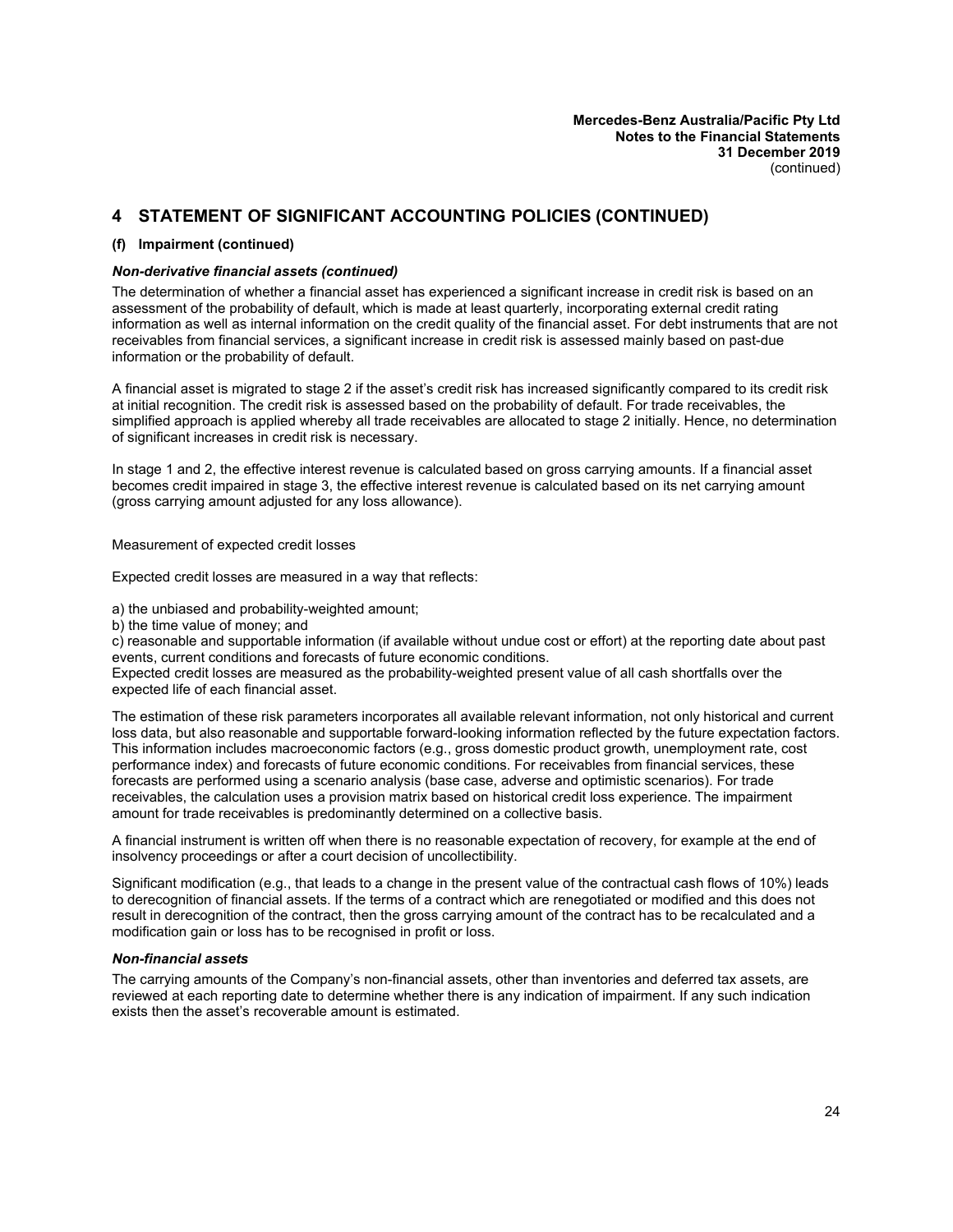# **4 STATEMENT OF SIGNIFICANT ACCOUNTING POLICIES (CONTINUED)**

#### **(f) Impairment (continued)**

#### *Non-financial assets (continued)*

The recoverable amount of an asset or cash-generating unit is the greater of its value in use and its fair value less costs to sell. In assessing value in use, the estimated future cash flows are discounted to their present value using a pre-tax discount rate that reflects current market assessments of the time value of money and the risks specific to the asset. For the purpose of impairment testing, assets that cannot be tested individually are grouped together into the smallest group of assets that generate cash inflows from continuing use that are largely independent of the cash inflows of other assets or groups of assets (the "cash-generating unit (CGU)").

The Company's corporate assets do not generate separate cash inflows. If there is an indication that a corporate asset may be impaired, then the recoverable amount is determined for the CGU to which the corporate asset belongs.

An impairment loss is recognised if the carrying amount of an asset or its CGU exceeds its recoverable amount. Impairment losses are recognised in profit or loss. Impairment losses recognised in respect of CGUs are allocated, first to reduce the carrying amount of any goodwill allocated to the units, and then to reduce the carrying amounts of the other assets in the unit (group of units) on a pro rata basis.

#### **(g) Employee benefits**

#### *Other long-term employee benefit obligations*

The Company's net obligation in respect of long-term employee benefits, other than defined benefit plans, is the amount of future benefit that employees have earned in return for their service in the current and prior periods. The obligation is calculated using expected future increases in wage and salary rates including related on-costs and expected settlement dates, and is discounted to its present value using the rates attached to the corporate bonds at the reporting date which have maturity dates approximating to the terms of the Company's obligations.

#### *Termination benefits*

Termination benefits are recognised as an expense when the Company is demonstrably committed, without realistic possibility of withdrawal, to a formal detailed plan to either terminate employment before the normal retirement date, or to provide termination benefits as a result of an offer made to encourage voluntary redundancy. Termination benefits for voluntary redundancies are recognised as an expense if the Company has made an offer of voluntary redundancy, it is probable that the offer will be accepted, and the number of acceptances can be estimated reliably. If benefits are payable more than 12 months after the reporting period, then they are discounted to their present value.

#### *Short-term employee benefits*

Short-term employee benefit obligations are measured on an undiscounted basis and are expensed as the related service is provided. A liability is recognised for the amount expected to be paid under short-term cash bonus or profit-sharing plans if the Company has a present legal or constructive obligation to pay this amount as a result of past service provided by the employee and the obligation can be estimated reliably.

#### *Share-based payment transactions*

The Performance Phantom Share Plan allows the Company to arrange the issue of shares or the equivalent value of shares of the ultimate parent, Daimler AG, to employees of the Company.

In 2006 Daimler AG adopted the "Performance Phantom Share Plan" under which virtual shares (phantom shares) are granted to eligible employees entitling them to receive cash payment after four years of service.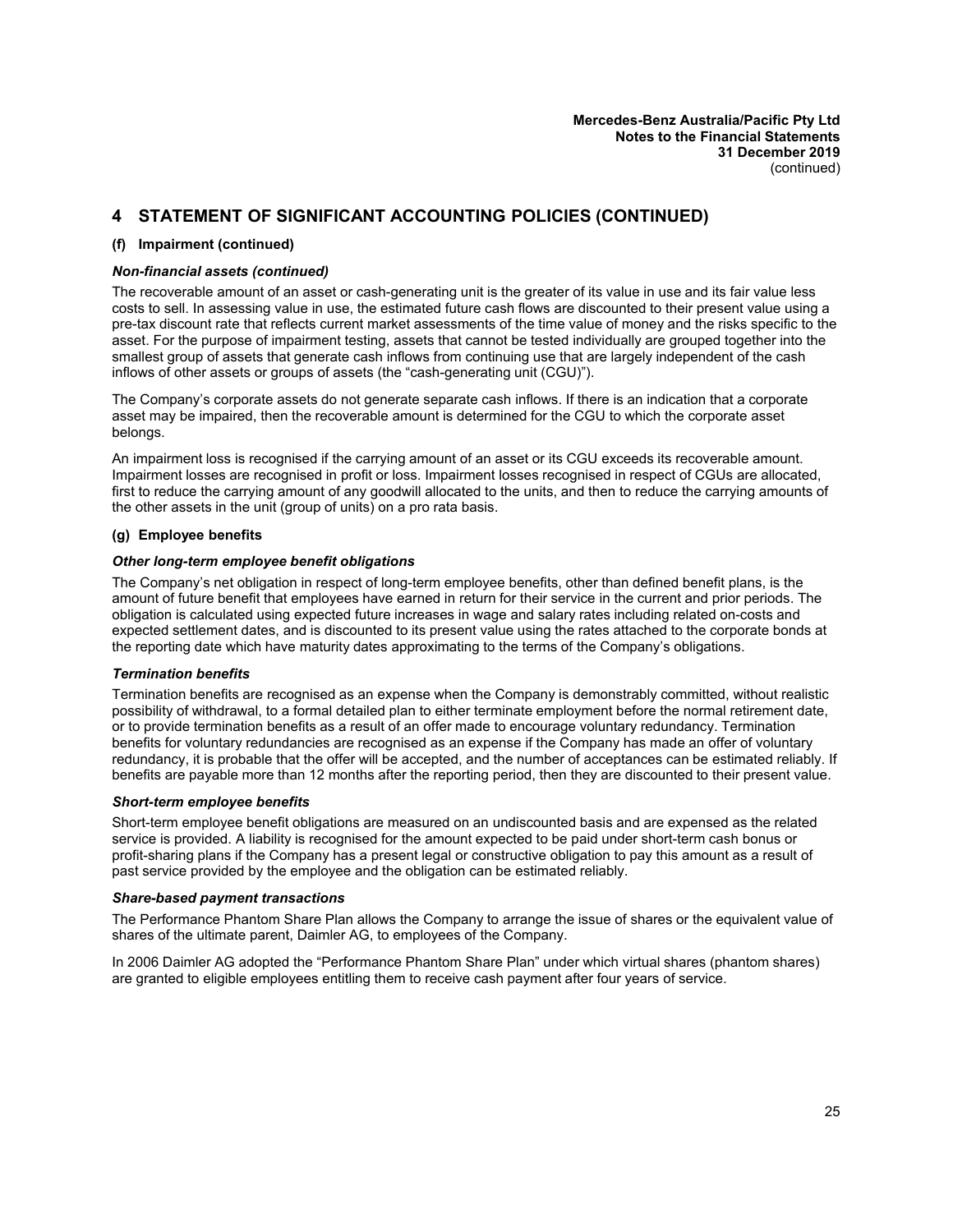# **4 STATEMENT OF SIGNIFICANT ACCOUNTING POLICIES (CONTINUED)**

#### **(g) Employee benefits (continued)**

#### *Share-based payment transactions (continued)*

The fair value of the amounts payable to employees in respect of the Performance Phantom Share Plan, which are settled in cash, are recognised as an employee expense, with a corresponding increase in liabilities over the period in which the employees become unconditionally entitled to the payment. The liabilities are re-measured at each reporting date and at settlement date. Any changes in the fair value of the liability are recognised as an employee expense in profit or loss.

Fair value is measured with reference to the quoted price of one ordinary share in Daimler AG and the estimated target achievement grades as of reporting date.

#### **(h) Provisions**

A provision is recognised if, as a result of a past event, the Company has a present legal or constructive obligation that can be estimated reliably and it is probable that an outflow of economic benefits will be required to settle the obligation. If the effect is material, provisions are determined by discounting the expected future cash flows at a pre-tax rate that reflects current market assessments of the time value of money and, where appropriate, the risks specific to the liability. The unwinding of the discount is recognised as finance cost.

#### *Warranties*

A provision for warranties is recognised when the underlying products or services are sold. The provision is based on historical warranty data and a weighting of all possible outcomes against their associated probabilities.

#### *Legal*

Provisions for legal costs are only recognised when the Company has a legal obligation to pay a legal settlement and legal costs to parties subject to litigation. The provision is a best estimate of the present value of the expenditure required to settle these legal commitments at the reporting date.

#### *Onerous contracts*

A provision for onerous contracts is recognised when the expected benefits to be derived by the Company from a contract are lower than the unavoidable cost of meeting its obligations under the contract. The provision is measured at the present value of the lower of the expected cost of terminating the contract and the expected net cost of continuing with the contract. Before a provision is established, the Company recognises any impairment loss on the assets associated with that contract.

#### **(i) Revenue**

#### *Goods sold*

Revenue from sales of vehicles, service parts and other related products is recognised when control of the goods is transferred to the customer. This generally occurs at the time the customer takes possession of the products. Generally, payment from sales of vehicles, service parts and other related product is made when the customer obtains control of these products.

Revenue recognition from the sale of vehicles for which the Company enters into a repurchase obligation is dependent on the form of the repurchase agreement:

- Sales of vehicles in the form of a forward (an entity's obligation to repurchase the asset) and a call option (an entity's right to repurchase the asset) are reported as operating leases.

- Sales of vehicles including a put option (an entity's obligation to repurchase the asset at the customer's request) are reported as operating leases if the customer has a significant economic incentive to exercise that right. Otherwise a sale with a right of return is reported. The Company considers several factors when assessing whether the customer has a significant economic incentive to exercise his right. Amongst others, these are the relation between repurchase price and the expected future market value (at the time of repurchase) of the asset, or historical return rates.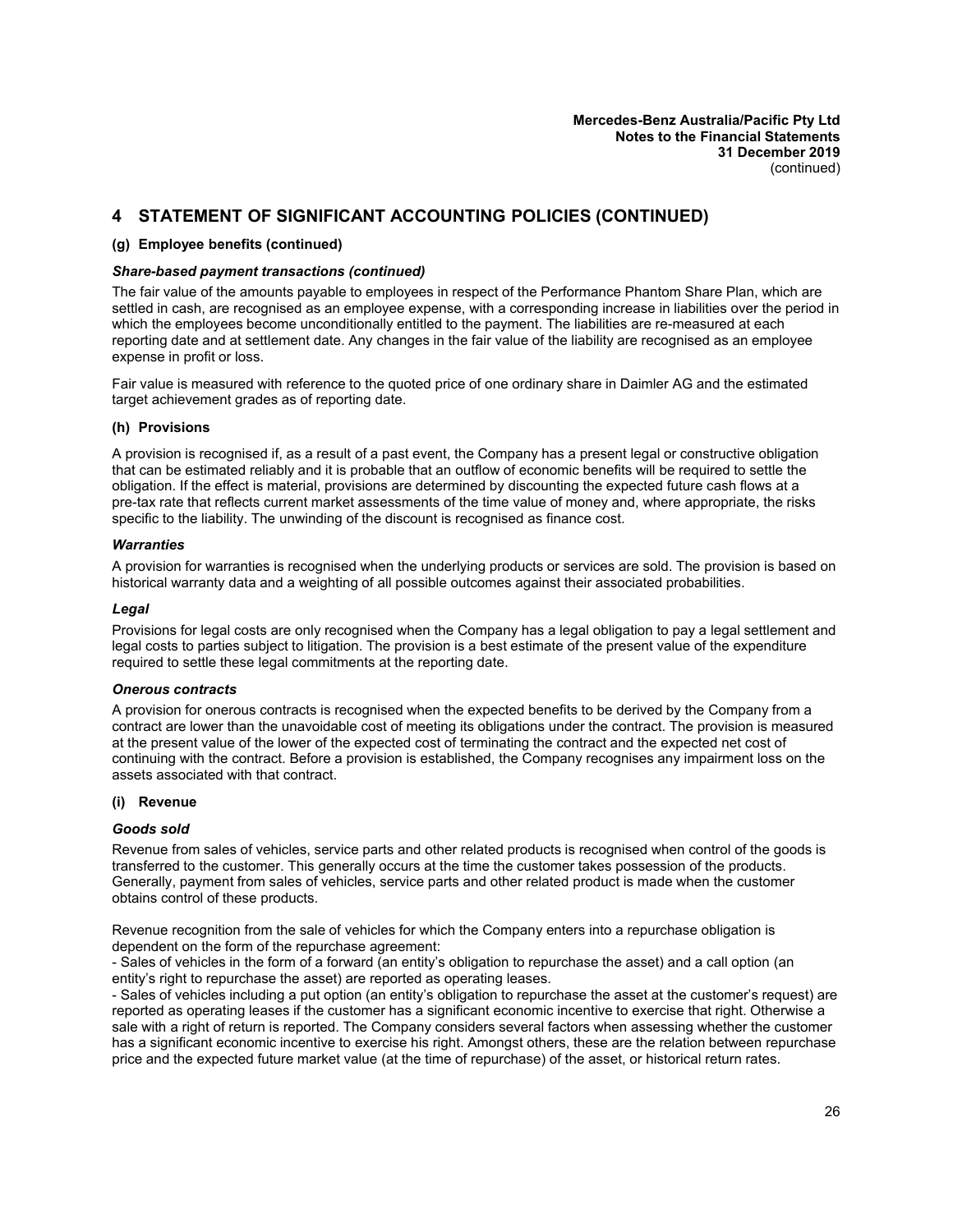# **4 STATEMENT OF SIGNIFICANT ACCOUNTING POLICIES (CONTINUED)**

#### **(i) Revenue (continued)**

#### *Goods sold (continued)*

Arrangements such as when the Company provides customers with a guaranteed minimum resale value that they receive on resale (residual-value guarantee) do not constrain the customers in their ability to direct the use of, and obtain substantially all of the benefits from, the asset. At contract inception for a sale with a residual-value guarantee, revenue therefore is recognised. However, a potential compensation payment to the customer is also considered (revenue deferral).

Under a contract manufacturing agreement, the Company sells assets to a third-party manufacturer from which the Company buys back the manufactured products after completion of the commissioned work. If the sale of the assets is not accompanied by the transfer of control to the third-party manufacturer, no revenue will be recognised under AASB 15.

The Company offers extended, separately priced warranties for certain products as well as service and maintenance contracts. Revenue from these contracts is deferred insofar as a customer has made an advance payment and is generally recognised over the contract period in proportion to the costs expected to be incurred based on historical information. A loss on these contracts is recognised in the current period if the sum of the expected costs for services under the contract exceeds unearned revenue. Usually those contracts are paid in advance or in equal instalments over the contract term.

Bill-and-hold arrangements occur when the Company bills a customer for a product but retains physical possession of the product until it is transferred to the customer at a future point in time. Revenue from bill and hold arrangements is recognised when the control of the goods is transferred to the customer. Control is transferred when all the following criteria are met:

- the reason for the bill-and-hold arrangement is substantive;

- the goods can be identified separately as belonging to the customer;
- the product is ready for physical transfer to the customer; and
- the Company cannot use the product or direct it to another customer.

The Company uses a variety of sales promotion programs dependent on various market conditions as well as the respective product life cycles and product-related factors (such as amounts of discounts offered by competitors, excess industry production capacity, the intensity of market competition and consumer demand for the products). These programs comprise cash offers to dealers and customers as well as lease subsidies or loans at reduced interest rates which are reported as follows:

- Revenue is recognised net of sales reductions such as cash discounts and sales incentives granted.

#### *Rental income*

Where the Company has agreed to provide residual value guarantees for operating leases entered into between Mercedes-Benz Financial Services Australia Pty Ltd and their external customers, rental income from these leases is recognised as other income on a straight-line basis over the term of the lease. Lease income prepaid by Mercedes-Benz Financial Services Australia Pty Ltd is classified as deferred income.

#### *Services income*

Where the Company has agreed to provide services to certain external and other related parties, income from these agreements is recognised on a straight-line basis over the term of the agreement.

The Company has also agreed to provide services to other external parties. Income from these agreements is recognised as other income when the services are provided.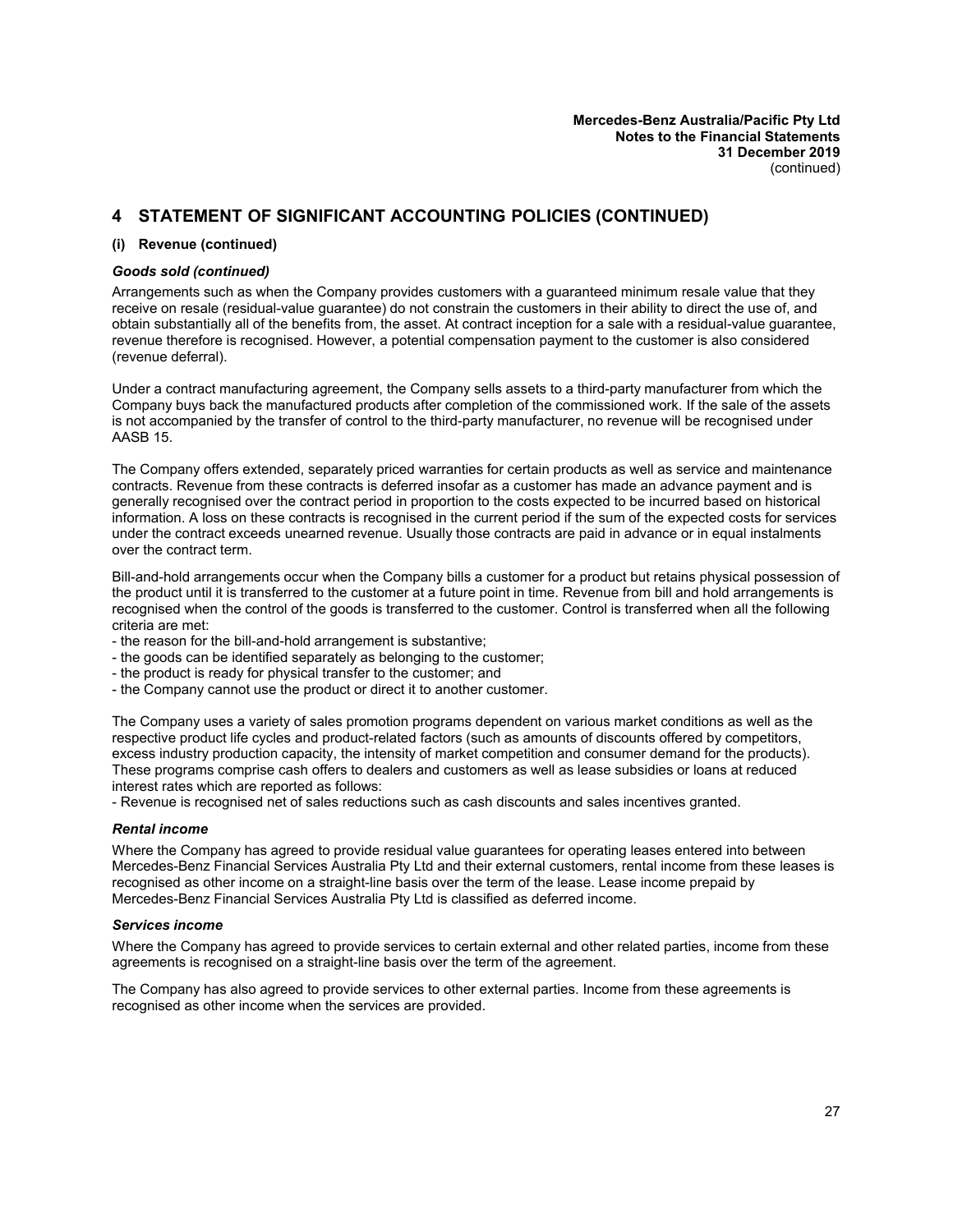# **4 STATEMENT OF SIGNIFICANT ACCOUNTING POLICIES (CONTINUED)**

#### **(j) Finance income and expenses**

Finance income comprises interest income on funds invested, dividend income, changes in fair value of financial assets at fair value through profit or loss, and gains on hedging instruments that are recognised in profit or loss. Interest income is recognised in profit or loss as it accrues, using the effective interest rate method. Dividend income is recognised in profit or loss on the date the entity's right to receive payment is established.

Finance expenses comprise interest expense on borrowings, unwinding of the discount on provisions, changes in the fair value of financial assets at fair value through profit or loss, impairment losses recognised on financial assets and losses on hedging instruments that are recognised in profit or loss. All borrowing costs that are not directly attributable to acquisition, construction or production of a qualifying asset are recognised in profit or loss using the effective interest method.

Foreign currency gains and losses are reported on a net basis.

#### **(k) Taxation**

#### *Tax Consolidation*

The Company is a wholly owned Australian subsidiary in a tax-consolidated group, with Daimler Australia/Pacific Pty Ltd as the provisional head entity. As a consequence, all members of the tax-consolidated group are taxed as a single entity.

Current and deferred tax expense / income, deferred tax liabilities and deferred tax assets arising from temporary differences of the members of the tax-consolidated group are recognised in the separate financial statements of the members of the tax-consolidated group using the "separate taxpayer within group" approach by reference to the carrying amounts of assets and liabilities in the separate financial statements of each entity and the tax values applying under tax consolidation.

Any current tax liabilities (or assets) and deferred tax assets arising from unused tax losses of the members of the tax-consolidated group are assumed by the provisional head entity and are recognised by the Company as amounts payable (receivable) to (from) the provisional head entity in conjunction with any tax funding arrangement amounts (refer below). Any difference between these amounts is recognised as an equity contribution or distribution.

#### *Income tax*

Income tax expense comprises current and deferred tax. Current and deferred tax is recognised in profit or loss except to the extent that it relates to items recognised directly in equity or in other comprehensive income.

Current tax is the expected tax payable or receivable on the taxable income or loss for the year, using tax rates enacted or substantively enacted at the reporting date, and any adjustment to tax payable in respect of previous years. Deferred tax is recognised in respect of temporary differences between the carrying amounts of assets and liabilities for financial reporting purposes and the amounts used for taxation purposes.

Deferred tax is measured at the tax rates that are expected to be applied to temporary differences when they reverse, based on the laws that have been enacted or substantively enacted by the reporting date.

Deferred tax assets and liabilities are offset if there is a legally enforceable right to offset current tax liabilities and assets, and they relate to income taxes levied by the same tax authority on the same taxable entity, or on different tax entities, but they intend to settle current tax liabilities and assets on a net basis or their tax assets and liabilities will be realised simultaneously.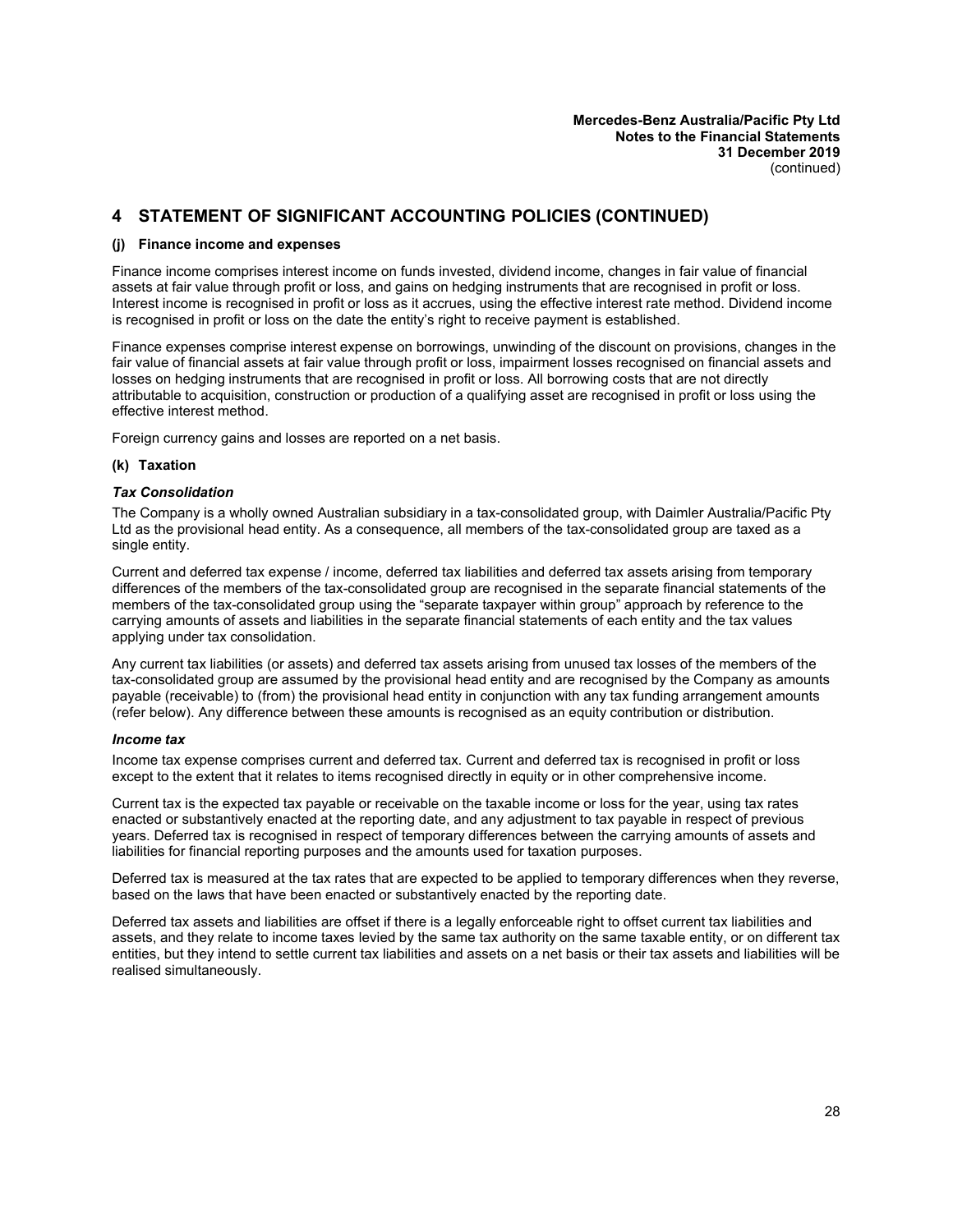# **4 STATEMENT OF SIGNIFICANT ACCOUNTING POLICIES (CONTINUED)**

#### **(k) Taxation (continued)**

#### *Income tax (continued)*

A deferred tax asset is recognised for unused tax losses, tax credits and deductible temporary differences, to the extent that it is probable that future taxable profits will be available against which they can be utilised. Deferred tax assets are reviewed at each reporting date and are reduced to the extent that it is no longer probable that the related tax benefit will be realised.

The Company does not distribute non-cash assets as dividends to its shareholders.

#### *Nature of tax funding and sharing arrangements*

The Company and the provisional head entity, in conjunction with other members of the tax-consolidated group, have entered into a tax funding agreement which sets out the funding obligations of members of the tax-consolidated group in respect of tax amounts. The tax funding arrangements require payments to / (from) the provisional head entity equal to the current tax liability / (asset) and any tax-loss deferred tax asset assumed by the provisional head entity, resulting in the provisional head entity recognising an inter-entity receivable / (payable) equal in amount to the tax liability / (asset) assumed. The inter-entity payable / (receivable) is at call.

Contributions to fund the current tax liabilities are payable as per the tax funding arrangement, and reflect the timing of the provisional head entity's obligation to make payments for tax liabilities to the relevant tax authorities.

The provisional head entity and other members of the tax-consolidated group have also entered into a tax sharing agreement. The tax sharing agreement provides for the determination of the allocation of income tax liabilities between the entities should the provisional head entity default on its tax payment obligations. No amounts have been recognised in the financial statements in respect of this agreement as payment of any amounts under the tax sharing agreement is considered remote.

#### **(l) Segment reporting**

#### *Determination and presentation of operating segments*

An operating segment is a component of the Company that engages in business activities from which it may earn revenues and incur expenses, including revenues and expenses that relate to transactions with any of the Company's other components. All operating segments' operating results are regularly reviewed by the Company's CEO to make decisions about resources to be allocated to the segment and assess its performance, and for which discrete financial information is available.

Segment results that are reported to the CEO include items directly attributable to a segment as well as those that can be allocated on a reasonable basis.

Segment capital expenditure is the total cost incurred during the period to acquire property, plant and equipment, and intangible assets other than goodwill.

#### **(m) Goods and Services Tax**

Revenue, expenses and assets are recognised net of the amount of goods and services tax (GST), except where the amount of GST incurred is not recoverable from the taxation authority. In these circumstances, the GST is recognised as part of the cost of acquisition of the asset or as part of the expense.

Receivables and payables are stated with the amount of GST included. The net amount of GST recoverable from, or payable to, the ATO is included as a current asset or liability in the statement of financial position.

Cash flows are included in the Statement of Cash Flows on a gross basis. The GST components of cash flows arising from investing and financing activities which are recoverable from, or payable to, the ATO are classified as operating cash flows.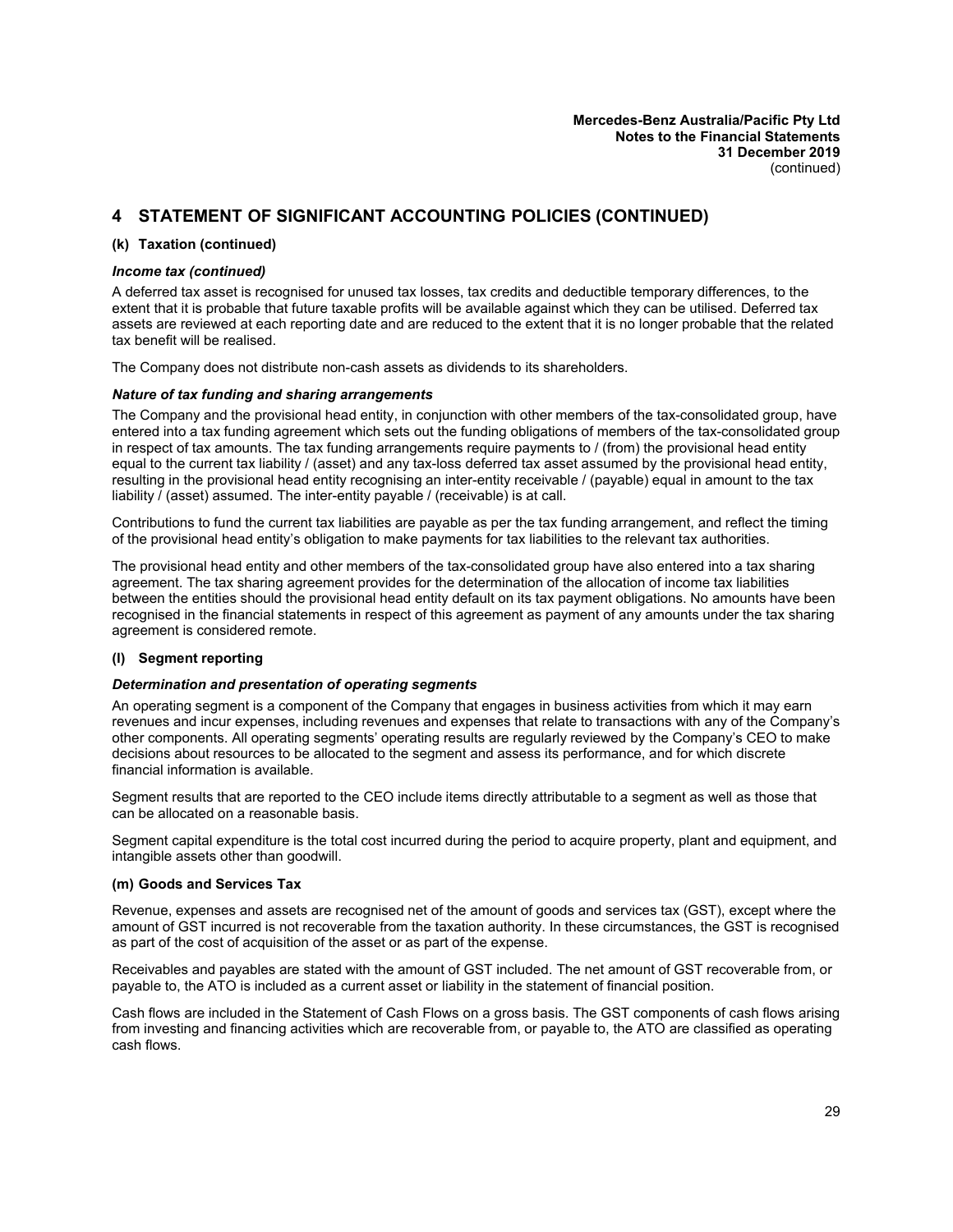# <span id="page-31-0"></span>**5 DETERMINATION OF FAIR VALUES**

A number of the Company's accounting policies and disclosures require the determination of fair value, for both financial and non-financial assets and liabilities. Fair values have been determined for measurement and / or disclosure purposes based on the following methods. Where applicable, further information about the assumptions made in determining fair values is disclosed in Note 4 or the notes specific to that asset or liability.

#### **(a) Trade and other receivables**

The fair value of trade and other receivables is estimated as the present value of future cash flows, discounted at the market rate of interest at the reporting date.

#### **(b) Loans and borrowings**

Fair value of loans and borrowings is determined for disclosure purposes (Note 22). The fair value of loans and borrowings that are readily traded are revalued at reporting date to market value using quoted market prices or, if not readily traded, are measured based on present value of future expected principal and interest cash flows, discounted at the market rate of interest at the reporting date.

#### **(c) Derivatives**

The fair value of forward exchange contracts is estimated by discounting the difference between the contractual forward price and the current forward price for the residual maturity of the contract using a market rate of interest at the reporting date.

The fair value of interest rate and cross currency swaps are based on market values which approximate estimated future cash flows based on the terms of maturity of each contract and using observable market interest and foreign exchange rates at the reporting date.

Fair values reflect the credit risk of the instrument and include adjustments to take account of the credit risk of the entity and counterparty when appropriate. Refer to Note [22](#page-44-2) for more information.

Fair values are based on Level 2 valuation methodology which requires inputs, other than quoted prices in active markets for identical assets and liabilities, that are observable for the asset or liability, either directly (i.e. as prices) or indirectly (i.e. derived from prices).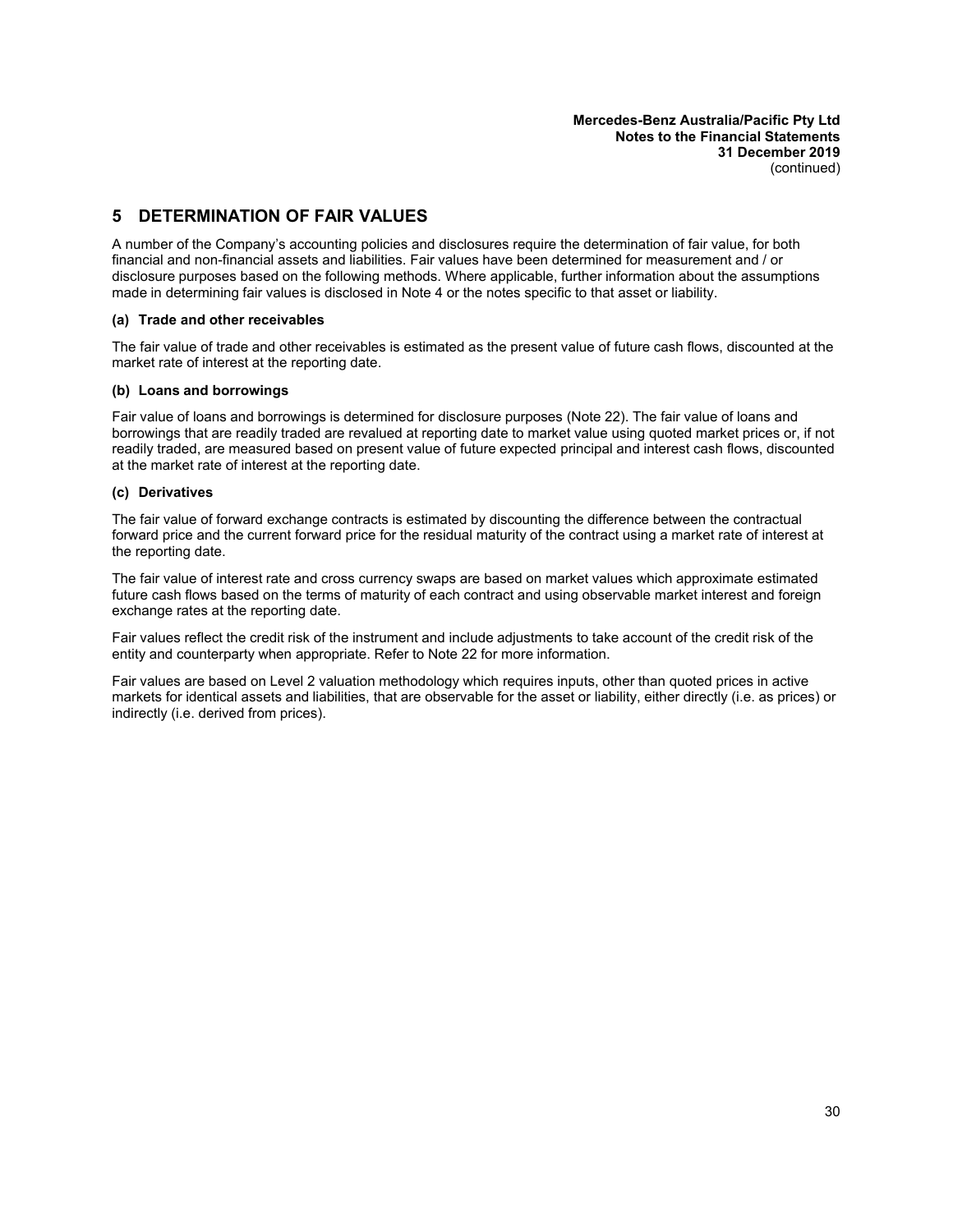# <span id="page-32-0"></span>**6 REVENUE**

Revenue disclosed in the Statement of Profit or Loss includes revenue from contracts with customers and other revenue not in the scope of AASB 15. Other revenue primarily comprises revenue from the rental and leasing business and interest from the financing services business.

Revenue according to AASB 15 includes revenue that was deferred and included in contract liabilities at 31 December 2019 in an amount of \$46.349m (2018: \$41.372m)

The below table discloses revenue from contracts with customers and is disaggregated by major products and service lines. The table also includes a reconciliation of the disaggregated revenue with the Company's reportable segments.

On 1 January 2019, the Company acquired the net assets of Mercedes-Benz Vans Australia Pacific Pty Ltd, as a result comparability between the 2019 year and prior year will be impacted.

| 2019                         | Cars<br>\$'000 | Vans<br>\$'000 | <b>Total</b><br>\$'000 |
|------------------------------|----------------|----------------|------------------------|
| Revenue according to AASB 15 | 2,350,144      | 381,860        | 2,732,004              |
| Other revenue                | 803            | 1,906          | 2,709                  |
| <b>Total revenue</b>         | 2,350,947      | 383,766        | 2,734,713              |
| 2018                         | Cars<br>\$'000 | Vans<br>\$'000 | <b>Total</b><br>\$'000 |
| Revenue according to AASB 15 | 2,279,972      |                | 2,279,972              |
| Other revenue                | 1,525          |                | 1,525                  |
| <b>Total revenue</b>         | 2,281,497      |                | 2,281,497              |

## <span id="page-32-1"></span>**7 OTHER INCOME**

|                                                       | <b>Notes</b>                | 2019<br>\$'000   | 2018<br>\$'000  |
|-------------------------------------------------------|-----------------------------|------------------|-----------------|
| <b>Rental income</b>                                  |                             |                  |                 |
| Employee lease program<br>Rendering of services       |                             | 1.319<br>331     | 1.799<br>20,323 |
| <b>Other</b>                                          |                             |                  |                 |
| From other related parties<br><b>External parties</b> | $34(a)$ , $34(c)$ , $34(d)$ | 14.272<br>16.010 | 23.921<br>3,681 |
| Total other income                                    |                             | 31,932           | 49,724          |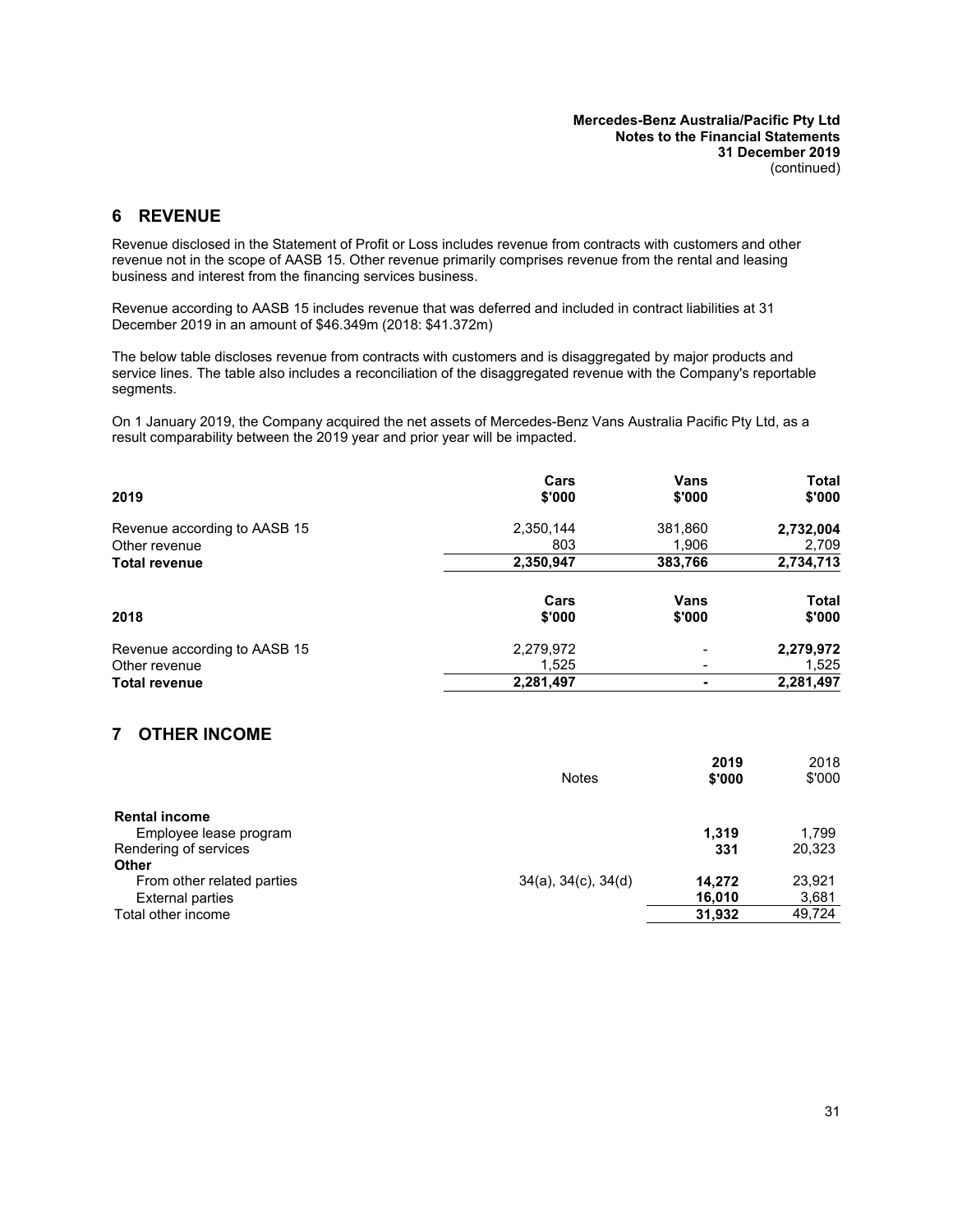# <span id="page-33-1"></span>**8 EMPLOYEE EXPENSES**

<span id="page-33-3"></span><span id="page-33-2"></span><span id="page-33-0"></span>

|                                                        |    | 2019<br>\$'000 | 2018<br>\$'000 |
|--------------------------------------------------------|----|----------------|----------------|
| Wages and salaries                                     |    | (31, 737)      | (27, 492)      |
| Other associated personnel expenses                    |    | (3,990)        | (3,532)        |
| Contributions to defined contribution plans            |    | (3, 388)       | (2, 295)       |
| Long service leave expense                             |    | (1,836)        | (398)          |
| Annual leave expense                                   |    | (1, 331)       | (379)          |
| <b>Termination benefits</b>                            |    | (464)          | (135)          |
| Personnel restructuring expense                        |    | 200            | (200)          |
| Total employee expenses                                |    | (42, 546)      | (34, 431)      |
| 9<br><b>EXPENSES</b>                                   |    |                |                |
| (a) Cost of sales                                      |    |                |                |
|                                                        |    | 2019           | 2018           |
|                                                        |    | \$'000         | \$'000         |
| Cost of sales                                          |    | (2,571,398)    | (2, 124, 008)  |
| Warranty, maintenance and repair expenses              |    | (5, 213)       | (7,997)        |
| Total cost of sales                                    |    | (2,576,611)    | (2, 132, 005)  |
| (b) Impairment losses incurred on value of inventories |    |                |                |
| Net impairment losses                                  | 15 | (12, 554)      | (2,810)        |
| (c) Other expenses:                                    |    |                |                |
| <b>Operating leases</b>                                |    |                | (3,989)        |
| Loss on disposal of property, plant and equipment      |    | (87)           | (54)           |
| Marketing expenses                                     |    | (41, 345)      | (47, 042)      |
| Other overheads                                        |    | (16, 054)      | (13, 733)      |
| Other selling costs                                    |    | (21, 033)      | (9, 324)       |
| Miscellaneous other expenses                           |    | (9, 512)       | (6, 298)       |
| Demo vehicles and other selling costs                  |    | (6, 350)       | (4, 753)       |
| IT expenses                                            |    | (16, 890)      | (10, 341)      |
| Roadside assistance                                    |    | (8, 198)       | (3, 299)       |
| Total other expenses                                   |    | (119, 469)     | (98, 833)      |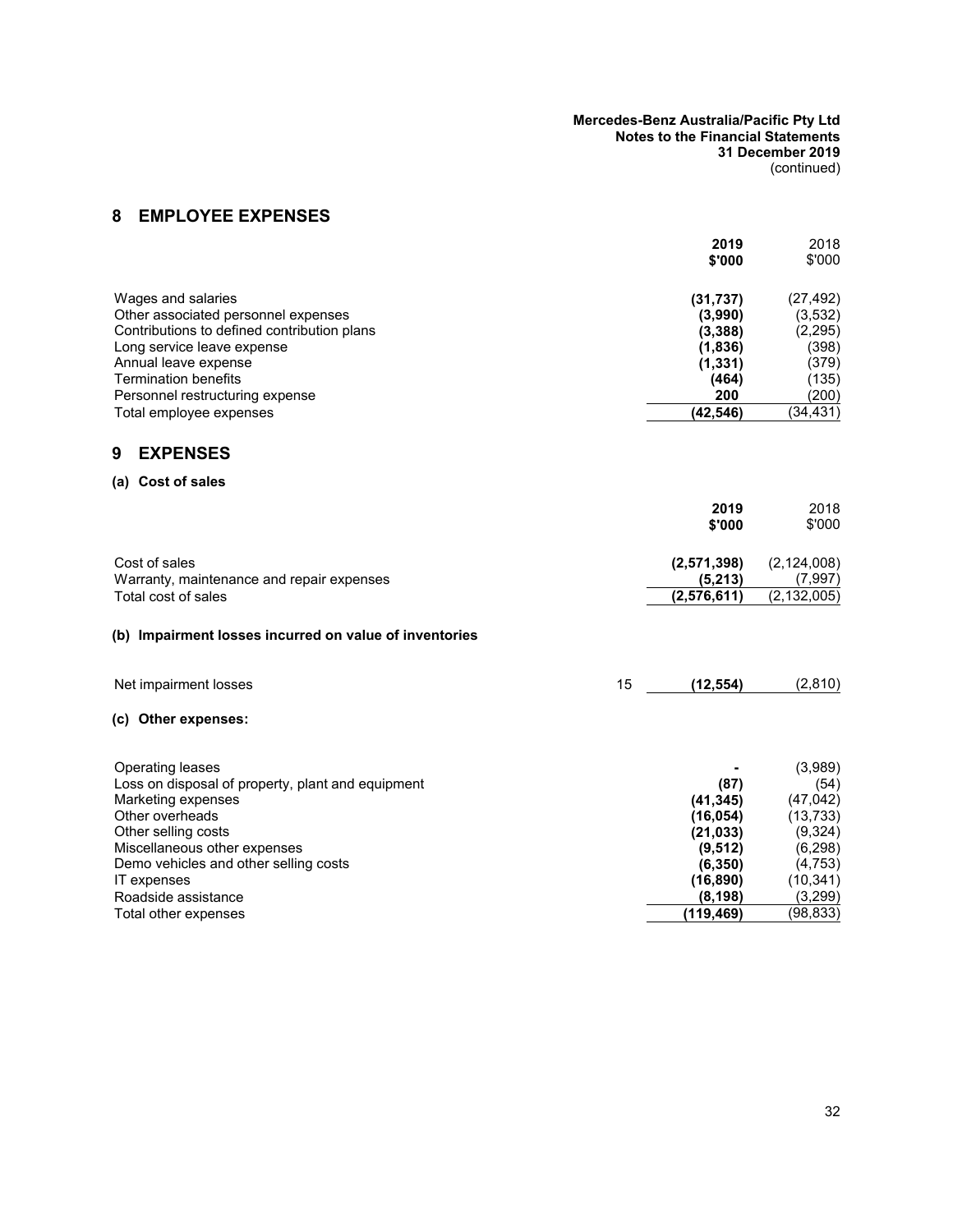# **10 AUDITORS' REMUNERATION**

|                                                                                     | 2019       | 2018       |
|-------------------------------------------------------------------------------------|------------|------------|
|                                                                                     |            | \$         |
| Audit services                                                                      |            |            |
| Auditors of the Company - KPMG Australia                                            |            |            |
| Audit and review of financial statements<br>Auditors of the Company - KPMG Overseas | (431, 579) | (259, 518) |
| Audit and review of financial reports                                               | (30, 921)  | (30,482)   |
|                                                                                     | (462, 500) | (290,000)  |

Audit and review of financial statements includes additional non-recurring audit fees in FY2019 in connection with the reorganisation of the Company's activities.

# <span id="page-34-0"></span>**11 NET FINANCING COSTS**

|                                                                           | <b>Notes</b> | 2019<br>\$'000 | 2018<br>\$'000 |
|---------------------------------------------------------------------------|--------------|----------------|----------------|
| Recognised in profit or loss                                              |              |                |                |
| Interest income from:                                                     |              |                |                |
| <b>Related parties</b>                                                    |              | 58,882         | 88,259         |
| <b>External parties</b>                                                   |              | 1,277          | 1,349          |
| Net unwind effect of changes in discount rates to provisions and employee |              |                |                |
| benefits                                                                  |              | 2,594          |                |
| Finance income                                                            |              | 62,753         | 89,608         |
| Interest expense from:                                                    |              |                |                |
| <b>Related parties</b>                                                    |              | (12,084)       | (11, 776)      |
| <b>External parties</b>                                                   |              | (48, 983)      | (65, 484)      |
| Net foreign exchange loss                                                 |              | (307)          | (3,949)        |
| Net unwind of discounting on provisions and employee benefits             |              | (2,031)        | (2,875)        |
| Impairment losses incurred on value of trade receivables                  | 14           | (720)          | (965)          |
| Interest expense on lease payable                                         |              | (289)          |                |
| Finance cost                                                              |              | (64.414)       | (85,049)       |
|                                                                           |              |                |                |
| Net finance (costs)/income                                                |              | (1,661)        | 4,559          |
|                                                                           |              |                | 2018           |
|                                                                           | <b>Notes</b> | 2019<br>\$'000 | \$'000         |
|                                                                           |              |                |                |
| Recognised in other comprehensive income                                  |              |                |                |
| Cash flow hedges - reclassified to profit or loss                         |              | (92)           |                |
| Effective portion of changes in fair value of cash flow hedges            |              |                | 297            |
| Income tax relating to these items                                        | 12           | 28             | (89)           |
|                                                                           |              | (64)           | 208            |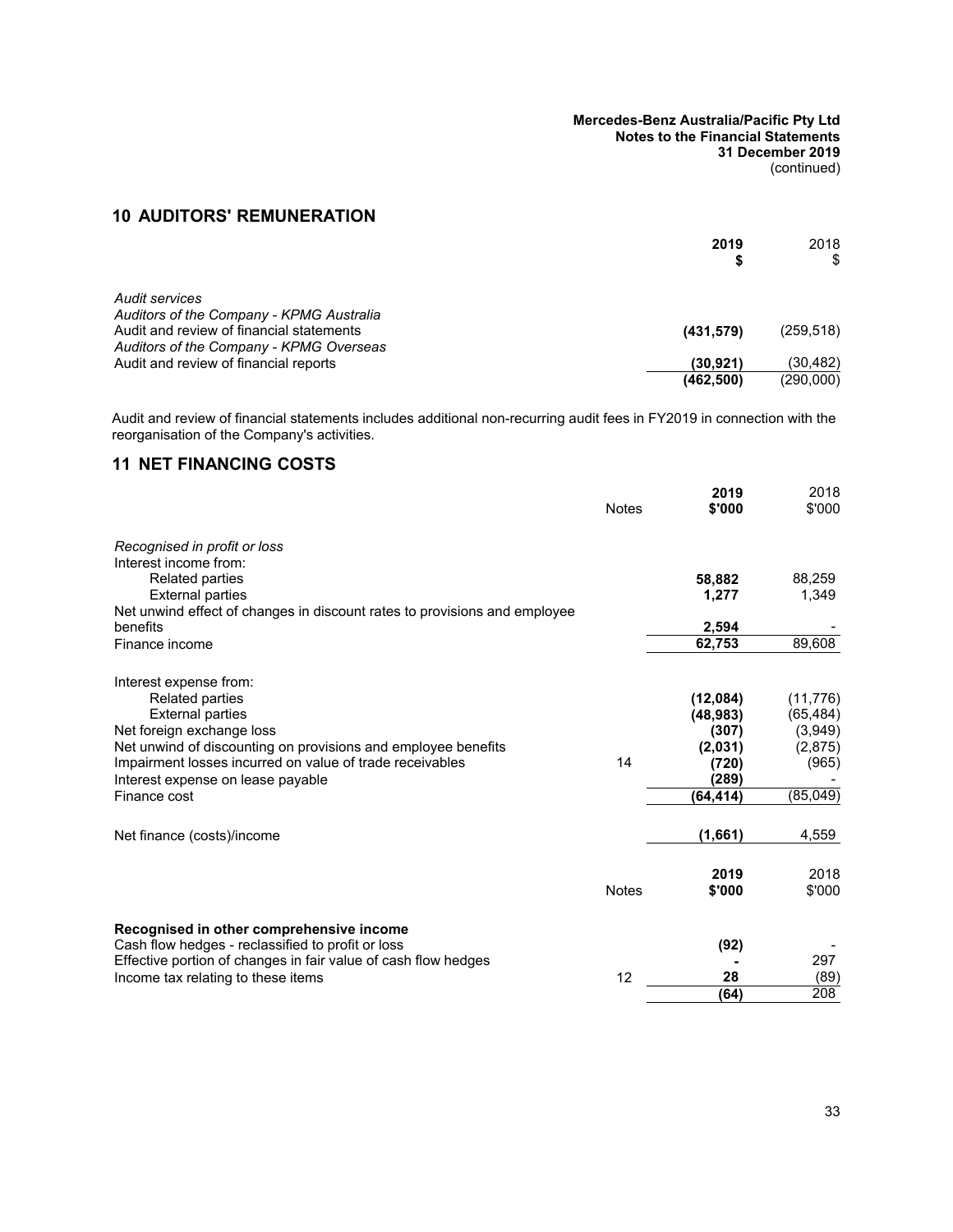# <span id="page-35-1"></span>**12 INCOME TAX EXPENSE**

|                                                                                         |              | 2019<br>\$'000 | 2018<br>\$'000 |
|-----------------------------------------------------------------------------------------|--------------|----------------|----------------|
| Current tax benefit/(expense)                                                           |              |                |                |
| Current year                                                                            |              | (10,006)       | (6, 512)       |
| Adjustments for prior years                                                             |              | (165)          | (1, 547)       |
|                                                                                         |              | (10, 171)      | (8,059)        |
| Deferred tax benefit/(expense)                                                          |              |                |                |
| Origination and reversal of temporary differences                                       |              | 8,075          | (9,598)        |
| Adjustments for prior years                                                             |              | 1,392          | 331            |
|                                                                                         |              | 9,467          | (9, 267)       |
| Total income tax benefit/(expense)                                                      |              | (704)          | (17, 326)      |
| Numerical reconciliation between tax benefit/(expense) and pre-tax net<br>profit/(loss) |              |                |                |
| Profit for the period                                                                   |              | 1,355          | 43,529         |
| Total income tax expense                                                                |              | 704            | 17,326         |
| Profit before income tax                                                                |              | 2,059          | 60,855         |
| Income tax expense using the Company's domestic tax rate of 30% (2018 - 30%)            |              | (618)          | (18, 257)      |
| Increase/(decrease) in income tax benefit/(expense) due to:                             |              |                |                |
| Non-deductible expenses                                                                 |              | (1, 313)       | 2,146          |
| Income tax over/(under) provided in prior year                                          |              | (165)          | (1, 547)       |
| Sundry items                                                                            |              | 1,392          | 332            |
| Income tax expense on pre-tax net profit                                                |              | (704)          | (17, 326)      |
| Deferred tax recognised in other comprehensive income                                   |              |                |                |
| Relating to gains and losses on cash flow hedges - reclassified to profit or loss       |              | 28             |                |
| Relating to gains and losses on cash flow hedges                                        |              |                | (89)           |
| Total deferred tax recognised in other comprehensive income                             |              | 28             | (89)           |
| <b>13 CASH AND CASH EQUIVALENTS</b>                                                     |              |                |                |
|                                                                                         |              | 2019           | 2018           |
|                                                                                         | <b>Notes</b> | \$'000         | \$'000         |
| <b>Bank balances</b>                                                                    |              |                |                |
| <b>Bank balances</b>                                                                    |              | 66,564         | 64,677         |
| Call deposits                                                                           |              | 120,000        | 60,000         |
| Cash and cash equivalents in the statement of cash flows                                | 27(a)        | 186,564        | 124,677        |

<span id="page-35-0"></span>The Company's exposure to interest rate risk and a sensitivity analysis for financial assets and liabilities are disclosed in Note [22](#page-44-2). Call deposits relate to funds with maturities of less than 3 months from inception.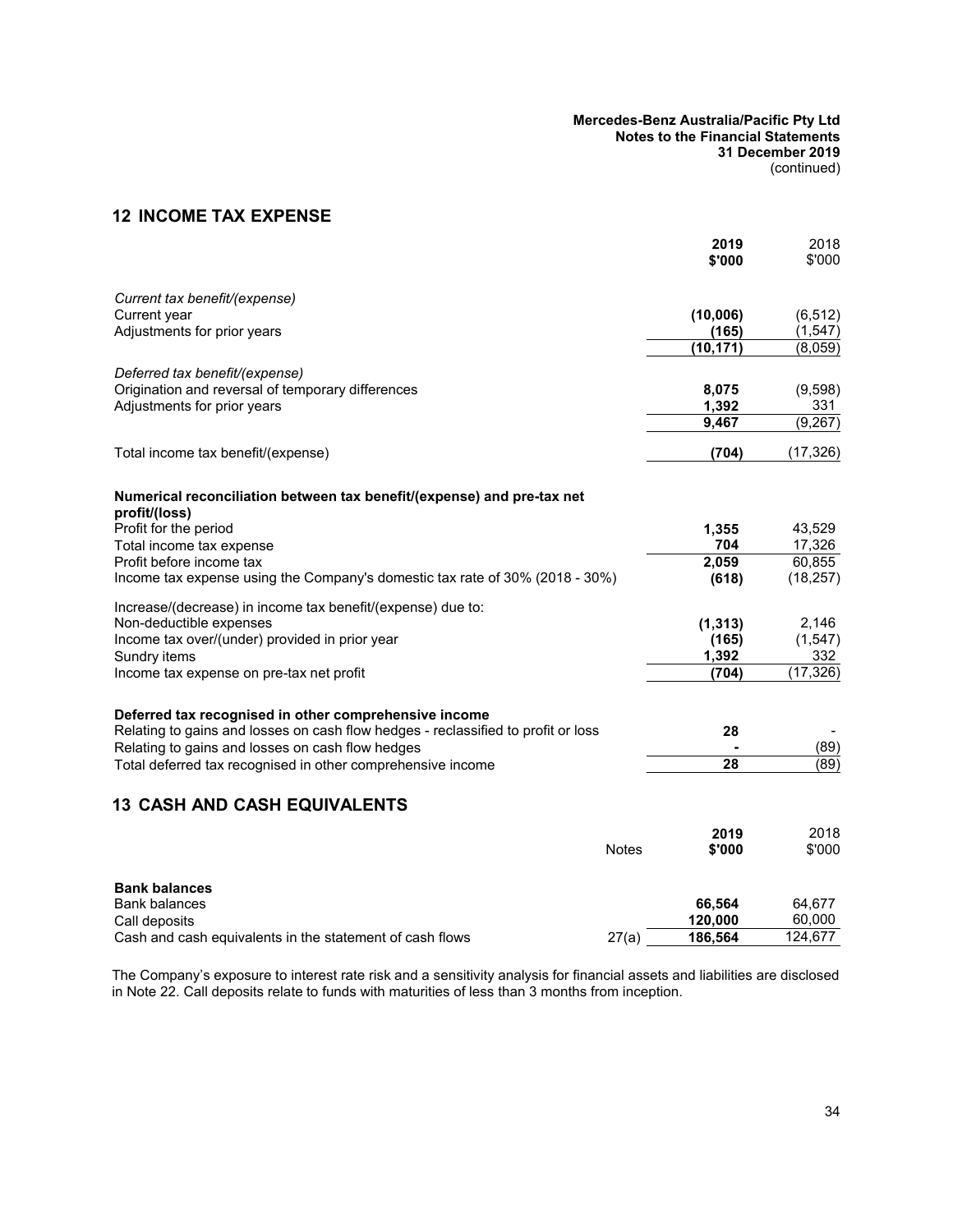# <span id="page-36-1"></span><span id="page-36-0"></span>**14 TRADE AND OTHER RECEIVABLES**

|                                                     | <b>Notes</b> | 2019<br>\$'000 | 2018<br>\$'000 |
|-----------------------------------------------------|--------------|----------------|----------------|
| <b>Current</b>                                      |              |                |                |
| <b>Non-interest bearing</b>                         |              |                |                |
| Net trade receivables                               |              | 65,667         | 67,501         |
| Receivables due from ultimate parent entity         | 34(a)        | 717            | 5,834          |
| Net receivables due from intermediate parent entity | 34(b)        | 1,125          |                |
| Receivables due from immediate parent entity        | 34(c)        | 41,757         | 42,715         |
| Receivables due from other related entities         | 34(d)        | 89,684         | 491,441        |
| Prepayments and other assets                        |              | 1,928          | 14,969         |
|                                                     |              | 200.878        | 622,460        |
| Interest bearing                                    |              |                |                |
| Loans due from other related entities               | 34(d)        | 1,831,979      | 1,918,244      |
|                                                     |              | 1.831.979      | 1,918,244      |
|                                                     |              | 2,032,857      | 2.540.704      |
| Non-current<br>Interest bearing                     |              |                |                |
| Loans due from other related entities               | 34(d)        | 1,325,454      | 1,340,480      |
|                                                     |              | 1.325.454      | 1,340,480      |

Trade receivables are shown net of impairment losses. Impairment losses on trade receivables recognised in the current year amount to \$720,264 (2018: \$965,840) and relate to a high probability of not collecting debts from a number of customers (refer Note [11\)](#page-34-0).

The Company's exposure to credit risk for financial assets is disclosed in Note [22](#page-44-0).

### **15 INVENTORIES**

|                                          | 2019<br>\$'000 | 2018<br>\$'000 |
|------------------------------------------|----------------|----------------|
| Work in progress                         | 28             | 7,367          |
| Finished goods                           | 435,533        | 265,665        |
| Goods in transit                         | 518,862        | 420,393        |
|                                          | 954,423        | 693,425        |
| Finished goods - at cost                 | 287,791        | 213,307        |
| Finished goods – at net realisable value | 147,742        | 52,358         |
|                                          | 435,533        | 265,665        |

During the year consumables and changes in finished goods recognised as cost of sales amounted to \$2.577 billion (2018: \$2.132 billion). Inventory write-downs of \$14.454 million (2018: \$2.810 million) were booked during the year and inventory write-downs of \$1.900 million made in previous periods were reversed during the year (2018: nil), primarily relating to obsolete parts stock and vehicle provisions (refer [9\(b\)\)](#page-33-0). Inventories are shown net of impairment losses.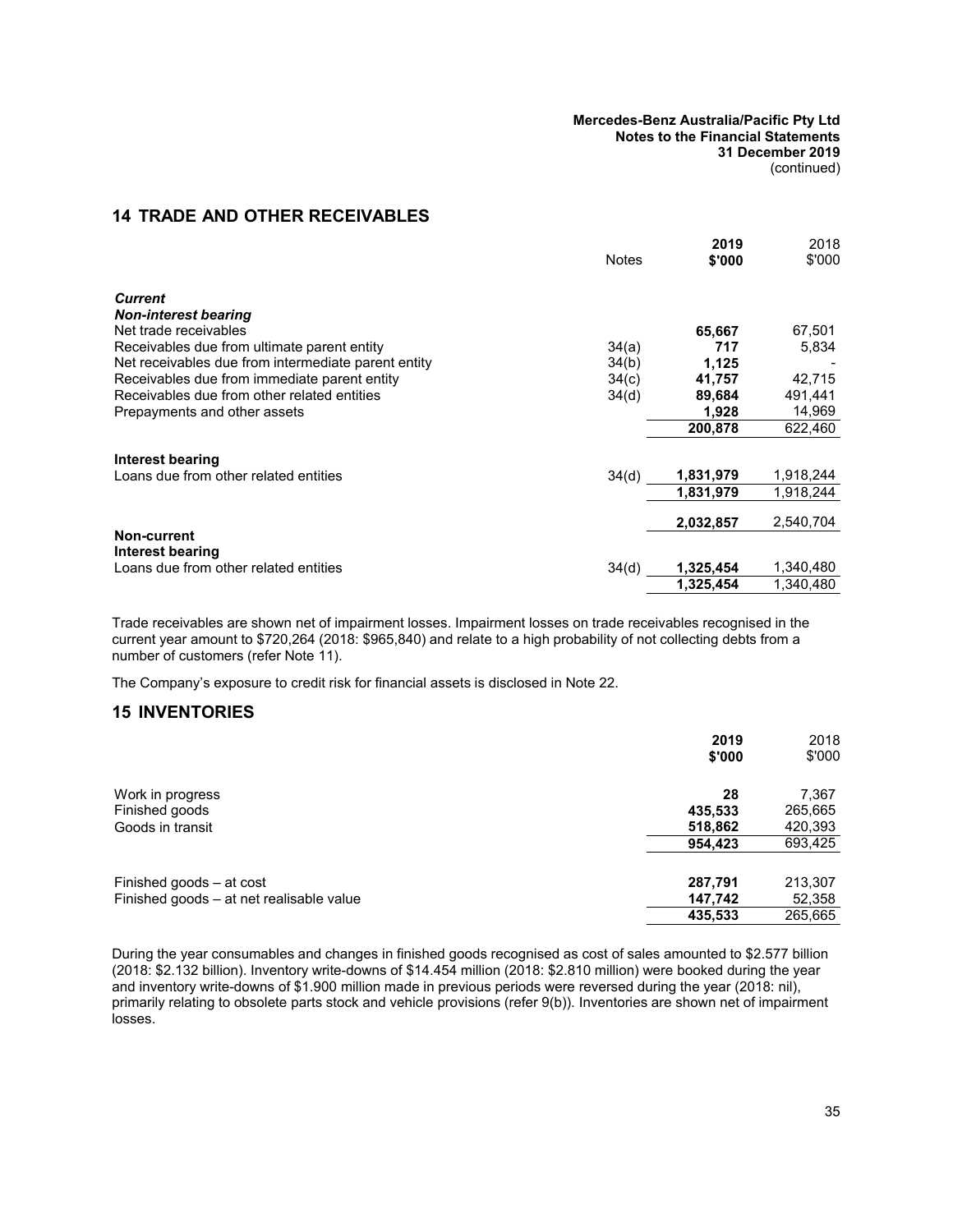# **16 INTANGIBLE ASSETS**

|                                           | <b>Software</b><br>development<br>costs |
|-------------------------------------------|-----------------------------------------|
|                                           | \$'000                                  |
| Cost                                      |                                         |
| Balance at 1 January 2018                 | 3,549                                   |
| Acquisitions<br><b>Transfers</b>          | 587<br>1,461                            |
| Balance at 31 December 2018               | 5,597                                   |
| Balance at 1 January 2019                 | 5,597                                   |
| Acquisitions                              | 167                                     |
| <b>Transfers</b><br><b>Disposals</b>      | (2)<br>(76)                             |
| Balance at 31 December 2019               | 5,686                                   |
| <b>Amortisation and impairment losses</b> |                                         |
| Balance at 1 January 2018                 | (365)                                   |
| Amortisation charge for the year          | (998)                                   |
| <b>Transfers</b><br><b>Disposals</b>      |                                         |
| Balance at 31 December 2018               | (1, 363)                                |
| Balance at 1 January 2019                 | (1, 363)                                |
| Amortisation charge for the year          | (1,096)                                 |
| <b>Transfers</b><br><b>Disposals</b>      | 59                                      |
| Balance at 31 December 2019               | (2,400)                                 |
| <b>Carrying amounts</b>                   |                                         |
| Balance at 1 January 2018                 | 3,184                                   |
| Balance at 31 December 2018               | 4,234                                   |
| Balance at 1 January 2019                 | 4,234                                   |
| Balance at 31 December 2019               | 3,286                                   |

The Company had intangible assets subject to amortisation which comprise software developed or obtained to facilitate certain transactions between the Company and its dealer network.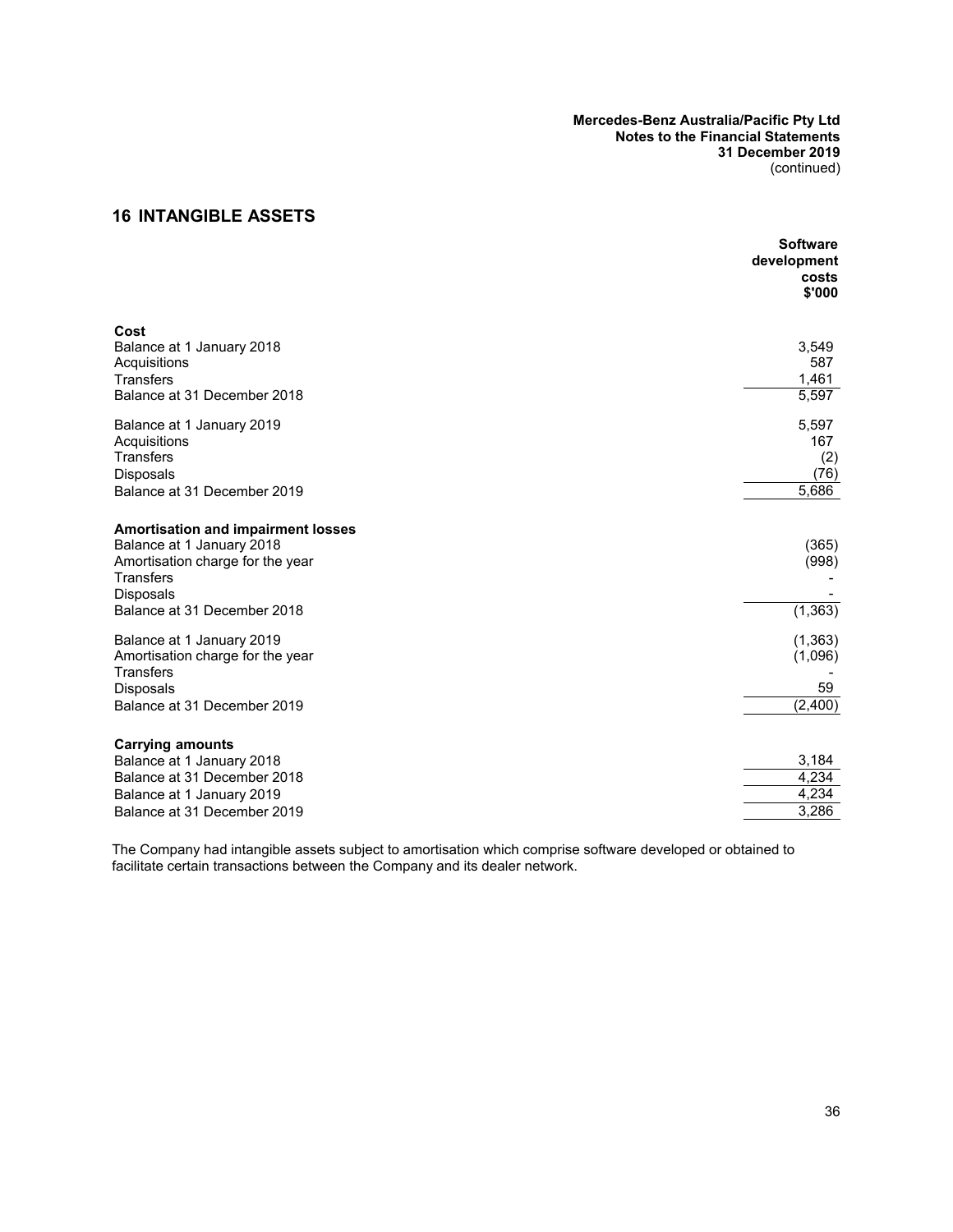# **17 PROPERTY, PLANT AND EQUIPMENT**

<span id="page-38-0"></span>

|                                                                     | <b>Land and</b><br>improvements<br>\$'000 | <b>Buildings</b><br>\$'000 | equipment*<br>\$'000 | <b>Plant and Assets under</b><br>construction<br>\$'000 | <b>Total</b><br>\$'000 |
|---------------------------------------------------------------------|-------------------------------------------|----------------------------|----------------------|---------------------------------------------------------|------------------------|
| Cost                                                                |                                           |                            |                      |                                                         |                        |
| Opening net book amount 2018                                        | 2,101                                     | 34,295                     | 59,410               | 4,564                                                   | 100,370                |
| Acquisitions                                                        |                                           | 945                        | 59,286               | 201                                                     | 60,432                 |
| <b>Transfers</b>                                                    |                                           | 2,860                      | 237                  | (4, 559)                                                | (1, 462)               |
| <b>Disposals</b>                                                    |                                           |                            | (71, 299)            |                                                         | (71, 299)              |
| Balance at 31 December 2018                                         | 2,101                                     | 38,100                     | 47,634               | 206                                                     | 88,041                 |
| Cost                                                                |                                           |                            |                      |                                                         |                        |
| Opening net book amount 2019                                        | 2,101                                     | 38,100                     | 47,634               | 206                                                     | 88,041                 |
| Recognition of right-of-use asset on initial application of IFRS 16 |                                           |                            | 12,445               |                                                         | 12,445                 |
| Acquired from Mercedes-Benz Vans                                    |                                           |                            | 8,285                |                                                         | 8,285                  |
| Acquisitions                                                        |                                           | 439                        | 54,811               |                                                         | 55,250                 |
| <b>Transfers</b>                                                    |                                           | 158                        | (171)                | 15                                                      |                        |
| <b>Disposals</b>                                                    |                                           |                            | (61, 828)            | (185)                                                   | (62, 013)              |
| Balance at 31 December 2019                                         | 2,101                                     | 38,697                     | 61,176               | 36                                                      | 102,010                |
| <b>Depreciation</b>                                                 |                                           |                            |                      |                                                         |                        |
| Balance at 1 January 2018                                           | (87)                                      | (16, 611)                  | (8,956)              |                                                         | (25, 654)              |
| Depreciation charge for the year                                    |                                           | (1,589)                    | (4,259)              |                                                         | (5,848)                |
| Disposals                                                           |                                           |                            | 4,652                |                                                         | 4,652                  |
| Balance at 31 December 2018                                         | (87)                                      | (18, 200)                  | (8, 563)             | $\blacksquare$                                          | (26, 850)              |
| <b>Depreciation</b>                                                 |                                           |                            |                      |                                                         |                        |
| Balance at 1 January 2019                                           | (87)                                      | (18, 200)                  | (8, 563)             |                                                         | (26, 850)              |
| Acquired from Mercedes-Benz Vans                                    |                                           |                            | (2,027)              |                                                         | (2,027)                |
| Depreciation charge for the year                                    |                                           | (1,623)                    | (9,026)              |                                                         | (10, 649)              |
| <b>Disposals</b>                                                    |                                           |                            | 7,326                |                                                         | 7,326                  |
| Balance at 31 December 2019                                         | (87)                                      | (19, 823)                  | (12, 290)            | $\blacksquare$                                          | (32, 200)              |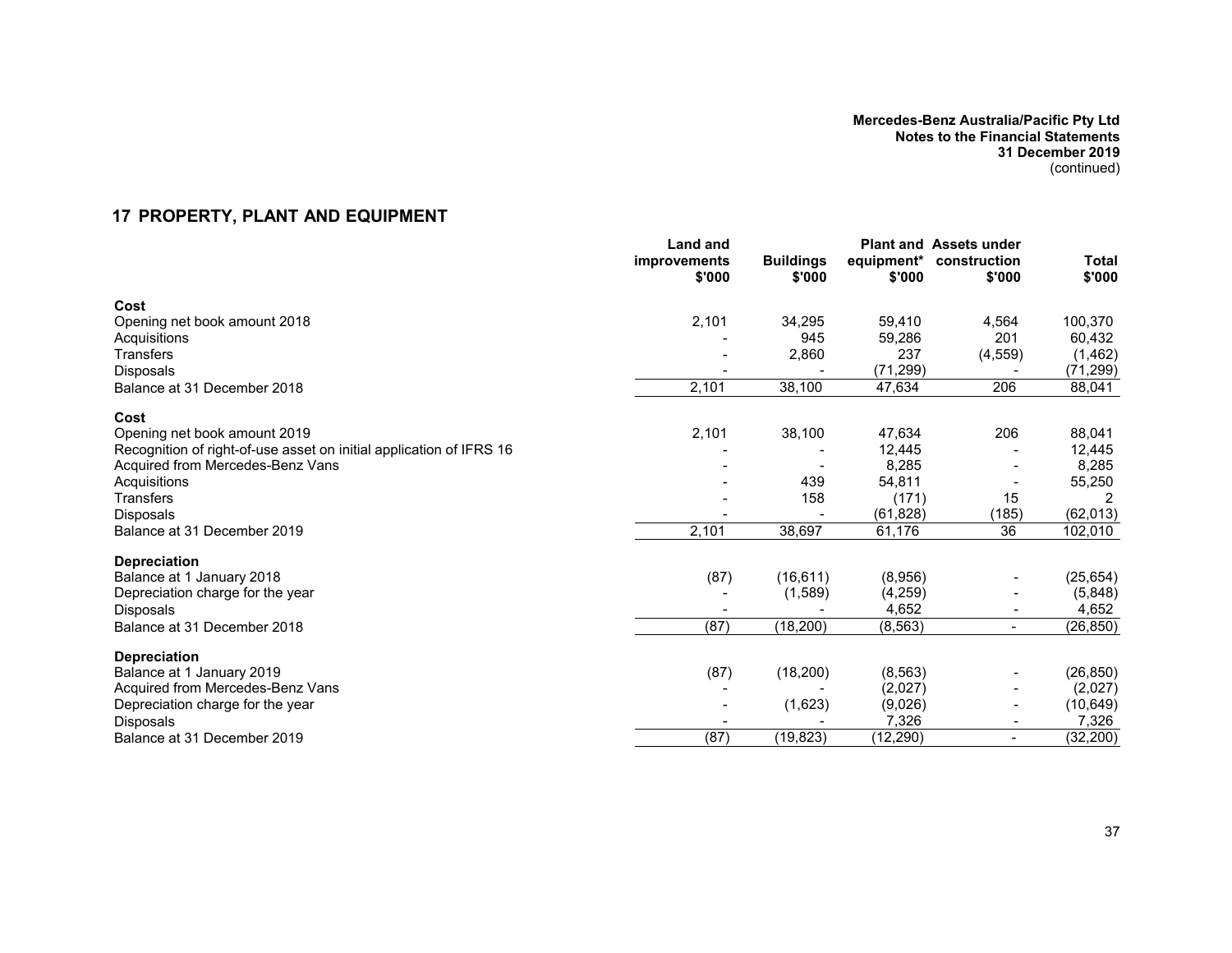# **17 PROPERTY, PLANT AND EQUIPMENT (CONTINUED)**

|                             | Land and               |                            |                      | <b>Plant and Assets under</b> |                        |
|-----------------------------|------------------------|----------------------------|----------------------|-------------------------------|------------------------|
|                             | improvements<br>\$'000 | <b>Buildings</b><br>\$'000 | equipment*<br>\$'000 | construction<br>\$'000        | <b>Total</b><br>\$'000 |
| <b>Carrying amounts</b>     |                        |                            |                      |                               |                        |
| Balance at 1 January 2018   | 2.014                  | 17.684                     | 50.454               | 4.564                         | 74,716                 |
| Balance at 31 December 2018 | 2.014                  | 19.900                     | 39.071               | 206                           | 61,191                 |
| Balance at 1 January 2019   | 2.014                  | 19.900                     | 39.071               | 206                           | 61,191                 |
| Balance at 31 December 2019 | 2.014                  | 18.874                     | 48.886               | 36                            | 69.810                 |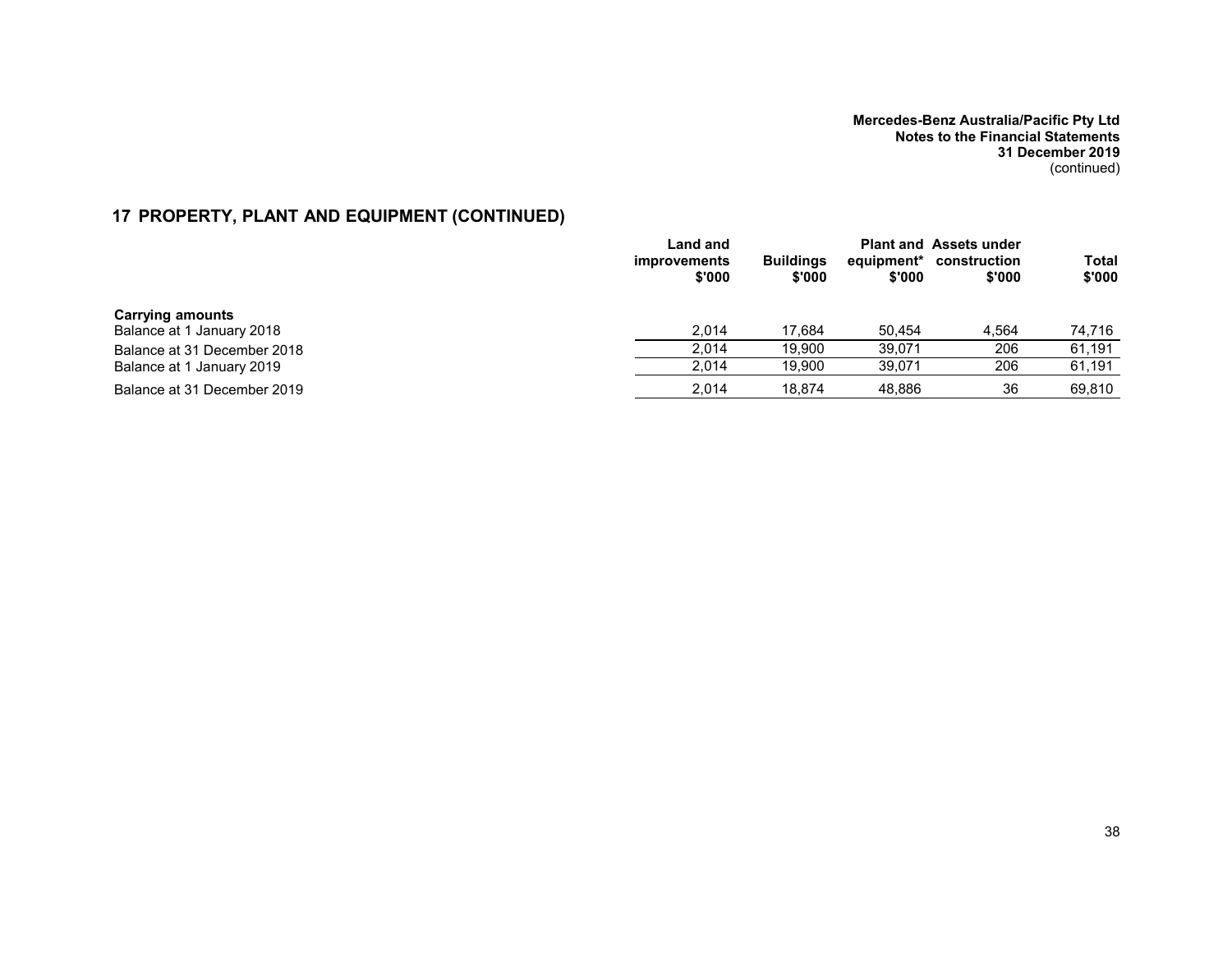# <span id="page-40-0"></span>**17 PROPERTY, PLANT AND EQUIPMENT (CONTINUED)**

\* included in 'Plant and equipment' are right-of-use assets. Please refer to Note 29.

#### **Assets under construction**

Assets under construction at reporting date totalling \$0.036 million (2018: \$0.206 million) primarily relate to IT upgrades.

#### *Operating lease transactions*

Vehicles that are subject to operating leases between a related party, Mercedes-Benz Financial Services Australia Pty Ltd ("MBFSAu") and their external customers, and where the Company has agreed to provide residual value guarantees, are accounted for as plant and equipment. The written down value of the vehicles under operating leases is \$34.441 million (2018: \$33.473 million). Additions for plant and equipment amounting to \$54.095 million (2018: \$56.282 million) related to the new operating lease arrangements entered into by MBFSAu with their external customers. These additions are reflected as non-cash acquisitions as prior to the operating lease arrangements being entered into, these vehicles have been purchased as inventory as part of the normal operating activities of the Company.

Similarly, disposals of plant and equipment with an initial acquisition cost of \$60.940 million (2018: \$70.704 million) and a carrying value of \$54.433 million related to the expired operating lease arrangements entered into by MBFSAu with their external customers. Upon expiry of the operating lease arrangements, these vehicles were transferred to inventory of the Company. These disposals are reflected as non-cash disposals.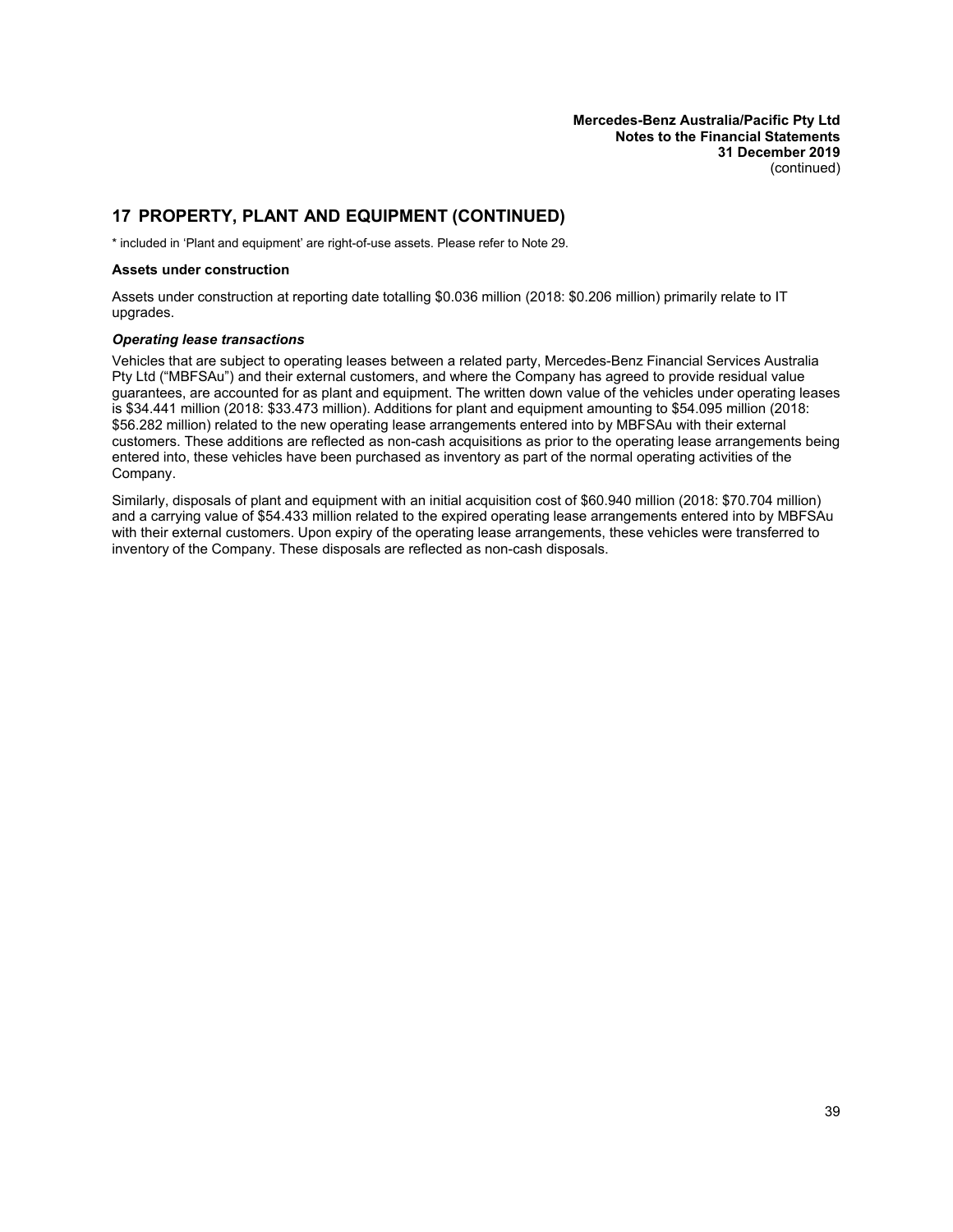## **18 TAX ASSETS AND LIABILITIES**

#### *Recognised deferred tax assets*

Net deferred tax assets are attributable to the following:

|                                         | 2019      | 2018      |
|-----------------------------------------|-----------|-----------|
|                                         | \$'000    | \$'000    |
| Recognised deferred tax assets          |           |           |
| Provisions and contract liabilities     | 98,324    | 63,600    |
| Employee benefits                       | 4,186     | 3,620     |
| Payable to other related entities       | 9.682     | 10.499    |
| Provision for impairment losses         | 213       | 92        |
| Provision for diminution of inventories | 7,177     | 2,843     |
| Depreciation timing differences         | 763       | 742       |
| Other payables                          | 2,758     | 2,255     |
| Derivative financial instruments        |           | (28)      |
| Operating leases as lessor              | (9, 417)  | (10, 042) |
| Prepayments                             | 132       | 133       |
| Profit deferral for tax purposes        | (31, 126) | (13, 921) |
| Other items                             | 83        | 162       |
| Net deferred tax assets                 | 82,775    | 59.955    |

In accordance with the tax consolidation legislation, Daimler Australia/Pacific Pty Ltd (the provisional head company) has assumed the current tax liability or asset initially recognised by the Company which is a member of the tax consolidated group.

Under the tax funding arrangement the Company and the provisional head company recognise an inter-entity payable or receivable equal in amount to the current tax liability or asset assumed. The Company continues to recognise income tax expense or benefit even though it has derecognised its current tax liability or asset.

At 31 December 2019 the Company had an intercompany receivable of \$29.253 million (2018: receivable of \$35.918 million) relating to a current tax receivable assumed by the provisional head company which is included in Trade and other receivables (refer to Note [14\)](#page-36-0).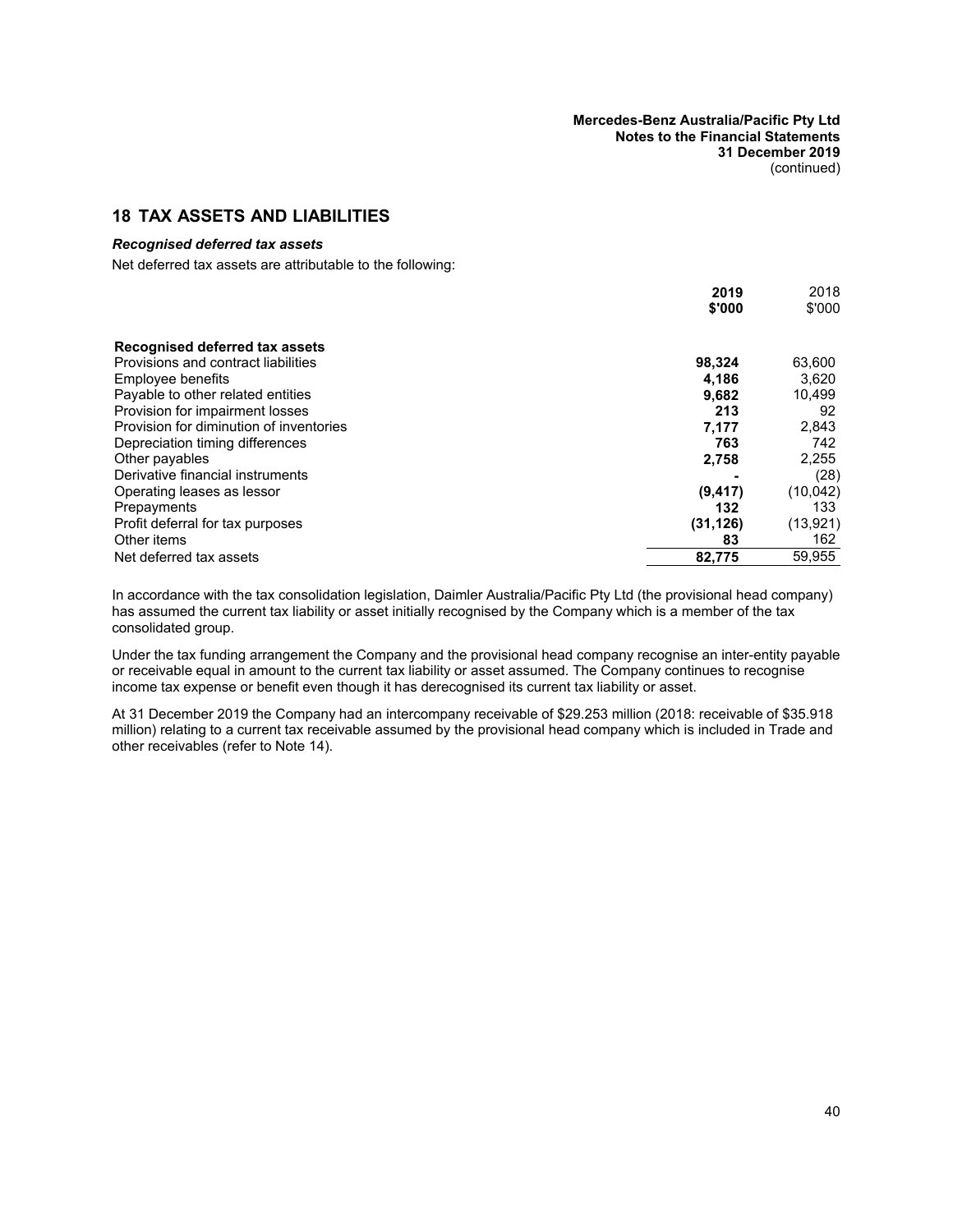# **18 TAX ASSETS AND LIABILITIES (CONTINUED)**

## *Recognised deferred tax assets (continued)*

*Movement in temporary differences during the year*

**2019**

|                                         |              |             |                                 | Recognised in |                           |
|-----------------------------------------|--------------|-------------|---------------------------------|---------------|---------------------------|
|                                         | Balance at 1 |             | MBV Recognised in comprehensive | other         | Balance at 31<br>December |
|                                         | January 2019 | Acquisition | income                          | income        | 2019                      |
|                                         | \$'000       | \$'000      | \$'000                          | \$'000        | \$'000                    |
| Provisions and contract liabilities     | 63,600       | 17.655      | 17.069                          |               | 98,324                    |
| Employee benefits                       | 3.620        | 417         | 149                             |               | 4,186                     |
| Payable to other related entities       | 10.499       | 1.998       | (2,815)                         |               | 9,682                     |
| Provision for impairment losses         | 92           | 39          | 82                              |               | 213                       |
| Provision for diminution of inventories | 2,843        | 584         | 3,750                           |               | 7,177                     |
| Depreciation timing differences         | 742          | (1)         | 22                              |               | 763                       |
| Other payables                          | 2,255        | 449         | 54                              |               | 2,758                     |
| Derivative financial instruments        | (28)         |             |                                 | 28            |                           |
| Operating leases as lessor              | (10,042)     | (1,843)     | 2,468                           |               | (9, 417)                  |
| Prepayments                             | 133          | 89          | (90)                            |               | 132                       |
| Profit deferral for tax purposes        | (13,921)     | (6, 107)    | (11,098)                        |               | (31, 126)                 |
| Other items                             | 162          | 45          | (124)                           |               | 83                        |
| Deferred tax assets/(liabilities)       | 59,955       | 13,325      | 9,467                           | 28            | 82,775                    |
|                                         |              |             |                                 |               |                           |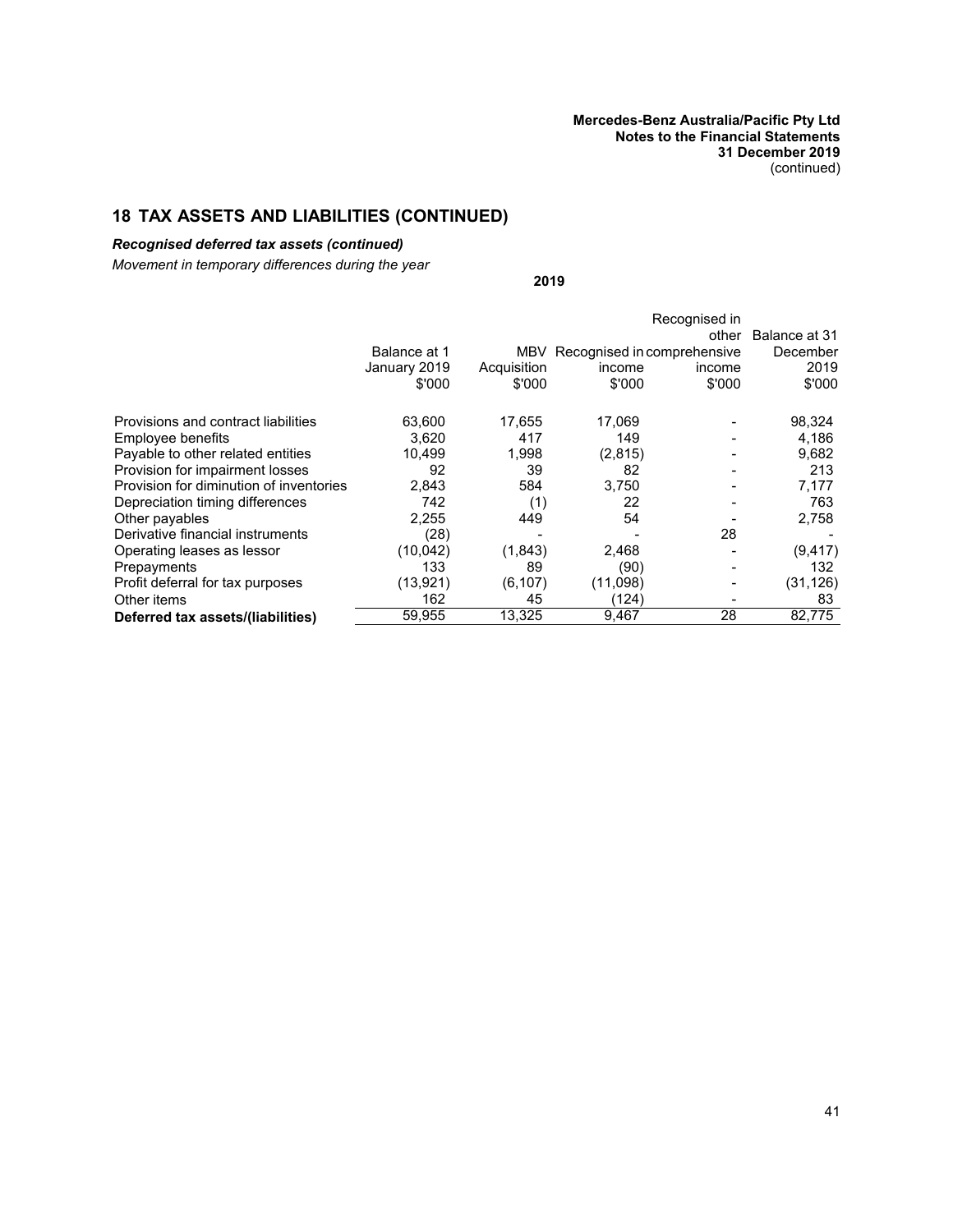# **18 TAX ASSETS AND LIABILITIES (CONTINUED)**

### *Recognised deferred tax assets (continued)*

Movement in temporary differences during the year (continued)

**2018**

|                                         |              |                                          | Recognised in | Balance at 31 |
|-----------------------------------------|--------------|------------------------------------------|---------------|---------------|
|                                         |              |                                          | other         | December      |
|                                         |              | Balance at 1 Recognised in comprehensive |               | 2018          |
|                                         | January 2018 | income                                   | income        | reinstated    |
|                                         | \$'000       | \$'000                                   | \$'000        | \$'000        |
| Provisions and contract liabilities     | 76,738       | (13, 138)                                |               | 63,600        |
| Employee benefits                       | 2,285        | 1,335                                    |               | 3,620         |
| Payable to other related entities       | 14,947       | (4, 448)                                 |               | 10,499        |
| Provision for impairment losses         | 38           | 54                                       |               | 92            |
| Provision for diminution of inventories | 1,726        | 1,117                                    |               | 2,843         |
| Depreciation timing differences         | 688          | 54                                       |               | 742           |
| Other payables                          | 2,371        | (116)                                    |               | 2,255         |
| Derivative financial instruments        | 61           |                                          | (89)          | (28)          |
| Operating leases as lessor              | (13, 955)    | 3,913                                    |               | (10, 042)     |
| Prepayments                             | 59           | 74                                       |               | 133           |
| Profit deferral for tax purposes        | (15,685)     | 1,764                                    |               | (13, 921)     |
| Other items                             | 38           | 124                                      |               | 162           |
| Deferred tax assets/(liabilities)       | 69,311       | (9,267)                                  | (89)          | 59,955        |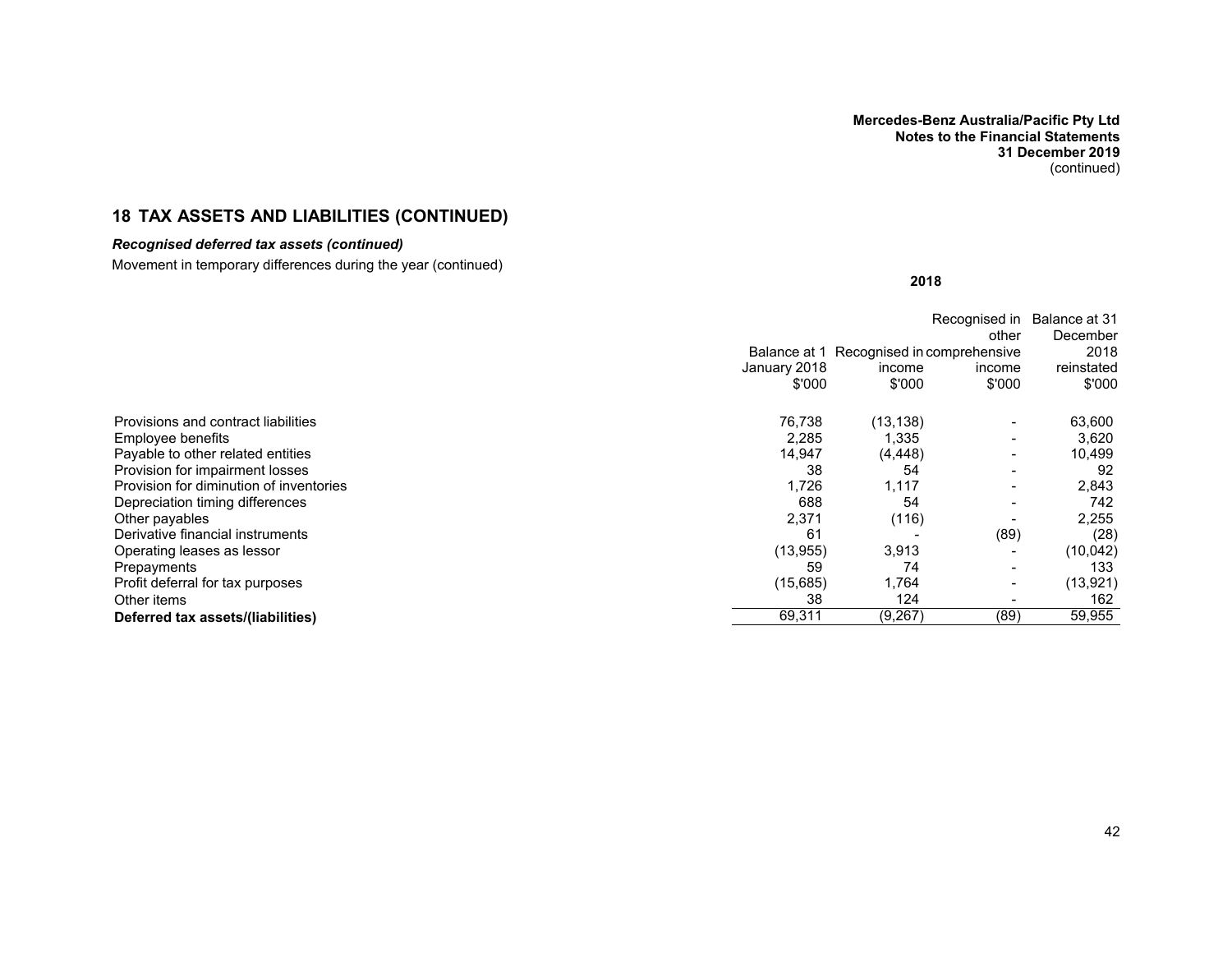# <span id="page-44-4"></span><span id="page-44-2"></span><span id="page-44-0"></span>**19 TRADE AND OTHER PAYABLES**

<span id="page-44-1"></span>

|                                    | <b>Notes</b> | 2019<br>\$'000 | 2018<br>\$'000 |
|------------------------------------|--------------|----------------|----------------|
| Current                            |              |                |                |
| Trade payables                     |              | 46,391         | 59,785         |
| Payable to ultimate parent entity  | 34(a)        | 4.699          | 326,307        |
| Payable to intermediate entity     | 34(b)        | 413.527        |                |
| Payable to immediate parent entity | 34(c)        | 794            | 219            |
| Payable to other related entities  | 34(d)        | 57.303         | 69,314         |
| Other payables                     |              | 36,468         | 46,426         |
| <b>Contract liabilities</b>        |              | 144.057        | 102,898        |
|                                    |              | 703.239        | 604,949        |
| Non-current                        |              |                |                |
| Payable to other related entities  | 34(d)        | 1,794          | 44             |
| Contract liabilities               |              | 37,579         | 32,128         |
|                                    |              | 39.373         | 32.172         |
|                                    |              |                |                |

Trade and other payables are non-interest bearing and current trade and other payables are due and payable within 30 days from receipt of invoice.

<span id="page-44-3"></span>The Company's exposure to liquidity and currency risks related to trade and other payables are disclosed in Note [22.](#page-44-0)

# **20 LOANS AND BORROWINGS**

|                                   | <b>Notes</b> | 2019<br>\$'000 | 2018<br>\$'000 |
|-----------------------------------|--------------|----------------|----------------|
| <b>Current</b>                    |              |                |                |
| Bank loans (secured)              | 20(b)        | 400,000        | 1,075,000      |
| Notes (secured)                   | 20(c)        | 1,005,162      | 512,175        |
| Commercial papers (secured)       | 20(d)        | 202,825        | 279,463        |
|                                   | $34(a)$ ,    |                |                |
| Loan from ultimate parent entity  | 20(e)        |                | 154,925        |
|                                   | 20(f),       |                |                |
| Loan from immediate parent entity | 34(c)        | 141,573        |                |
|                                   | $20(g)$ ,    |                |                |
| Loans from other related entity   | 34(d)        |                | 2,425          |
| Lease liabilities                 | 20(h)        | 3,023          |                |
|                                   |              | 1,752,583      | 2,023,988      |
| <b>Non-current</b>                |              |                |                |
| Notes (secured)                   | 20(c)        | 1,325,454      | 1,340,480      |
| Lease liabilities                 | 20(h)        | 6,564          |                |
|                                   |              | 1,332,018      | 1,340,480      |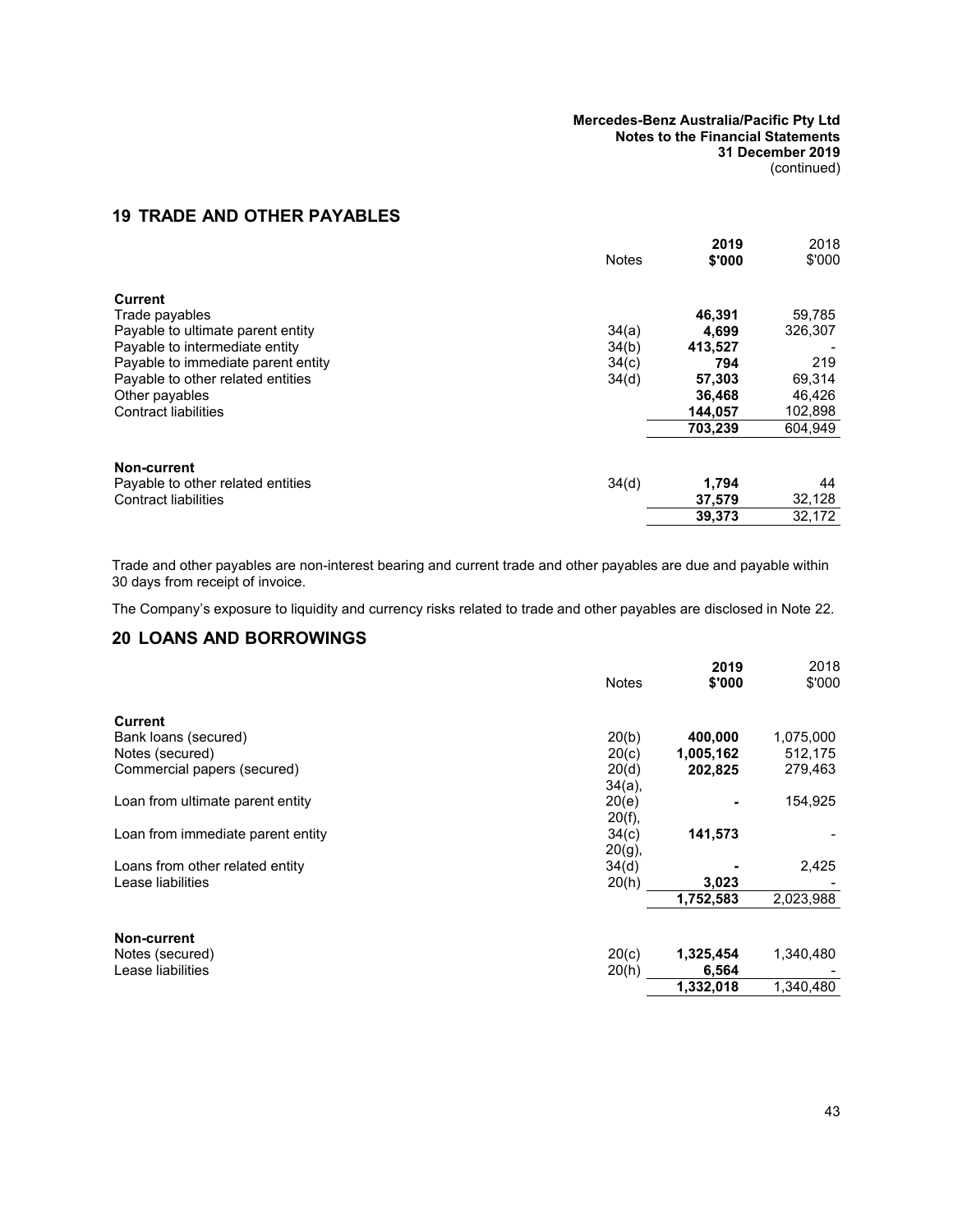## **20 LOANS AND BORROWINGS (CONTINUED)**

|                                                          | <b>Notes</b> | 2019<br>\$'000      | 2018<br>\$'000 |
|----------------------------------------------------------|--------------|---------------------|----------------|
| The Company has access to the following lines of credit: |              |                     |                |
| Bank overdraft (unsecured)                               | 20(a)        | 50,000              | 50,000         |
| Bank loans (secured)                                     | 20(b)        | 1,895,000           | 2,295,000      |
| Notes (secured)                                          | 20(c)        | 2,330,616           | 1,852,655      |
| Commercial papers (secured)                              | 20(d)        | 202,825             | 279,463        |
| Loans from ultimate parent entity                        | 20(e)        |                     | 154,925        |
| Loans from immediate parent entity                       | 20(f)        | 141,573             |                |
| Loans from other related entity                          | 20(g)        |                     | 2,425          |
| Lease liabilities                                        | 20(h)        | 9,587               |                |
|                                                          |              | 4,629,601           | 4,634,468      |
|                                                          |              |                     |                |
|                                                          |              | 2019                | 2018           |
|                                                          | <b>Notes</b> | \$'000              | \$'000         |
| Facilities utilised at reporting date                    |              |                     |                |
| Bank loans (secured)                                     | 20(b)        | 400,000             | 1,075,000      |
| Notes (secured)                                          | 20(c)        | 2,330,616           | 1,852,655      |
| Commercial papers (secured)                              | 20(d)        | 202,825             | 279,463        |
| Loans from ultimate parent entity                        | 20(e)        |                     | 154,925        |
| Loans from immediate parent entity                       | 20(f)        | 141,573             |                |
| Loans from other related entity                          | 20(g)        |                     | 2,425          |
| Lease liabilities                                        | 20(h)        | 9,587               |                |
|                                                          |              | 3,084,601           | 3,364,468      |
|                                                          |              |                     |                |
|                                                          |              | 2019                | 2018           |
|                                                          | <b>Notes</b> | \$'000              | \$'000         |
|                                                          |              |                     |                |
| Facilities not utilised at reporting date                |              |                     | 50,000         |
| Bank overdraft (unsecured)                               | 20(a)        | 50,000<br>1,495,000 | 1,220,000      |
| Bank loans (secured)                                     | 20(b)        | 1,545,000           |                |
|                                                          |              |                     | 1,270,000      |

The proceeds from interest bearing loans and borrowings have been used predominantly to finance the activities of related parties and to meet the Company's working capital needs. Interest payable on loans and borrowings and interest receivable from related parties have been included in profit or loss as finance costs and income respectively.

Current portion of bank loans, notes, commercial papers and loans from the immediate parent entity are payable within one year from the reporting date.

Non-current portion of Notes are payable on or before 11 November 2022, but after one year from the balance sheet date of these financial statements.

The Company's exposure to credit, liquidity and market rate risks and a sensitivity analysis for financial assets and liabilities are disclosed in Note [22](#page-44-0).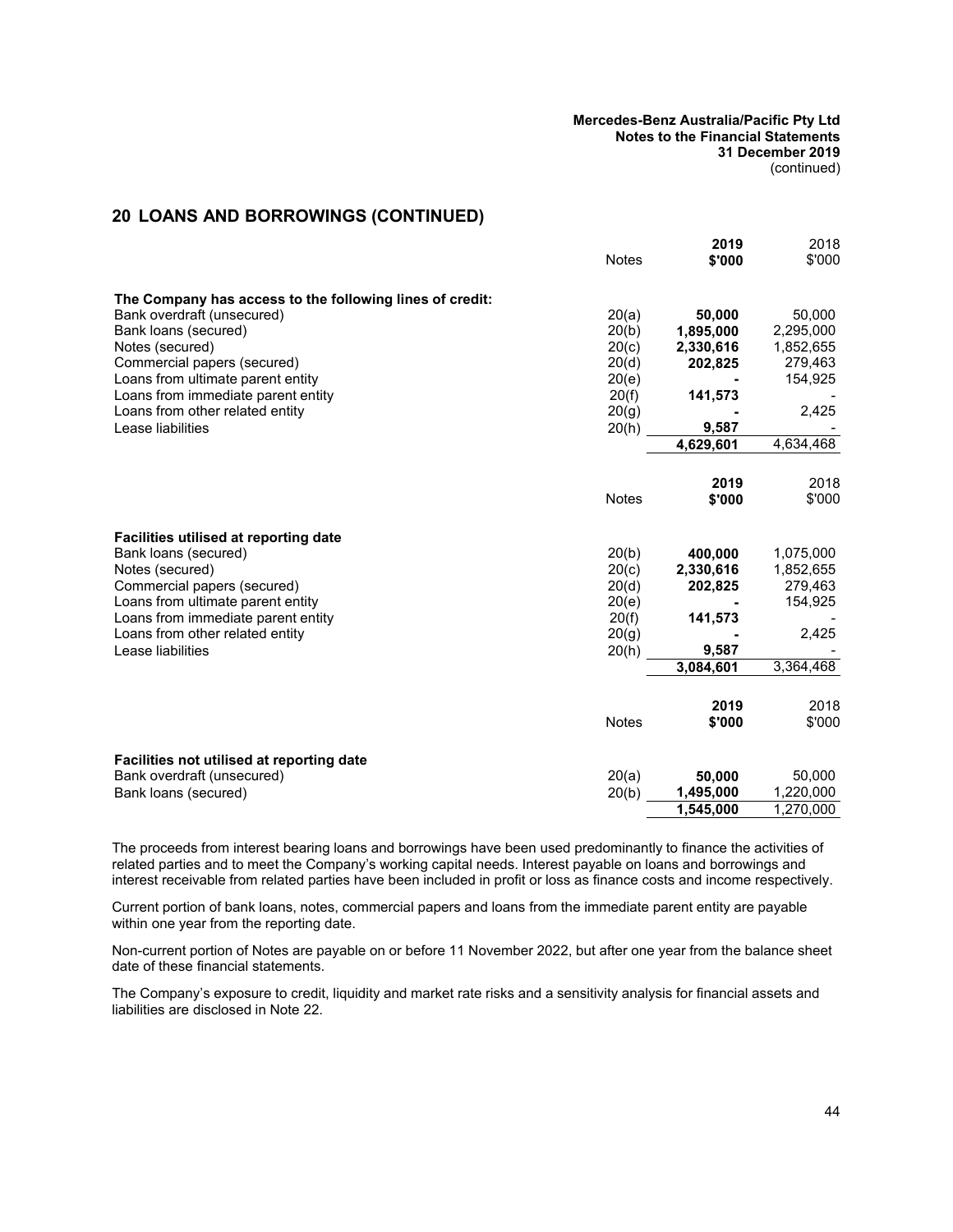## <span id="page-46-2"></span>**20 LOANS AND BORROWINGS (CONTINUED)**

#### *(a) Bank overdraft (unsecured)*

<span id="page-46-0"></span>The Company's bank overdraft is denominated in AUD and is payable on demand and subject to annual review. Interest is charged at prevailing market rates.

#### *(b) Bank loans (secured)*

The Company's bank loans are denominated in AUD. The Company has access to credit facilities which are subject to annual renewal. Interest is charged at prevailing market rates. The Company has the following bank loans (secured) outstanding at 31 December 2019 which are guaranteed by the ultimate parent entity:

| Currency of Loan | Value of Ioan | Due Date | Interest re-pricing |
|------------------|---------------|----------|---------------------|
| AUD              | 245.000.000   | Jan-20   | On maturity         |
| <b>AUD</b>       | 55.000.000    | Jan-20   | On maturity         |
| AUD              | 100.000.000   | Jan-20   | On maturity         |

<span id="page-46-1"></span>All of the \$400m that matured during January 2020 were subsequently refinanced on similar terms.

#### *(c) Notes (secured)*

The Company has authorised the following note issues outstanding at 31 December 2019 denominated in EUR and AUD which are guaranteed by the ultimate parent entity:

| Currency   | <b>Value of Notes</b> | Due Date      | On-lending | <b>Interest</b> |
|------------|-----------------------|---------------|------------|-----------------|
|            |                       |               |            | re-pricing      |
| <b>EUR</b> | 200.000.000           | Mar-20        | <b>EUR</b> | Quarterly       |
| <b>EUR</b> | 100,000,000           | May-20        | <b>EUR</b> | Quarterly       |
| <b>EUR</b> | 125.000.000           | Aug-20        | <b>EUR</b> | Yearly          |
| <b>EUR</b> | 100,000,000           | Mar-21        | <b>EUR</b> | Quarterly       |
| <b>EUR</b> | 150.000.000           | Aug-21        | <b>EUR</b> | Quarterly       |
| <b>EUR</b> | 125.000.000           | <b>Nov-21</b> | <b>EUR</b> | Quarterly       |
| <b>AUD</b> | 125.000.000           | Mar-20        |            | On maturity     |
| <b>AUD</b> | 100.000.000           | Jun-20        |            | On maturity     |
| <b>AUD</b> | 100,000,000           | <b>Nov-20</b> |            | On maturity     |
| <b>AUD</b> | 100.000.000           | Jan-21        |            | On maturity     |
| <b>AUD</b> | 125.000.000           | Mar-21        |            | On maturity     |
| <b>AUD</b> | 100,000,000           | Aug-21        |            | On maturity     |
| <b>AUD</b> | 150.000.000           | Mar-22        |            | On maturity     |
| <b>AUD</b> | 150,000,000           | Aug-22        |            | On maturity     |
| <b>AUD</b> | 100.000.000           | <b>Nov-22</b> |            | On maturity     |
|            |                       |               |            |                 |

Notes that have matured since reporting date have not been refinanced, and have been repaid.

All issues are listed on the Luxembourg Stock Exchange and guaranteed by Daimler AG. Interest rates on AUD fixed interest notes are agreed at the inception of the notes. Interest rates on EUR floating interest notes are agreed at the inception of the notes and re-priced on a quarterly or yearly basis. Average interest rates are set out in Note [22.](#page-44-0)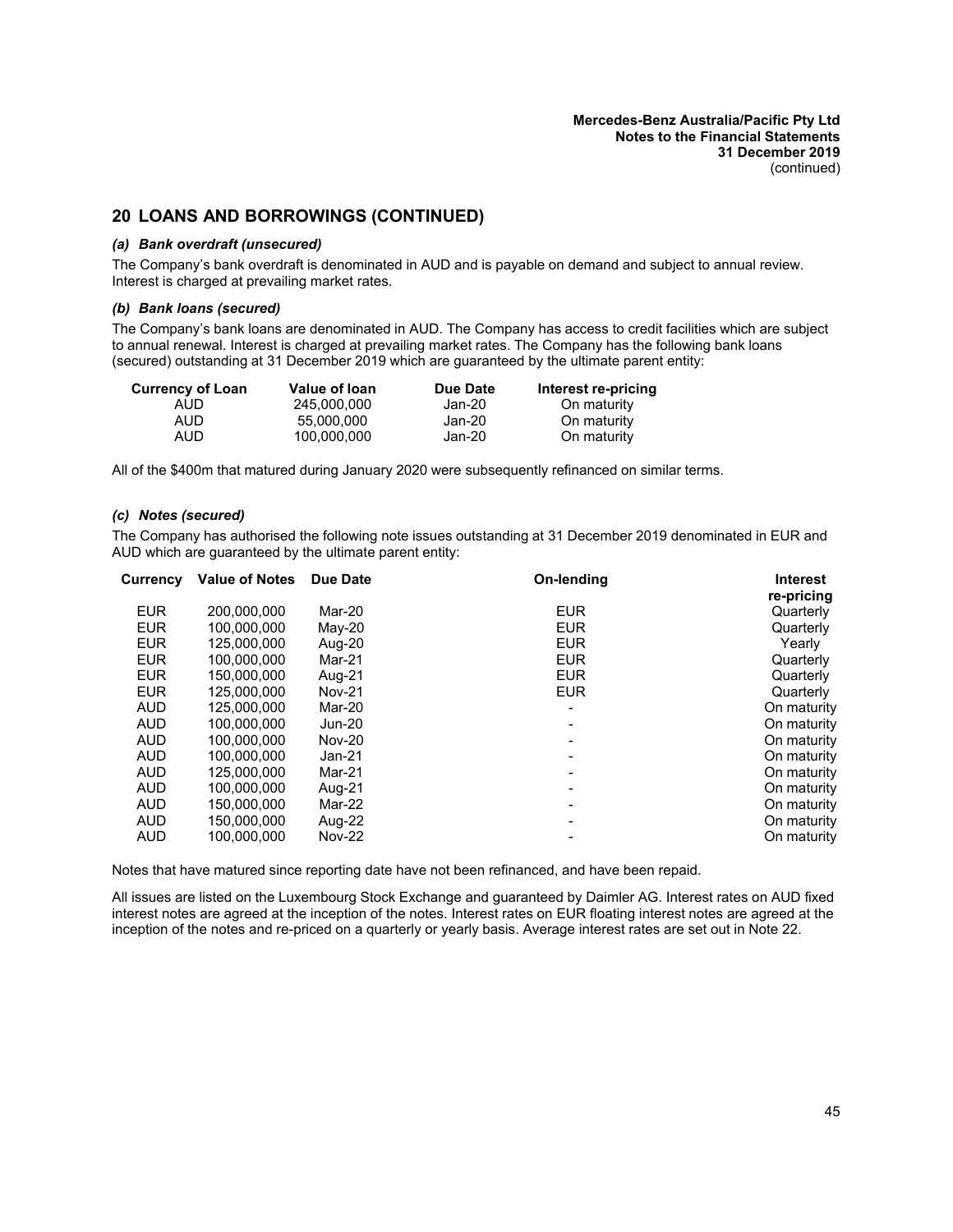# <span id="page-47-0"></span>**20 LOANS AND BORROWINGS (CONTINUED)**

#### *(d) Commercial papers (secured)*

The Company has authorised the following commercial papers issues outstanding at 31 December 2019 denominated in AUD which are guaranteed by the ultimate parent entity:

| Currencv   | <b>Value of Commercial</b><br><b>Papers</b> | Due Date | <b>Interest</b><br>re-pricing |
|------------|---------------------------------------------|----------|-------------------------------|
| <b>AUD</b> | 60,000,000                                  | $Jan-20$ | On maturity                   |
| <b>AUD</b> | 55,000,000                                  | $Jan-20$ | On maturity                   |
| <b>AUD</b> | 15,000,000                                  | Jan-20   | On maturity                   |
| <b>AUD</b> | 55.000.000                                  | $Jan-20$ | On maturity                   |
| <b>AUD</b> | 3,000,000                                   | Feb-20   | On maturity                   |
| <b>AUD</b> | 15,000,000                                  | Feb-20   | On maturity                   |

<span id="page-47-1"></span>All of the \$203m that matured in January and February 2020 were subsequently refinanced on similar terms, and have since matured and been repaid.

#### *(e) Loans from ultimate parent entity*

<span id="page-47-2"></span>All issues are from Daimler AG (refer Note [34\(a\)\)](#page-69-0). Interest rates on related party loans are re-priced annually to market rates as indicated. Interest rates on fixed interest related party loans are agreed at the inception of the loans.

#### *(f) Loans from immediate parent entity*

The Company has authorised the following loans outstanding at 31 December 2019 denominated in AUD from the immediate parent entity:

| <b>Currency</b> | <b>Value of Loan</b> | Due Date | Interest<br>re-pricing |
|-----------------|----------------------|----------|------------------------|
| AUD             | 141.573.360          | Jan-20   | On maturity            |

<span id="page-47-3"></span>Loans from immediate parent entity are related to the cash pool balance outstanding as of 2019.

#### *(g) Loans from other related entity*

<span id="page-47-4"></span>Loans from other related entities is related to the cash pool balance with parties within the tax group under the cash pooling arrangements with the Company. There is no outstanding balance as at 31 December 2019.

#### *(h) Lease liabilities*

The Company has the below outstanding lease liabilities at 31 December 2019 denominated in AUD:

|                                                  | 2019   |
|--------------------------------------------------|--------|
|                                                  | \$'000 |
| Not later than one year                          | 3,023  |
| Later than one year or not later than five years | 5,863  |
| Later than five years                            | 701    |
|                                                  | 9,587  |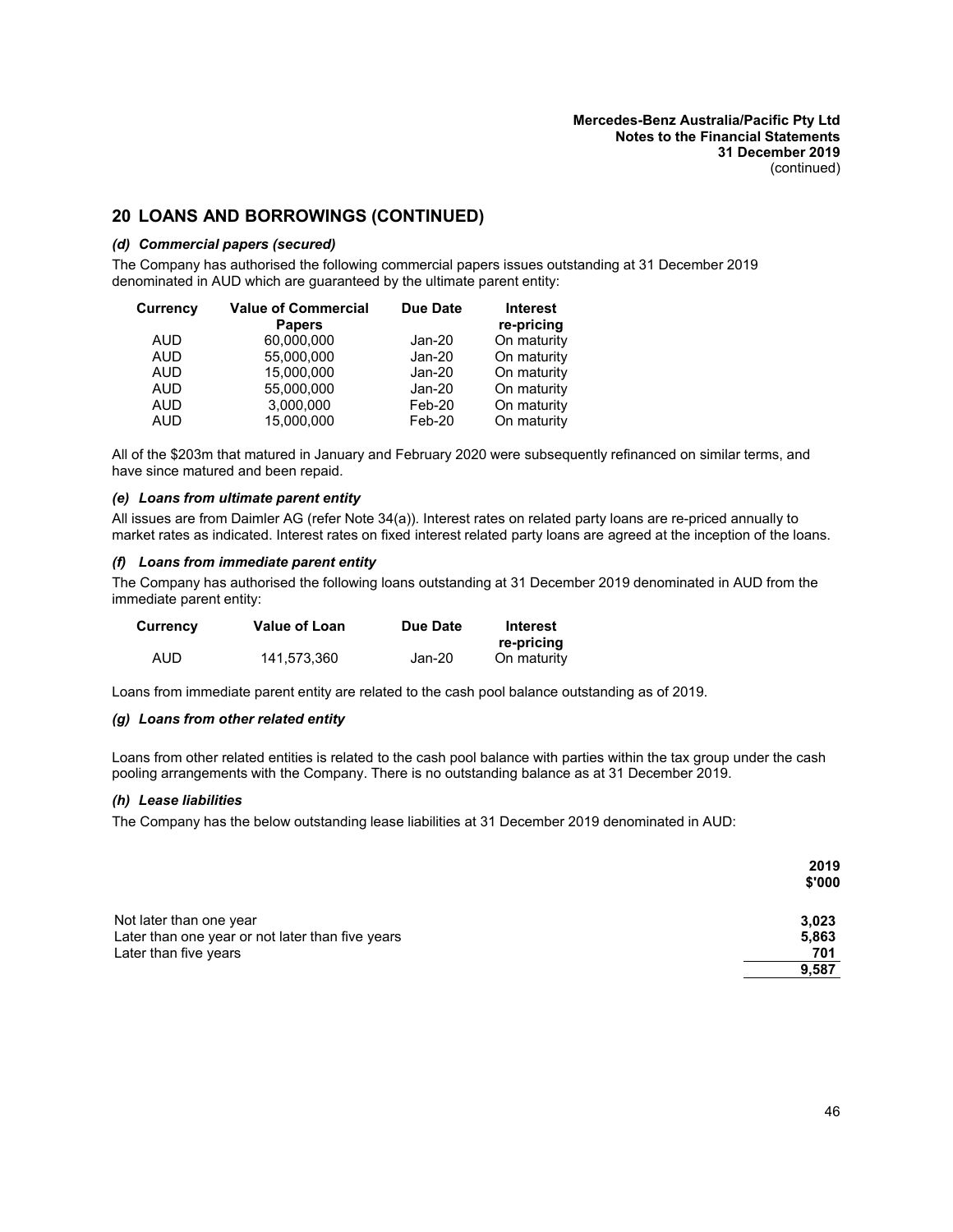## <span id="page-48-0"></span>**21 DERIVATIVE FINANCIAL INSTRUMENTS**

|                                                    | $2019*$<br>\$'000 | 2018<br>\$'000 |
|----------------------------------------------------|-------------------|----------------|
| <b>Derivative Assets</b><br><b>Current</b>         |                   |                |
| Cross currency swap contracts - cash flow hedges   |                   | 15,130         |
| Foreign exchange swap contracts - cash flow hedges |                   | 4,604          |
| Interest rate swap contracts - cash flow hedges    |                   | 75             |
| Interest rate swap contracts - fair value hedges   |                   | 391            |
|                                                    |                   | 20,200         |
| <b>Non-current</b>                                 |                   | 290            |
| Interest rate swap contracts - cash flow hedges    |                   | 290            |
|                                                    |                   |                |
| <b>Derivative Liabilities</b><br>Current           |                   |                |
| Interest rate swap contracts - cash flow hedges    |                   | 75             |
| Interest rate swap contracts - fair value hedges   |                   | 391            |
|                                                    |                   | 466            |
| Non-current                                        |                   |                |
| Interest rate swap contracts - cash flow hedges    |                   | 290            |
|                                                    |                   | 290            |
|                                                    |                   |                |

During the reporting period, the Company changed its hedging strategy to hedge its foreign currency and interest rate risk. Prior to the change, the borrowing is hedged using forward exchange contracts and currency swaps while the interest rate is hedged using interest rate swaps. After the change, the borrowings will be hedged using a foreign currency deposit rather than derivatives and there will be no more floating interest. As a result, the Company has nil derivative financial instruments as at 31 December 2019.

The Company's exposure to credit, liquidity and market rate risks and a sensitivity analysis for financial assets and liabilities are disclosed in Note [22](#page-44-0). Contracts are classified as current where maturity dates are less than 12 months. All other contracts are classified as non-current.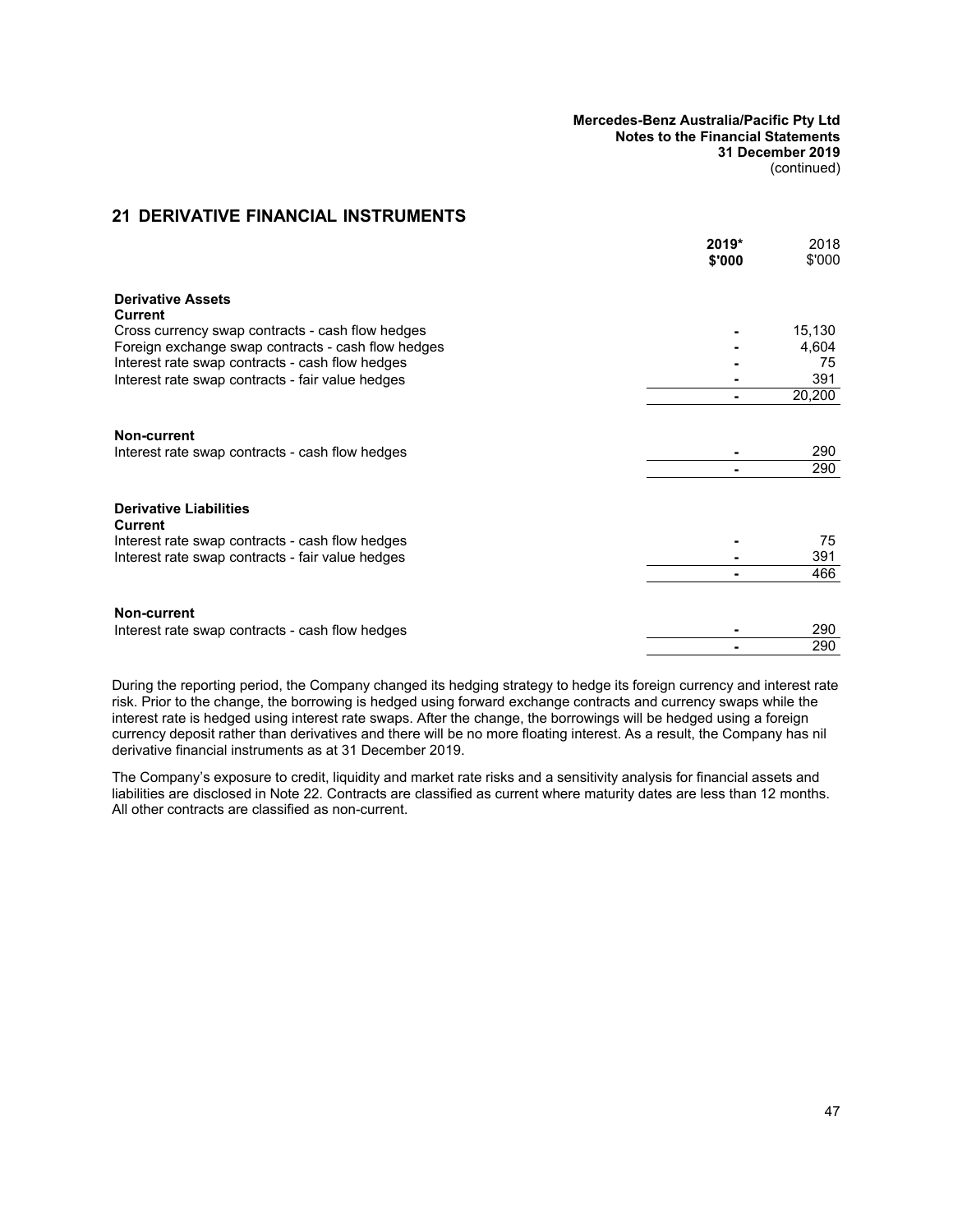### **22 FINANCIAL INSTRUMENTS**

The Company has exposure to credit, liquidity and market risks from its use of financial instruments.

This note presents information about the Company's exposure to each of the above risks, its objectives, policies and processes for measuring and managing risk, and the management of capital. Further quantitative disclosures are also included in this note and throughout this financial report.

The Board of Directors has overall responsibility for the establishment and oversight of the risk management framework and is also responsible for developing and monitoring risk management policies.

Risk management policies are established to identify and analyse the risks faced by the Company to set appropriate risk limits and controls, and to monitor risks and adherence to limits. Risk management policies and systems are reviewed regularly to reflect changes in market conditions and the Company's activities. The Company, through its training and management standards and procedures, aims to develop a disciplined and constructive control environment in which all employees understand their roles and obligations.

The Board oversees how management monitors compliance with the Company's risk management policies and procedures and reviews the adequacy of the risk management framework in relation to the risks faced by the Company.

#### **Credit risk**

Management has a credit policy in place and the exposure to credit risk is monitored on an ongoing basis. Credit evaluations are performed on all customers and certain key suppliers. Credit risk represents the loss that would be recognised if counterparties failed to perform as contracted.

Swap and foreign exchange contracts are subject to credit risk in relation to the relevant counterparties, which is principally Daimler AG. At 31 December 2019 the long-term credit rating of Daimler AG was as follows:

| Standard & Poor's | А-    |
|-------------------|-------|
| Moody's           | $A-3$ |
| Fitch             | А-    |

In the prior year the Company also has derivative contracts with external counterparties. The Company's ultimate parent Daimler AG determines which counterparties are contracted with. Typically this will only be with A rated external counterparties.

The maximum credit risk exposure on foreign currency contracts is the full amount of the foreign currency the Company pays when settlement occurs, should the counterparty fail to pay the amount which it is committed to pay the Company.

#### *Exposure to credit risk*

The carrying amount of the Company's financial assets represents the maximum credit exposure. The Company's maximum exposure to credit risk at the reporting date was:

|                                  | Notes | 2019<br>\$'000 | 2018<br>\$'000 |
|----------------------------------|-------|----------------|----------------|
| Trade and other receivables      | 14    | 3,358,311      | 3,881,184      |
| Cash and cash equivalents        | 13    | 186.564        | 124,677        |
| Derivative financial instruments |       |                | 20.490         |
|                                  |       | 3,544,875      | 4,026,351      |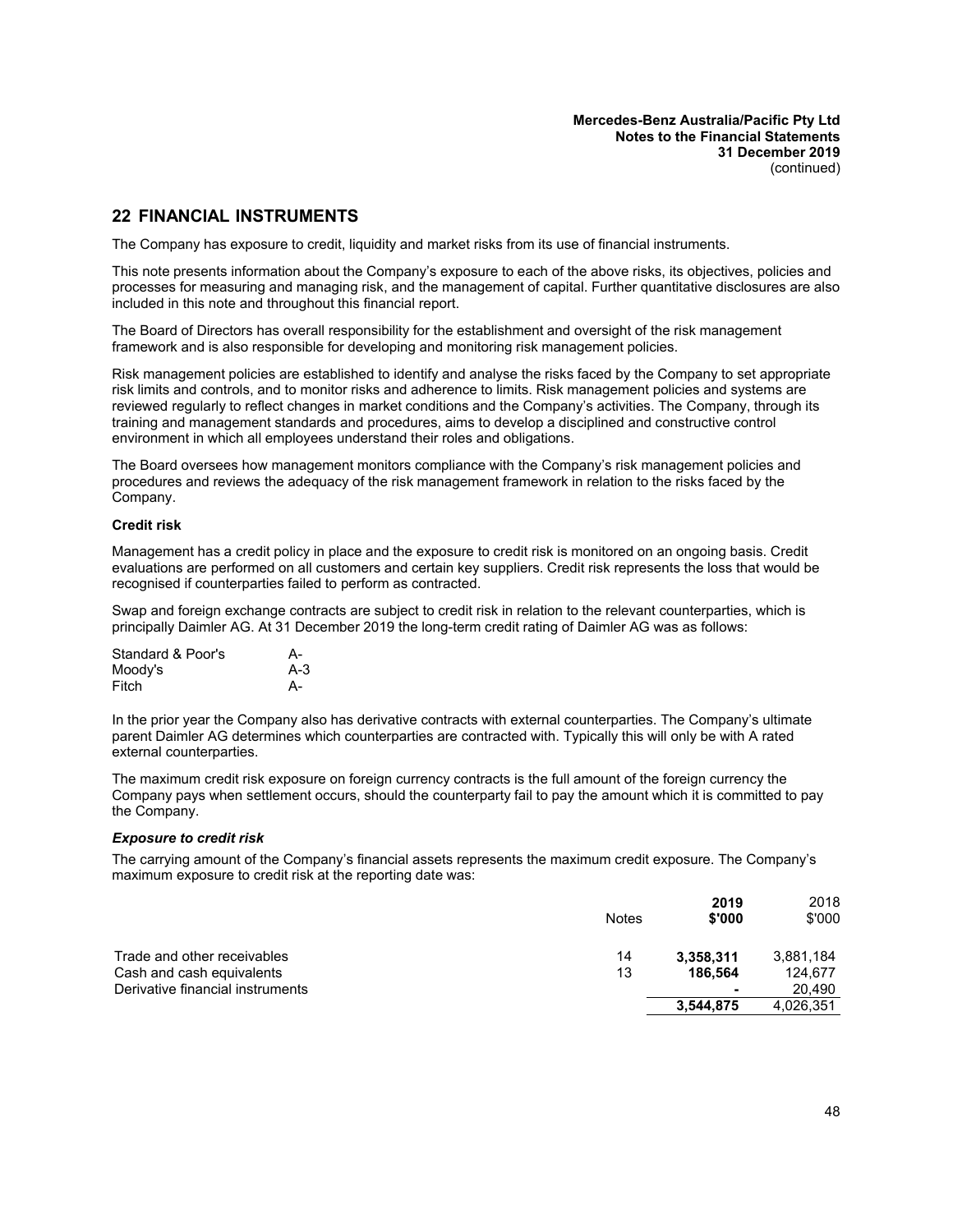## **22 FINANCIAL INSTRUMENTS (CONTINUED)**

#### **Credit risk (continued)**

#### *Exposure to credit risk (continued)*

The Company minimises concentration of credit risk by undertaking transactions with a large number of customers and counterparties, and is not materially exposed to any individual third party customer as at the reporting date.

At reporting date 85% (2018: 83%) of trade and other receivables related to a related party, Mercedes-Benz Financial Services Australia Pty Ltd. Other than this, there were no significant concentrations of credit risk relating to the Company's trade and other receivables.

The Company's maximum exposure to credit risk for trade and other receivables at the reporting date by geographic region was:

|             | 2019<br>\$'000 | 2018<br>\$'000 |
|-------------|----------------|----------------|
| Australia   | 3,353,898      | 3,874,695      |
| Europe      | 2,027          | 5,978          |
| New Zealand | 2,237          | 503            |
| Asia        | 149            | 8              |
|             | 3,358,311      | 3,881,184      |

The Company's maximum exposure to credit risk for trade and other receivables at the reporting date by type of customer was:

|                     | 2019<br>\$'000 | 2018<br>\$'000 |
|---------------------|----------------|----------------|
| Wholesale customers | 3,358,311      | 3,881,184      |

#### *Impairment losses*

The provision relates to lifetime expected credit losses on short term trade receivables.

The movement in the allowance for impairment in respect of the trade and other receivables during the year was:

|                                           | 2019<br>\$'000 | 2018<br>\$'000 |
|-------------------------------------------|----------------|----------------|
| Balance at 1 January                      | 305            | 124            |
| Impairment losses recognised / (reversed) | 720            | 965            |
| Allowance (utilised) / amount recovered   | (318)          | (784)          |
| Balance at 31 December                    | 707            | 305            |

Impairment losses incurred in respect of trade and other receivables for the reporting period primarily related to a high probability of not collecting debts from external customers (refer Note [14](#page-36-0)).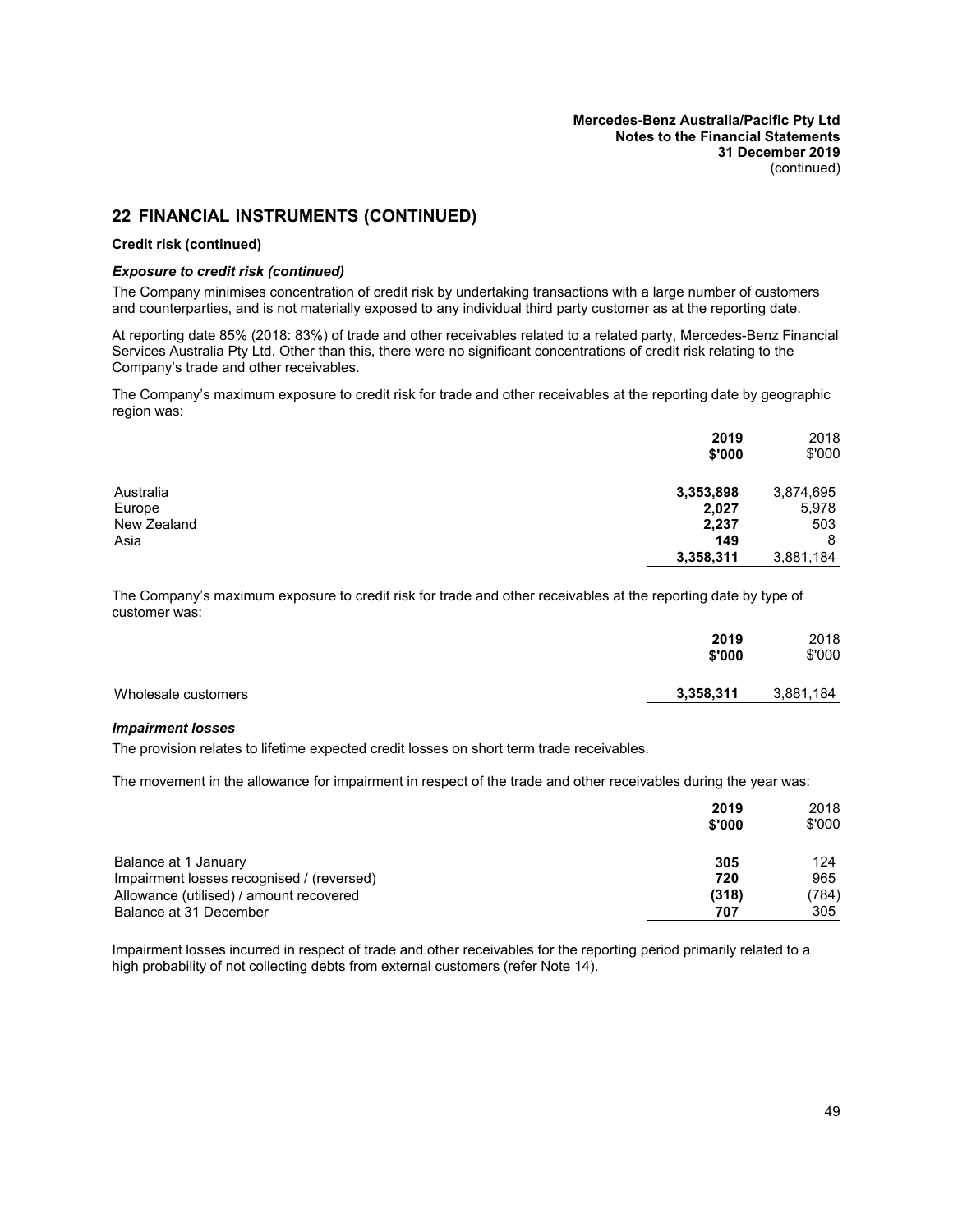# **22 FINANCIAL INSTRUMENTS (CONTINUED)**

#### **Credit risk (continued)**

#### *Impairment losses (continued)*

The ageing of the Company's trade and other receivables at the reporting date was:

|                      |                        | 2019                 |                 | 2018                        |
|----------------------|------------------------|----------------------|-----------------|-----------------------------|
|                      | <b>Gross</b><br>\$'000 | Impairment<br>\$'000 | Gross<br>\$'000 | <b>Impairment</b><br>\$'000 |
| Not past due         | 3,302,158              | (97)                 | 3,868,421       |                             |
| Past due 1-30 days   | 51,439                 | (128)                | 12,359          | ۰                           |
| Past due 30-60 days  | 3,574                  | (76)                 |                 | ۰.                          |
| Past due 60-90 days  | 255                    | (6)                  | 164             |                             |
| Past due 90-120 days | 310                    | (16)                 | 60              |                             |
| Past due 120+ days   | 1.282                  | (384)                | 485             | (305)                       |
|                      | 3,359,018              | (707)                | 3,881,489       | (305)                       |

#### **Liquidity risk**

Liquidity risk is the risk that the Company will not be able to meet its financial obligations as they fall due. The Company's approach to managing liquidity is to ensure, as far as possible, that it will always have sufficient liquidity to meet its liabilities when due, under both normal and stressed conditions, without incurring unacceptable losses or risking damage to the Company's reputation. The Company monitors cash flow requirements to ensure that it has sufficient cash on demand to meet expected operational expenses on an on-going basis.

Daimler AG applies a cash concentration method for cash and asset management throughout the global Daimler group. The overriding principle of cash management is to concentrate cash at the highest possible level to maximise investment returns and to minimise borrowing costs.

Daimler AG Group treasury develops proposals concerning the allocation of financial assets on the basis of the global Daimler group's liquidity planning; they also determine the final asset allocation.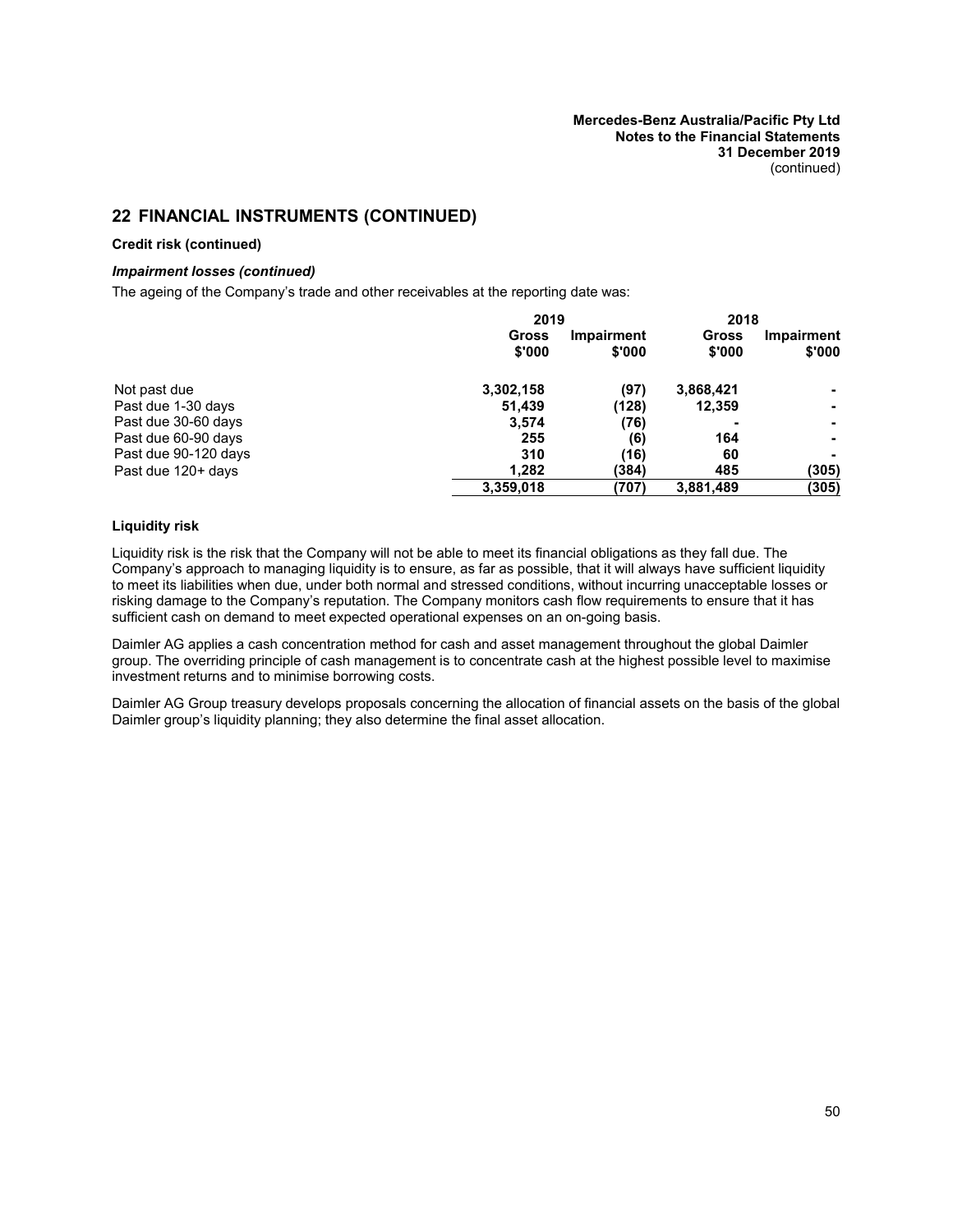# **22 FINANCIAL INSTRUMENTS (CONTINUED)**

### **Liquidity risk (continued)**

The following are the contractual maturities of financial assets and liabilities, including estimated interest receipts or payments:

| 2019<br>\$'000                       | <b>Notes</b> | Carrying<br>amount<br>\$'000 | <b>Contractual</b><br>\$'000 | cash flows 1 year or less<br>\$'000 | 1 to 2 years<br>\$'000 | 2 to 5 years<br>\$'000 | More than 5<br>vears<br>\$'000 |
|--------------------------------------|--------------|------------------------------|------------------------------|-------------------------------------|------------------------|------------------------|--------------------------------|
| Non derivative financial assets      |              |                              |                              |                                     |                        |                        |                                |
| Trade and other receivables          | 14           | 3,358,311                    | 3,412,359                    | 2,039,502                           | 949,419                | 423,438                |                                |
| Non derivative financial liabilities |              |                              |                              |                                     |                        |                        |                                |
| Bank loans (secured)                 | 20           | (400,000)                    | (400, 330)                   | (400, 330)                          |                        |                        |                                |
| Notes issued (secured)               | 20           | (2,330,616)                  | (2,379,662)                  | (1,006,856)                         | (949, 368)             | (423, 438)             |                                |
| Commercial papers (secured)          | 20           | (202.825)                    | (203,000)                    | (203,000)                           |                        |                        | . .                            |
| Loans from immediate parent entity   | 20           | (141.573)                    | (141,573)                    | (141, 573)                          |                        |                        |                                |
| Lease liabilities                    | 20           | (9, 587)                     | (10, 103)                    | (3,235)                             | (3,325)                | (2,834)                | (709)                          |
| Trade and other payables             | 19           | (544.726)                    | (544.726)                    | (542.932)                           | (1,794)                |                        |                                |
|                                      |              | (3,629,327)                  | (3,679,394)                  | (2, 297, 926)                       | (954, 487)             | (426, 272)             | (709)                          |

The Company changed its hedging strategy and is not using derivative instruments during the reporting period. As a result, there are no more derivative balances recognised.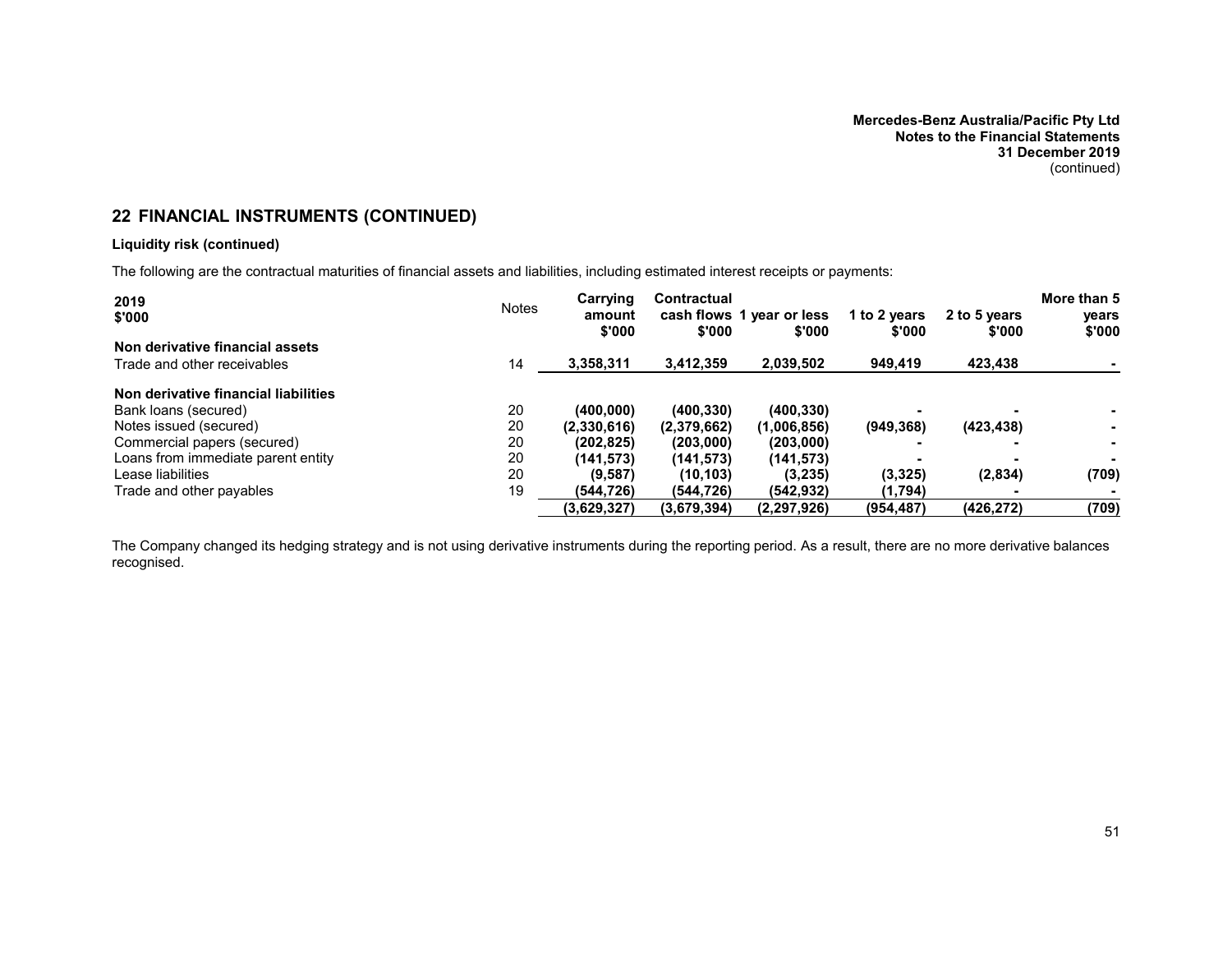# **22 FINANCIAL INSTRUMENTS (CONTINUED)**

## **Liquidity risk (continued)**

| 2018<br>\$'000                                   | <b>Notes</b> | Carrying<br>amount<br>\$'000 | Contractual<br>cash flows<br>\$'000 | 1 year or less<br>\$'000 | 1 to 2 years<br>\$'000 | 2-5 years<br>\$'000 | More than 5<br>years<br>\$'000 |
|--------------------------------------------------|--------------|------------------------------|-------------------------------------|--------------------------|------------------------|---------------------|--------------------------------|
| Non derivative financial assets                  |              |                              |                                     |                          |                        |                     |                                |
| Trade and other receivables                      | 14           | 3,881,184                    | 3,882,744                           | 2,541,586                | 1,016,158              | 325,000             |                                |
| Non derivative financial liabilities             |              |                              |                                     |                          |                        |                     |                                |
| Bank loans (secured)                             | 20           | (1,075,000)                  | (1,075,000)                         | (1,075,000)              |                        |                     |                                |
| Notes issued (secured)                           | 20           | (1,852,655)                  | (1,853,500)                         | (512, 342)               | (1,016,158)            | (325,000)           |                                |
| Loans from other related entities                | 20           | (2, 425)                     | (2, 425)                            | (2, 425)                 |                        |                     |                                |
| Commercial papers (secured)                      | 20           | (279, 463)                   | (280,000)                           | (280,000)                |                        |                     |                                |
| Loans from ultimate parent entity                | 20           | (154,925)                    | (154, 918)                          | (154, 918)               |                        |                     |                                |
| Trade and other payables                         | 19           | (481,239)                    | (481,239)                           | (481,195)                | (44)                   |                     |                                |
|                                                  |              | (3,845,707)                  | (3,847,082)                         | (2,505,880)              | (1,016,202)            | (325,000)           |                                |
| Derivative financial assets                      |              |                              |                                     |                          |                        |                     |                                |
| Interest rate swap contracts - cash flow hedges  | 21           | 365                          |                                     |                          |                        |                     |                                |
| Interest rate swap contracts - fair value hedges | 21           | 391                          |                                     |                          |                        |                     |                                |
| Cross currency swap - cash flow hedges           |              |                              |                                     |                          |                        |                     |                                |
| Receive legs                                     | 21           | 15,130                       | 162,400                             | 162,400                  |                        |                     |                                |
| Pay legs                                         |              |                              | (146, 037)                          | (146, 037)               |                        |                     |                                |
| Foreign exchange swap contracts - no hedge       |              |                              |                                     |                          |                        |                     |                                |
| accounting                                       | 21           |                              |                                     |                          |                        |                     |                                |
| Receive legs                                     |              | 4,604                        | 155,141                             | 155,141                  |                        |                     |                                |
| Pay legs                                         |              |                              | (150, 307)                          | (150,307)                |                        |                     |                                |
|                                                  |              | 20,490                       | 21,197                              | 21,197                   |                        |                     |                                |
| <b>Derivative financial liabilities</b>          |              |                              |                                     |                          |                        |                     |                                |
| Interest rate swap contracts - cash flow hedges  | 21           | (365)                        |                                     |                          |                        |                     |                                |
| Interest rate swap contracts - fair value hedges | 21           | (391)                        |                                     |                          |                        |                     |                                |
|                                                  |              | (756)                        |                                     |                          |                        |                     |                                |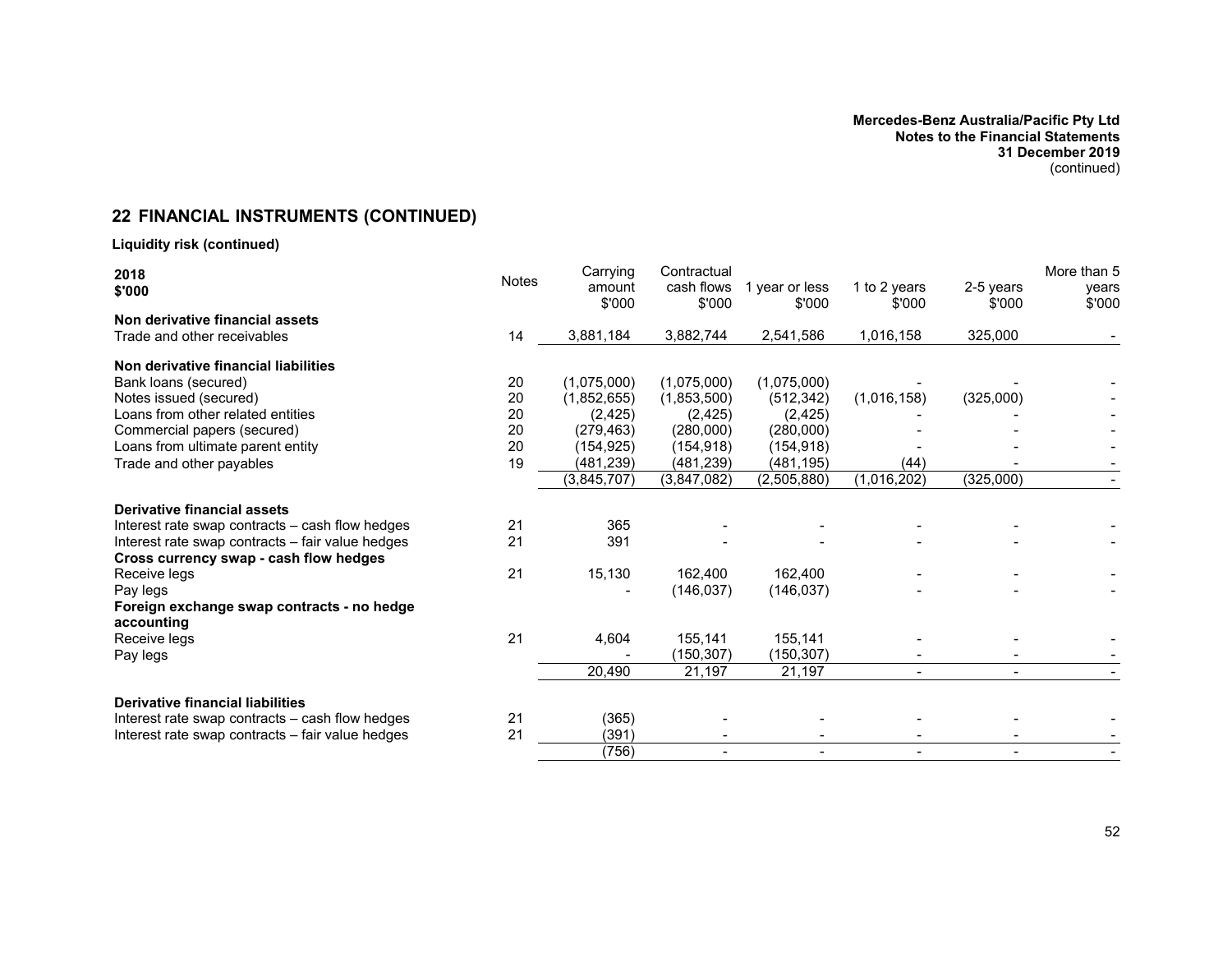# **22 FINANCIAL INSTRUMENTS (CONTINUED)**

#### **Currency risk**

The Company is exposed to foreign currency risk on purchases and funding transactions that are denominated in a currency other than AUD. The currencies giving rise to this risk are EUR (loans and borrowings, spare parts and vehicle purchases or specific contracts).

In respect of other monetary assets and liabilities held in currencies other than the AUD, the Company ensures that the net exposure is kept to an acceptable level, by buying or selling foreign currencies at spot rates where necessary to address short-term imbalances. The Company uses foreign currency deposits to hedge monetary assets and liabilities held in foreign currencies.

The Company's exposure to foreign currency risk at reporting date was based on notional amounts as set out in the tables below. Note the only material net currency exposure is with SGD and EUR. As mentioned above these exposures are taken to hedge against foreign currency firm purchase commitments. The effect of movements in foreign exchange rates on the Company's net currency exposure is disclosed in the Sensitivity Analysis below.

**2019**

|                                                           |                      | 2019                 |                      |                      |                      |
|-----------------------------------------------------------|----------------------|----------------------|----------------------|----------------------|----------------------|
|                                                           | <b>AUD</b><br>\$'000 | <b>EURO</b><br>€'000 | <b>USD</b><br>\$'000 | <b>SGD</b><br>\$'000 | <b>NZD</b><br>\$'000 |
| Non derivative financial assets                           |                      |                      |                      |                      |                      |
| Cash and cash equivalents                                 | 186,564              |                      |                      |                      |                      |
| Trade receivables<br>Receivables due from ultimate parent | 65,667               |                      |                      |                      |                      |
| entity<br>Receivables due from immediate                  | 1,094                | 468                  |                      |                      |                      |
| parent entity<br>Loans and other receivables due from     | 41,757               |                      |                      |                      |                      |
| other related entities                                    | 1,963,853            | 800,351              |                      |                      |                      |
| Prepayments and other assets                              | 1,928                |                      |                      |                      |                      |
|                                                           | 2,260,863            | 800,819              | -                    |                      |                      |
| Non derivative financial liabilities                      |                      |                      |                      |                      |                      |
| Bank loans (secured)                                      | (400, 000)           |                      |                      |                      |                      |
| Notes issued (secured)                                    | (1,047,914)          | (800, 000)           |                      |                      |                      |
| Commercial papers (secured)                               | (202,825)            |                      |                      |                      |                      |
| Trade and other payables                                  | (538,964)            | (1, 478)             | (56)                 | (2,978)              | (191)                |
|                                                           | (2, 189, 703)        | (801, 478)           | (56)                 | (2,978)              | (191)                |
| Net Currency Exposure                                     | 71,160               | (659)                | (56)                 | (2, 978)             | (191)                |

The Company changed its hedging strategy and is not using derivative instruments during the reporting period. As a result, there are no more derivative balances recognised.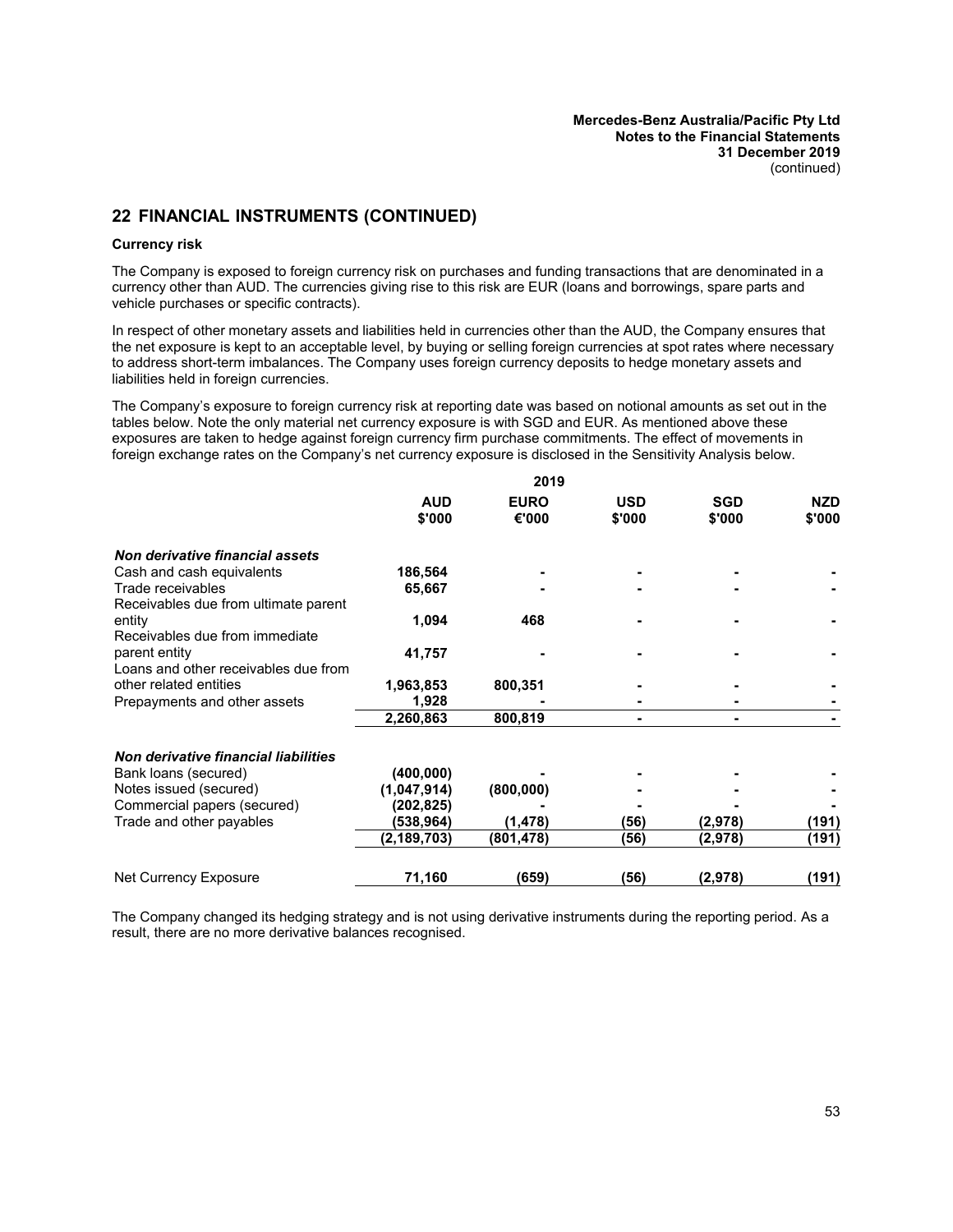# **22 FINANCIAL INSTRUMENTS (CONTINUED)**

### **Currency risk (continued)**

|                                                                                             | 2018                      |                       |                      |                    |                      |
|---------------------------------------------------------------------------------------------|---------------------------|-----------------------|----------------------|--------------------|----------------------|
|                                                                                             | <b>AUD</b><br>\$'000      | <b>EURO</b><br>€'000  | <b>USD</b><br>\$'000 | SGD<br>\$'000      | <b>NZD</b><br>\$'000 |
| Non derivative financial assets                                                             |                           |                       |                      |                    |                      |
| Cash and cash equivalents                                                                   | 124,677                   |                       |                      |                    |                      |
| Trade receivables                                                                           | 67,383                    | 73                    |                      |                    |                      |
| Receivables due from ultimate parent                                                        |                           |                       |                      |                    |                      |
| entity                                                                                      | 846                       | 379                   | 3,088                |                    |                      |
| Receivables due from immediate                                                              |                           |                       |                      |                    |                      |
| parent entity                                                                               | 42,715                    |                       |                      |                    |                      |
| Loans and other receivables due from                                                        |                           |                       |                      |                    |                      |
| other related entities                                                                      | 3,057,557                 | 427,013               |                      |                    |                      |
| Prepayments and other assets                                                                | 14,969                    |                       |                      |                    |                      |
|                                                                                             | 3,308,147                 | 427,465               | 3,088                |                    |                      |
|                                                                                             |                           |                       |                      |                    |                      |
| Non derivative financial liabilities                                                        |                           |                       |                      |                    |                      |
| Bank loans (secured)                                                                        | (1,075,000)               |                       |                      |                    |                      |
| Notes issued (secured)                                                                      | (997, 878)                | (525,000)             |                      |                    |                      |
| Commercial papers (secured)                                                                 | (279, 463)                |                       |                      |                    |                      |
| Loans from ultimate parent entity                                                           |                           | (95, 515)             |                      |                    |                      |
| Loans from other related parties                                                            | (2, 425)                  |                       |                      |                    |                      |
| Trade and other payables                                                                    | (469, 769)<br>(2,824,535) | (1,866)<br>(622, 381) | (3,997)<br>(3,997)   | (2,674)<br>(2,674) |                      |
|                                                                                             |                           |                       |                      |                    |                      |
| <b>Derivative financial assets</b><br><b>Cash flow hedges</b><br><b>Cross currency swap</b> |                           |                       |                      |                    |                      |
| Receive legs                                                                                |                           | 100,000               |                      |                    |                      |
| Pay legs                                                                                    | (147, 340)                |                       |                      |                    |                      |
| Foreign exchange swap contracts                                                             |                           |                       |                      |                    |                      |
| Receive legs                                                                                |                           | 95,516                |                      |                    |                      |
| Pay legs                                                                                    | (150, 433)                |                       |                      |                    |                      |
| Interest rate swap contracts                                                                |                           |                       |                      |                    |                      |
| Receive legs                                                                                | 775,000                   |                       |                      |                    |                      |
| Pay legs                                                                                    | (775,000)                 |                       |                      |                    |                      |
| Fair value hedges                                                                           |                           |                       |                      |                    |                      |
| Interest rate swap contracts                                                                |                           |                       |                      |                    |                      |
| Receive legs                                                                                | 125,000                   |                       |                      |                    |                      |
| Pay legs                                                                                    | (125,000)                 |                       |                      |                    |                      |
|                                                                                             | (297, 773)                | 195,516               |                      |                    |                      |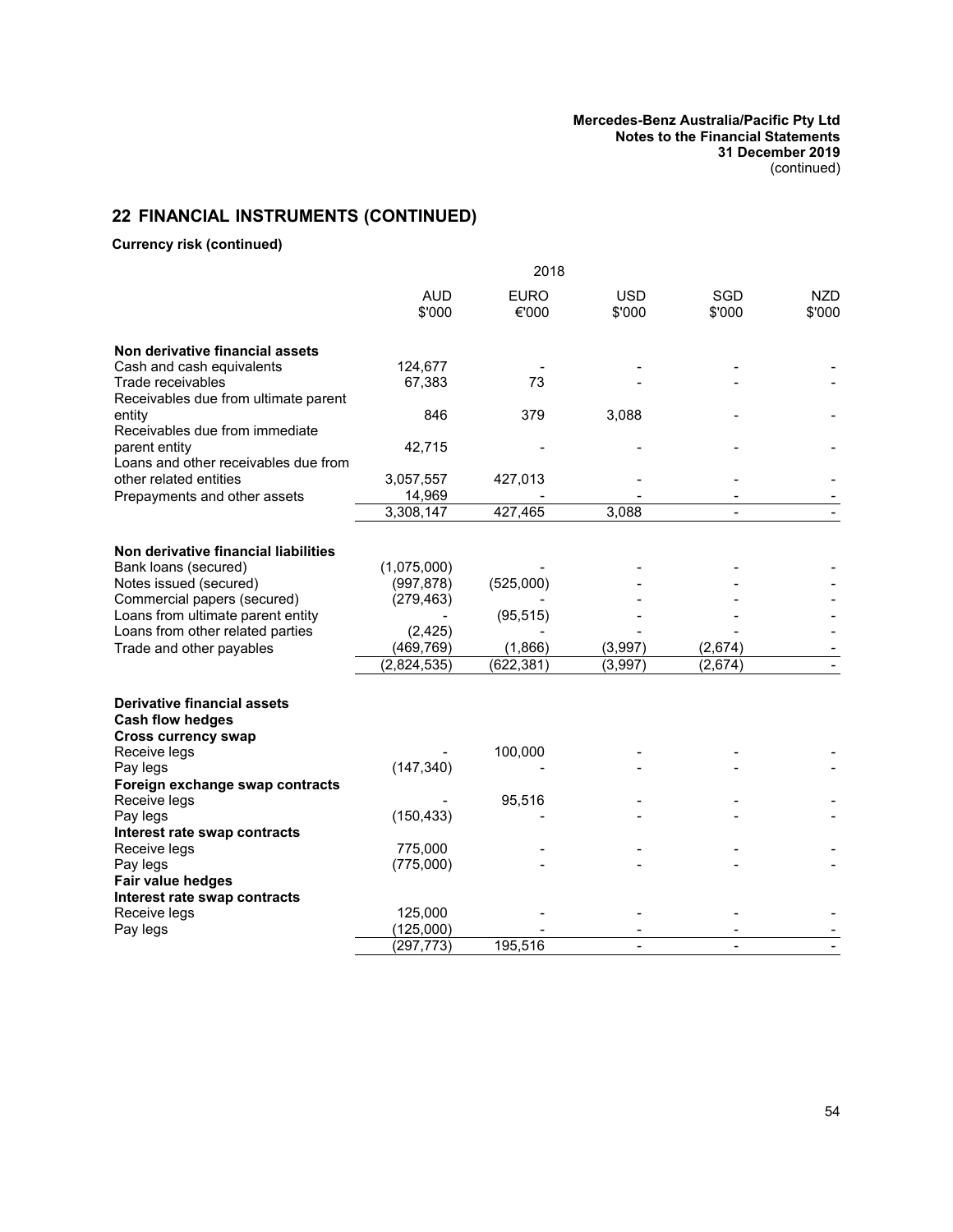# **22 FINANCIAL INSTRUMENTS (CONTINUED)**

**Currency risk (continued)**

|                                                                                                    | 2018                 |                      |                      |                      |               |
|----------------------------------------------------------------------------------------------------|----------------------|----------------------|----------------------|----------------------|---------------|
|                                                                                                    | <b>AUD</b><br>\$'000 | <b>EURO</b><br>€'000 | <b>USD</b><br>\$'000 | <b>SGD</b><br>\$'000 | NZD<br>\$'000 |
| <b>Derivative financial liabilities</b><br><b>Cash flow hedges</b><br>Interest rate swap contracts |                      |                      |                      |                      |               |
| Receive legs                                                                                       | 775,000              |                      |                      |                      |               |
| Pay legs                                                                                           | (775,000)            |                      |                      |                      |               |
| Fair value hedges                                                                                  |                      |                      |                      |                      |               |
| Receive legs                                                                                       | 125,000              |                      |                      |                      |               |
| No hedge accounting<br>Interest rate swap contracts                                                |                      |                      |                      |                      |               |
| Receive legs                                                                                       |                      |                      |                      |                      |               |
| Pay legs                                                                                           | (125,000)            |                      |                      |                      |               |
|                                                                                                    |                      |                      |                      |                      |               |
| Net Currency Exposure                                                                              | 185,839              | 600                  | (909)                | (2,674)              |               |

The following significant exchange rates were applied during and at the end of the year:

|          | Average rate |       |       | Reporting date spot rate |
|----------|--------------|-------|-------|--------------------------|
|          | 2019         | 2018  | 2019  | 2018                     |
| AUD:EURO | 0.621        | 0.633 | 0.625 | 0.617                    |
| AUD:NZD  | 1.055        | 1.080 | 1.041 | 1.052                    |
| AUD:USD  | 0.695        | 0.748 | 0.702 | 0.706                    |
| AUD:SGD  | 0.948        | 1.008 | 0.945 | 0.961                    |

### *Sensitivity analysis*

A 10 percent strengthening or weakening of the Australian dollar against the following currencies at 31 December 2019 would have increased / (decreased) profit or loss by the amounts shown below. This analysis assumes that all other variables, in particular interest rates, remain constant. The analysis is performed on the same basis for 2018.

|          | 2019                      |        | 2018                  |                           |
|----------|---------------------------|--------|-----------------------|---------------------------|
|          | <b>Profit or loss</b>     |        | <b>Profit or loss</b> |                           |
|          | \$'000                    | \$'000 | \$'000                | \$'000                    |
|          | 10% increase 10% decrease |        |                       | 10% increase 10% decrease |
| AUD:EURO | 96                        | (117)  | (88)                  | 108                       |
| AUD:NZD  | 17                        | (20)   |                       |                           |
| AUD:USD  |                           | (9)    | 117                   | (143)                     |
| AUD:SGD  | 287                       | (350)  | 253                   | (309)                     |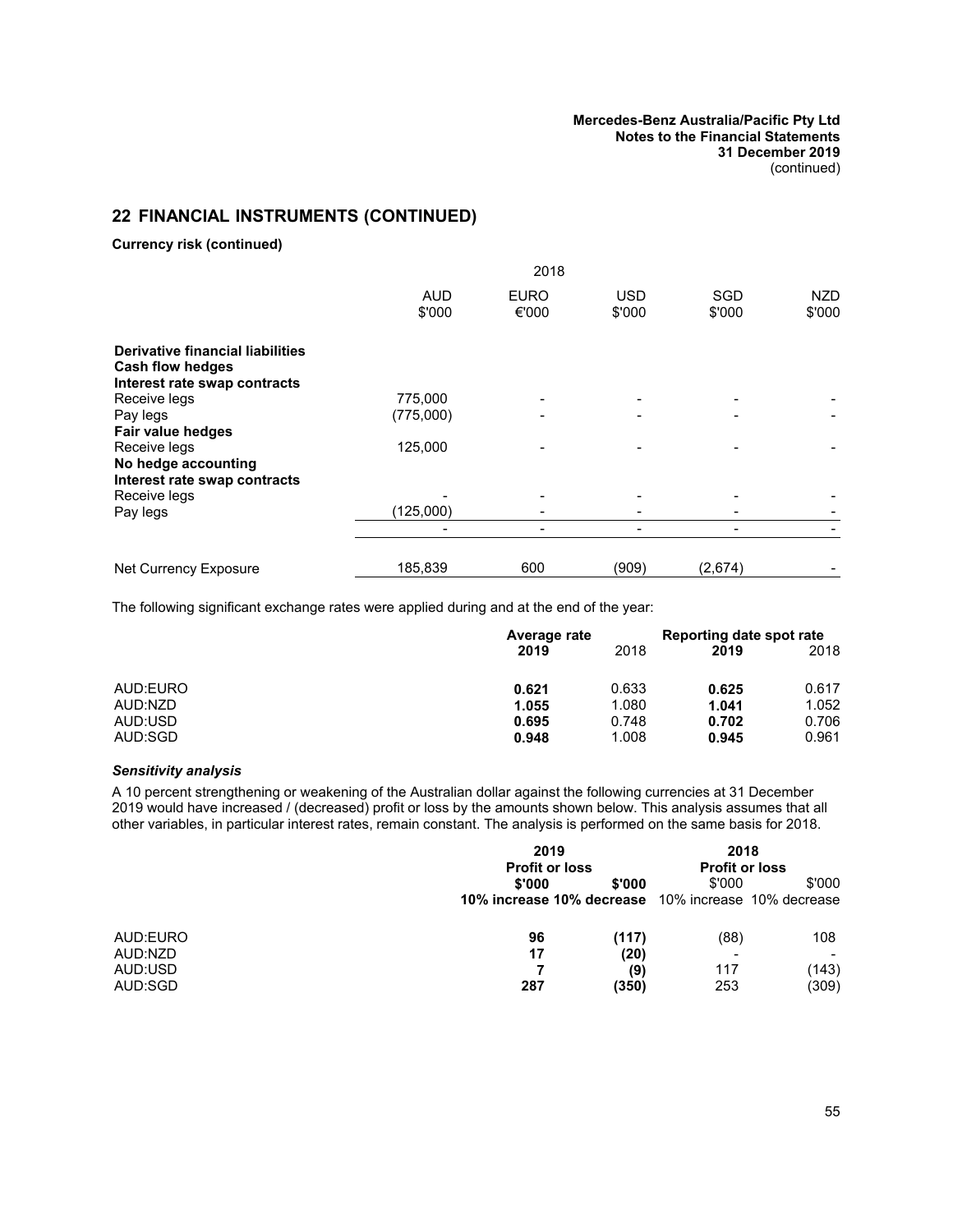### **22 FINANCIAL INSTRUMENTS (CONTINUED)**

#### **Currency risk (continued)**

#### *Sensitivity analysis (continued)*

The amount recognised in Equity from a 10% movement in foreign exchange rates is minimal, with spot movements on the swaps being offset against spot movements on the hedged foreign denominated loans in profit or loss.

#### **Interest Rate Risk**

During the reporting period, the Company changed its hedging strategy to hedge its interest rate risk. Prior to the change, the interest rate is hedged using interest rate swaps. Moving forward, there will be no more floating interest.

#### *Interest sensitivity analysis*

As part of its risk management control systems, Daimler AG (the ultimate parent entity) employs value-at-risk analysis as recommended by the Bank for International Settlements. In performing these analyses, the market risk exposure to changes in foreign currency exchange rates, interest rates and equity prices are quantified on a continuous basis by predicting the maximum loss over a target time horizon (holding period) and confidence level. The value-at-risk calculations employed express potential losses in fair values, and are based on the variance-covariance approach, assuming a 99% confidence level and a holding period of five days.

The value-at-risk calculation is performed by Daimler AG for the Company. When the value-at-risk of the Company's portfolio of financial instruments is calculated, the current fair value of these financial instruments is first computed. Then, the sensitivity of the Company's portfolio value to changes in relevant market risk factors is quantified. Based on expected volatilities and correlations of these market risk factors (obtained from the RiskMetricsTM dataset), potential changes of the portfolio value are computed by applying the variance-covariance approach. The variance-covariance approach is a statistical method used to quantify the total impact of all relevant major risk factors on the portfolio's present value. Through these calculations and by assuming a 99% confidence level and the five day holding period, the Company's value-at-risk is obtained. The 99% confidence level and the five day holding period indicate that there is only a 1% statistical probability that the value-at-risk will be exceeded by losses at the end of the five day holding period.

The following table shows the period-end high, low and average value-at-risk ("VaR") figures for the 2019 and 2018 portfolio of interest rate sensitive financial instruments. VaR numbers reflect the quantified net fair value movements on the hedged loan payables balances. Average exposure has been computed on an end of quarter basis:

|                    | Period-end<br>\$'000 | High<br>\$'000 | Low<br>\$'000 | Average<br>\$'000 |
|--------------------|----------------------|----------------|---------------|-------------------|
| Interest rate risk |                      |                |               |                   |
| 2019               | 2,502                | 2,609          | 2,126         | 2,349             |
| 2018               | 1,955                | 2,118          | 1,383         | 1,739             |

Cash flow exposures arising from significant portions of the loans payable to related parties are economically hedged by amounts receivable from other related parties.

#### **Hedging**

The Company hedges at least 90% of all receivables and payables denominated in foreign currency.

The Company uses foreign currency deposits to hedge its foreign currency risk. Previously, the borrowing is hedged using forward exchange contracts and currency swaps. Most of these contracts have maturities that are on the same dates as the loans are due for repayment.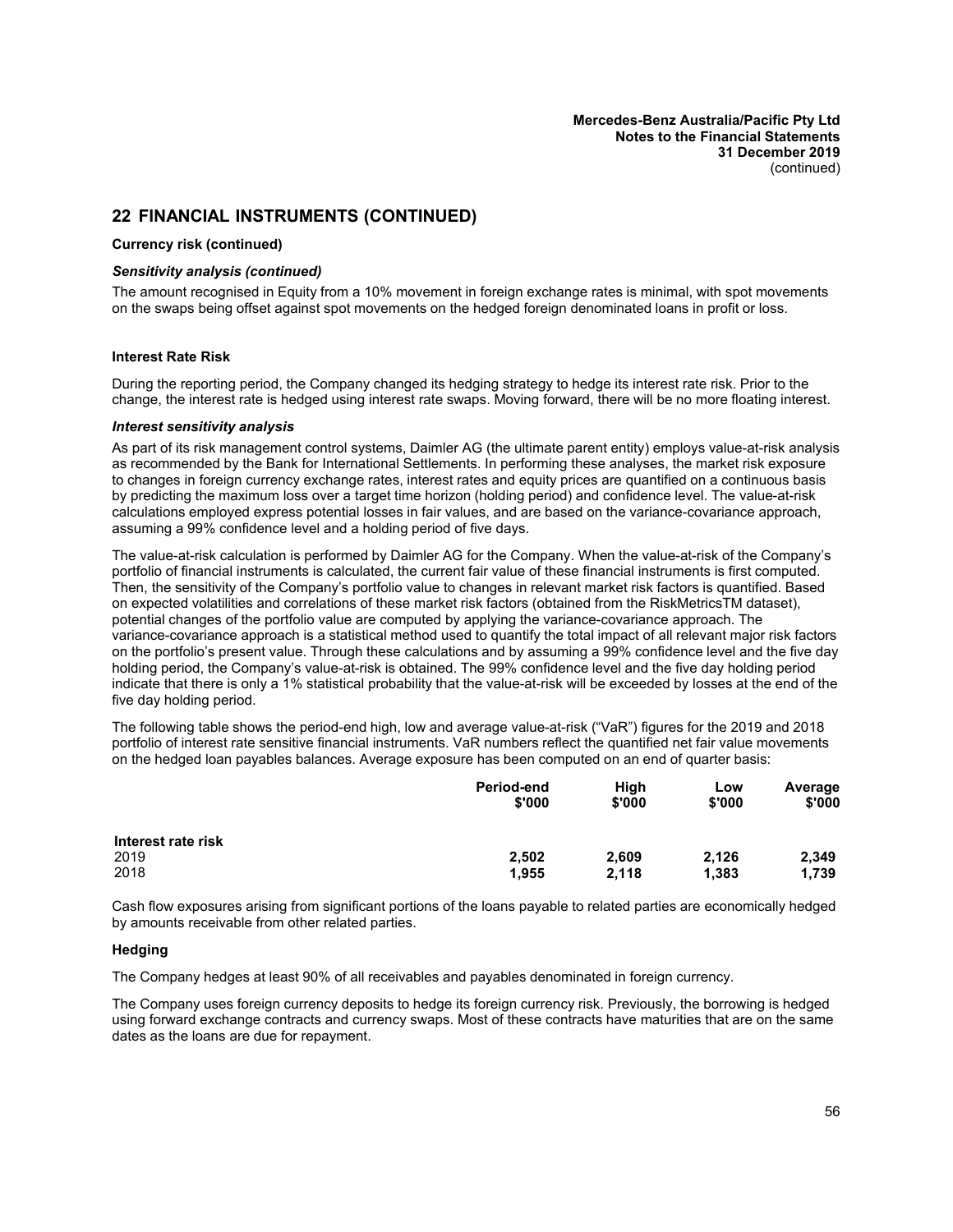## **22 FINANCIAL INSTRUMENTS (CONTINUED)**

#### **Hedging (continued)**

In regard to the Company's EUR denominated notes and loans, the Company classifies related hedge contracts as fair value hedges.

Gains and losses on revaluation of fair value hedges and their related notes or receivables are recorded in profit or loss as part of net financing costs (Note [11](#page-34-0)).

Changes in the fair value of hedge contracts, that economically hedge forecasted transactions in foreign currencies, and for which no hedge accounting is applied, are recognised in profit or loss. Both the changes in fair value of these hedge contracts and the foreign exchange gains and losses relating to the monetary items are recognised as part of net financing costs (Note [11](#page-34-0)).

The Company has EUR denominated notes and loans (Note [20\)](#page-44-3). The Company has fully hedged the principal amounts using foreign currency deposits that mature on the same dates as the loans are due for repayment.

#### **Fair values**

#### *Fair value versus carrying amounts*

Except for derivative financial assets and liabilities which are carried at fair values, all other monetary assets and liabilities are carried at amortised cost. The carrying values of foreign currency borrowings are determined by translating them into AUD using exchange rates prevailing at reporting date. For receivables and payables expected to be recovered or settled no more than twelve months after the reporting date, the carrying value is deemed to reflect the fair value.

All financial assets and liabilities carried at fair value are based on Level 2 valuation methodology which requires inputs, other than quoted prices in active markets for identical assets and liabilities, that are observable for the asset or liability, either directly (i.e. as prices) or indirectly (i.e. derived from prices).

#### *Interest rates used for determining fair value*

The entity uses the implied zero coupon yield curve as of 31 December 2019 to discount financial instruments holding credit margins constant. The interest rates used have been consistently applied using rates between 0.75% and 0.95% (2018: between 2.14% and 1.50%).

|                                       | 2019                         |                             | 2018                         |                      |
|---------------------------------------|------------------------------|-----------------------------|------------------------------|----------------------|
|                                       | Carrying<br>amount<br>\$'000 | <b>Fair value</b><br>\$'000 | Carrying<br>amount<br>\$'000 | Fair value<br>\$'000 |
| Non derivative financial assets       |                              |                             |                              |                      |
| Loans due from other related entities | 3,157,433                    | 3,156,599                   | 3.258.724                    | 3.259.351            |
| Non derivative financial liabilities  |                              |                             |                              |                      |
| Bank loans (secured)                  | (400, 000)                   | (400, 234)                  | (1,075,000)                  | (1,075,744)          |
| Notes (secured)                       | (2,330,616)                  | (2,329,608)                 | (1,852,655)                  | (1,851,348)          |
| Commercial papers (secured)           | (202, 825)                   | (203,000)                   | (279,463)                    | (279,525)            |
| Loans from ultimate parent entity     |                              |                             | (154,925)                    | (154,918)            |
| Loans from immediate parent entity    | (141, 573)                   | (141, 572)                  |                              |                      |
| Loans from other related entity       |                              |                             | (2, 425)                     | (2, 425)             |
| Lease liabilities                     | (9, 587)                     | (9,587)                     |                              |                      |

The basis of determining fair values is disclosed in Note [5.](#page-31-0)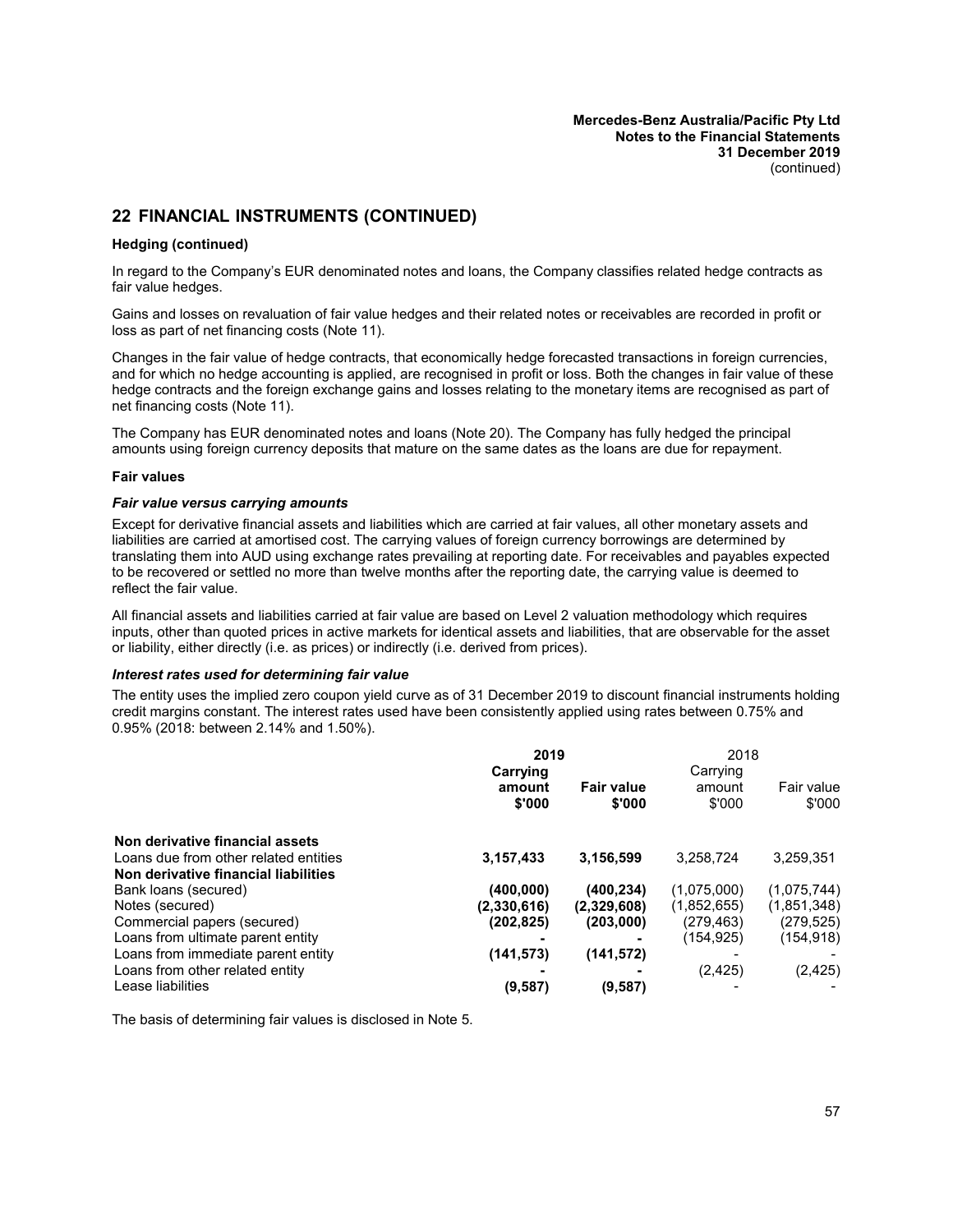# **22 FINANCIAL INSTRUMENTS (CONTINUED)**

#### **Derivatives**

Due to the change of the hedging strategy of the Company, there are no more derivatives recognised at the end of the reporting period.

#### **Capital management**

The Company's policy is to maintain a strong capital base so as to sustain future development of the business. The Board of Management actively monitor the financial performance of the Company to ensure adequate financial returns are generated. The Board of Management also monitors the level of dividends to ordinary shareholders.

The Board seeks to maintain a balance between the higher returns that might be possible with higher levels of borrowings and the advantages and security afforded by a sound capital position.

The Company's debt-to-adjusted capital ratio at the end of the reporting period was as follows:

|                                                                                  | 2019<br>\$'000         | 2018<br>\$'000         |
|----------------------------------------------------------------------------------|------------------------|------------------------|
| <b>Total liabilities</b><br>Less: cash and cash equivalents                      | 3,994,089<br>(186,564) | 4,099,056<br>(124,677) |
| Net debt                                                                         | 3,807,525              | 3,974,379              |
| Total equity<br>Less: amounts accumulated in equity relating to cash flow hedges | 661,080                | 746.100<br>64          |
| Adjusted capital                                                                 | 661,080                | 746,036                |
| Debt-to-adjusted capital ratio                                                   | 5.76                   | 5.33                   |

There were no changes in the Company's approach to capital management during the year.

The Company is not subject to any externally imposed capital requirements.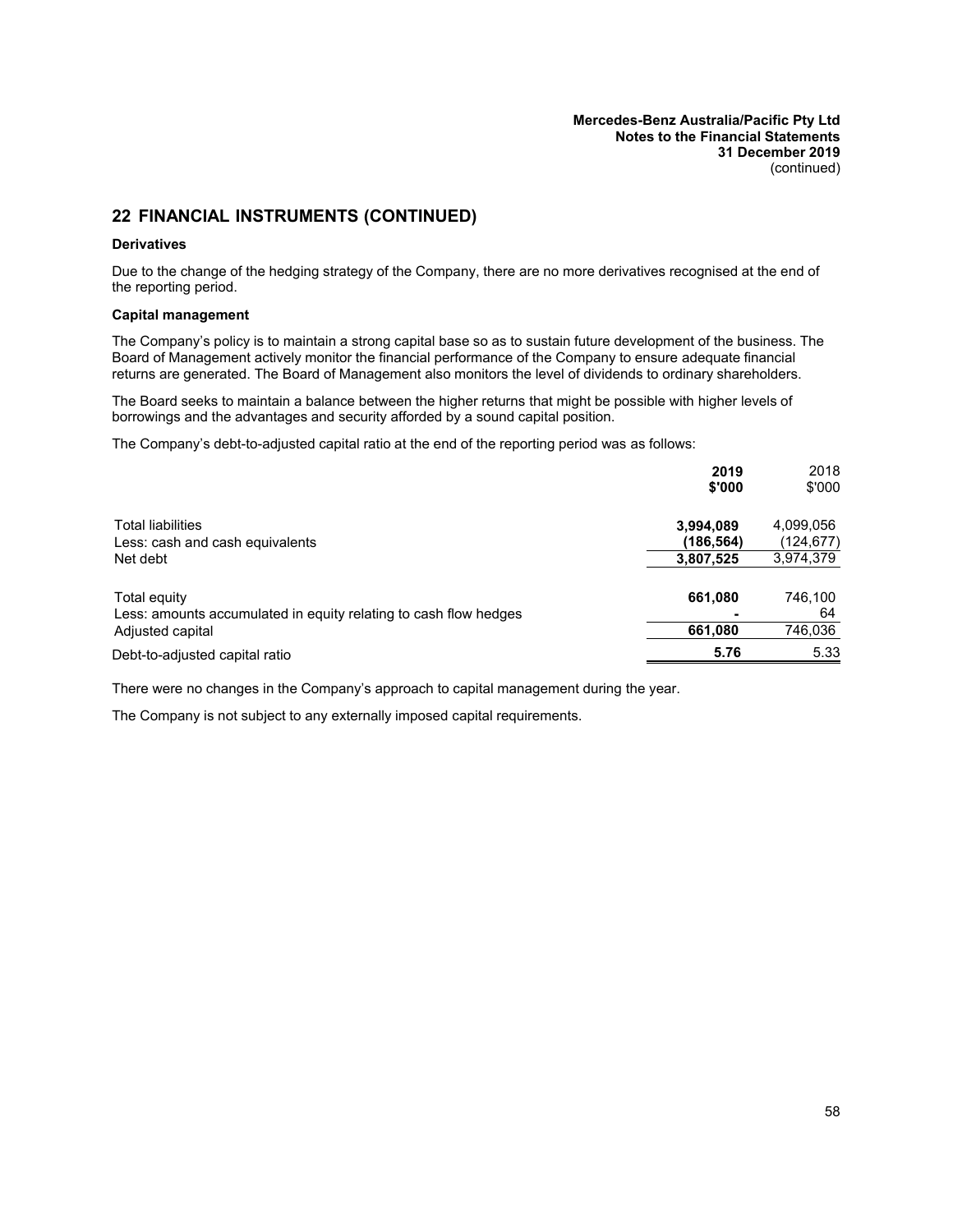## **23 EMPLOYEE BENEFITS**

|                                            | 2019<br>\$'000 | 2018<br>\$'000 |
|--------------------------------------------|----------------|----------------|
|                                            |                |                |
| <b>Current</b>                             |                |                |
| Liability for annual leave                 | 2,382          | 1,771          |
| Liability for long service leave           | 6,030          | 600            |
| Cash settled share-based payment liability | 42             | 66             |
| Other employee-related liabilities         |                | 200            |
|                                            | 8,454          | 2,637          |
| Non-current                                |                |                |
| Liability for long service leave           | 355            | 4,400          |
| Cash settled share-based payment liability | 177            | 91             |
|                                            | 532            | 4,491          |

#### **Share based payments**

#### *Performance Phantom Share Plan*

In 2006 Daimler AG adopted the "2005-2007 Performance Phantom Share Plan" under which virtual shares (phantom shares) are granted to eligible employees entitling them to receive cash payment after four years of service. The amount of cash paid to eligible employees is based on the number of phantom shares that vest (determined over a three year performance period) times the quoted price of Ordinary Shares of Daimler AG (determined as an average price over a specified period at the end of the four-year service). The number of phantom shares that vest will depend on the achievement of Daimler AG performance goals as compared with competitive and internal benchmarks (return on net assets and return on sales). Daimler AG will no longer issue any common shares in connection with the Performance Phantom Share Plan.

As at 31 December 2019, the carrying amount of the liability recognised for the entitlements granted is \$218,753 (2018: \$157,190).

<span id="page-60-0"></span>The number of phantom shares on-issue by Daimler AG to key management personnel of the Company as at 31 December 2019 was 8,278 (2018: 5,813).

### **24 PROVISIONS**

| Warranty<br>\$'000 | Legal<br>\$'000 | Other<br>\$'000 | Total<br>\$'000 |
|--------------------|-----------------|-----------------|-----------------|
| 69,592             | 177             | 18.988          | 88,757          |
| 27,657             |                 | 10.461          | 38.118          |
| 34,241             | 256             | 46,734          | 81,231          |
| (28,256)           | (292)           | (23, 855)       | (52,403)        |
| (880)              |                 | (33)            | (913)           |
| 102.354            | 141             | 52.295          | 154,790         |
| 33,448             | 141             | 47,586          | 81,175          |
| 68,906             |                 | 4.709           | 73,615          |
| 102,354            | 141             | 52,295          | 154,790         |
|                    |                 |                 |                 |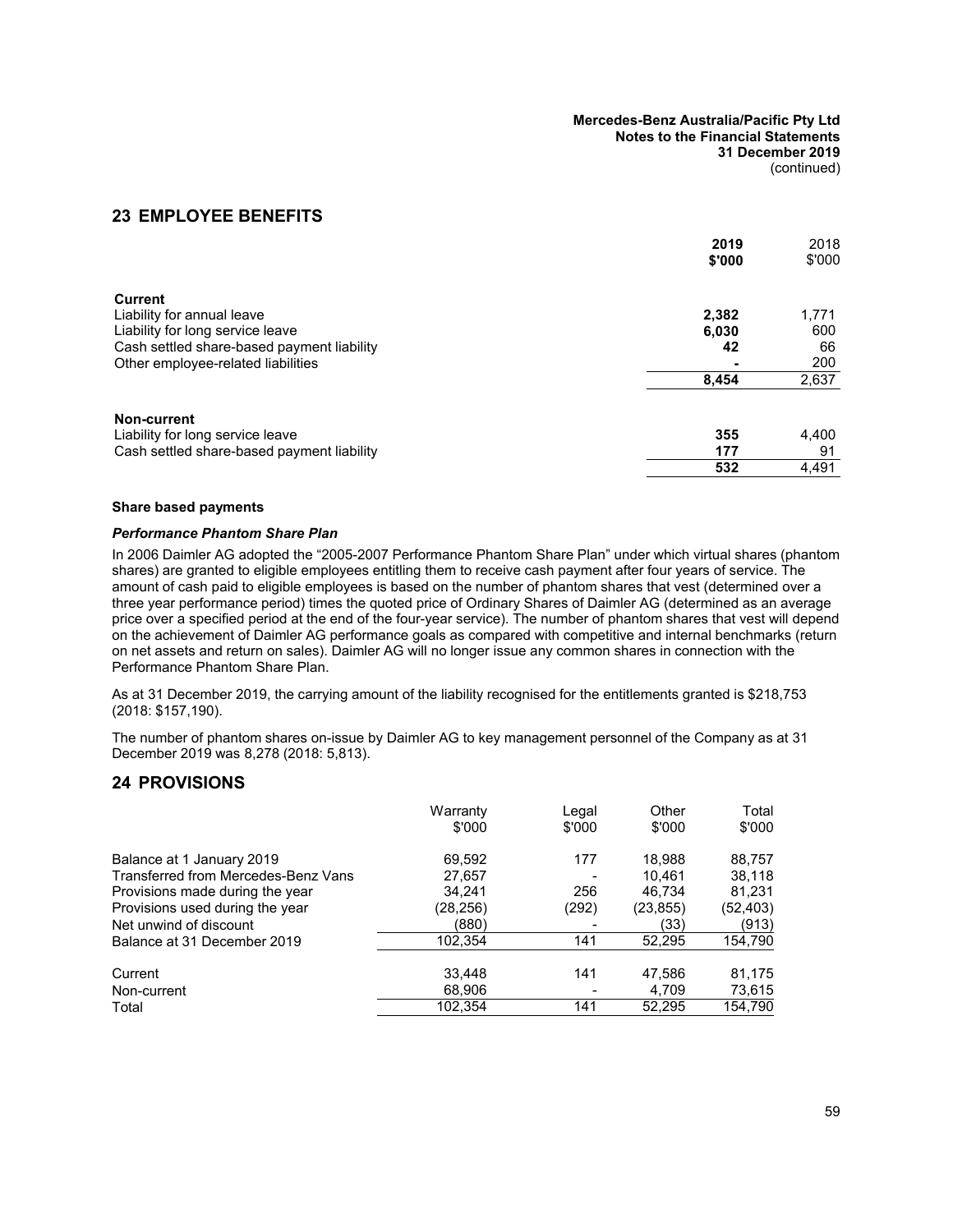# **24 PROVISIONS (CONTINUED)**

#### **Warranties**

The provision for warranties relates primarily to vehicles sold during the five years to 31 December 2019. The provision is based on estimates made from historical warranty data associated with similar products and services. The Company expects to pay out the liability over the next five years. During the year, \$5.213 million was recognised as an expense in cost of sales (2018: \$7.997 million) (refer to Note [9\)](#page-33-1).

#### **Legal**

The legal provision as at 31 December 2019 relates to legal actions in relation to product liability and other contractual matters in the ordinary course of business.

#### **Other provisions**

Other provisions as at 31 December 2019 includes provisions of \$4.13m for maintenance and repairs that are dependent on the number of vehicles covered by maintenance and repair contracts; \$4.14m of bonus provisions to be paid out in March 2020; \$2.42m of buyback provision to cover any expected loss (between the residual value guarantee and the wholesale selling price) when repurchasing the vehicle and \$28.38m relates to alternative transport provision and administration costs (refer to the below). Due to certain homologation and certification issues impacting some diesel variants of passenger cars and vans, these vehicles were not permitted for sale as regulated by the Department of Infrastructure, Transport, Regional Development and Communications (DIRDC - the local regulator) and/or the Kraftfahrt-Bundesamt (KBA - Federal Motor Transport Authority in Germany) until necessary software updates were completed to allow for rectification of the issue. A provision of \$9.07m has been recognised for additional storage costs associated with the extended period of holding until the vehicles are permitted for sale once again.

Due to a lack of spare parts availability, the Company failed to initiate a recall of certain C-class and E-class vehicles with faulty Takata airbags, in accordance with the timeframe required under the Takata compulsory recall. The Australian Competition and Consumer Commission (ACCC) has accepted an undertaking from the Company to provide certain impacted consumers (in certain circumstances) with alternative transport until the necessary recall can be performed. The alternative transport provision provided amounts to \$26.38m for the year ended 31 December 2019.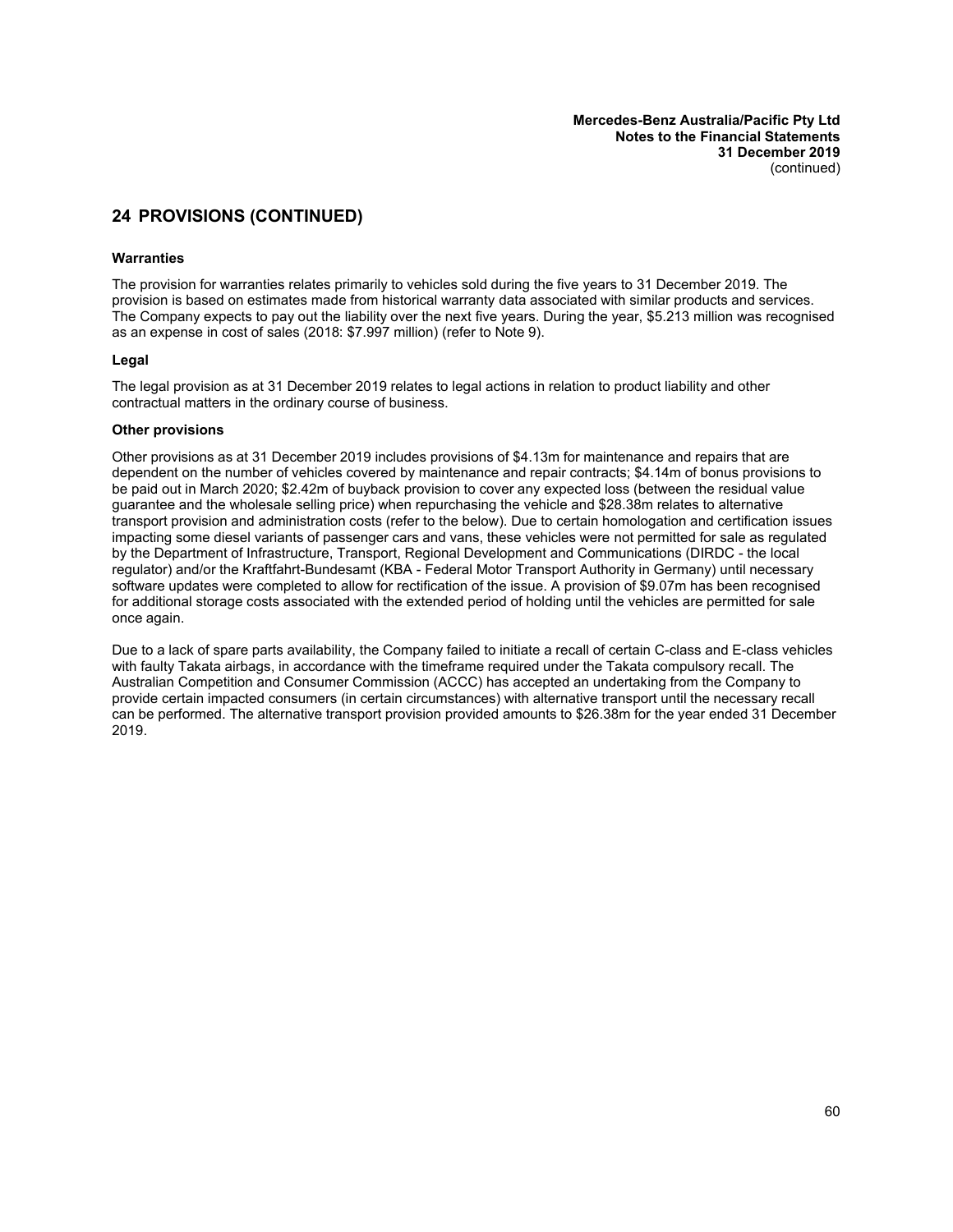### **25 DEFERRED INCOME**

|                                                                                                | <b>Notes</b> | 2019<br>\$'000 | 2018<br>\$'000 |
|------------------------------------------------------------------------------------------------|--------------|----------------|----------------|
| <b>Current</b><br>Deferred income attributable to other related entities                       | 34(d)        | 1,479          | 343            |
| Other deferred income                                                                          |              | 205<br>1,684   | 476<br>819     |
|                                                                                                |              |                |                |
| Non-current<br>Deferred income attributable to other related entities<br>Other deferred income | 34(d)        | 160<br>1,256   | 7              |
|                                                                                                |              | 1,416          | $\overline{7}$ |
| <b>26 CAPITAL AND RESERVES</b>                                                                 |              |                |                |
| Share capital                                                                                  |              |                |                |
|                                                                                                |              | 2019<br>\$'000 | 2018<br>\$'000 |
| Issued and paid-up share capital 35,000,000 fully paid ordinary shares of \$2 par              |              |                |                |

value each (2018: 35,000,000 ordinary shares of \$2 par value each) **70,000** 70,000

Holders of ordinary shares are entitled to receive dividends as declared from time to time and are entitled to one vote per share at shareholders' meetings.

In the event of winding up of the Company, ordinary shareholders rank after creditors and are fully entitled to any proceeds of liquidation.

#### **Hedging reserve**

The hedging reserve comprises the effective portion of the cumulative net change in the fair value of cash flow hedging instruments related to hedged transactions that have not yet occurred.

#### **Dividends**

As the Company is a wholly-owned subsidiary in a tax-consolidated group, the franking credits reside with the provisional head entity in the tax-consolidated group in accordance with the tax funding and sharing agreements. Hence, the dividends recognised are unfranked.

Dividends totalling \$100 million were declared in the year ended 31 December 2019 (2018: \$200 million). Of the total dividend disclosed, \$100 million was a cash distribution to its immediate parent (2018: \$200 million).

|                              |        | Cents per Total amount Franked/ |           | Date of    |
|------------------------------|--------|---------------------------------|-----------|------------|
|                              | share  |                                 | unfranked | payment    |
| Final 2019 ordinary dividend | 285.71 | \$100,000,000,00 Unfranked      |           | 14.06.2019 |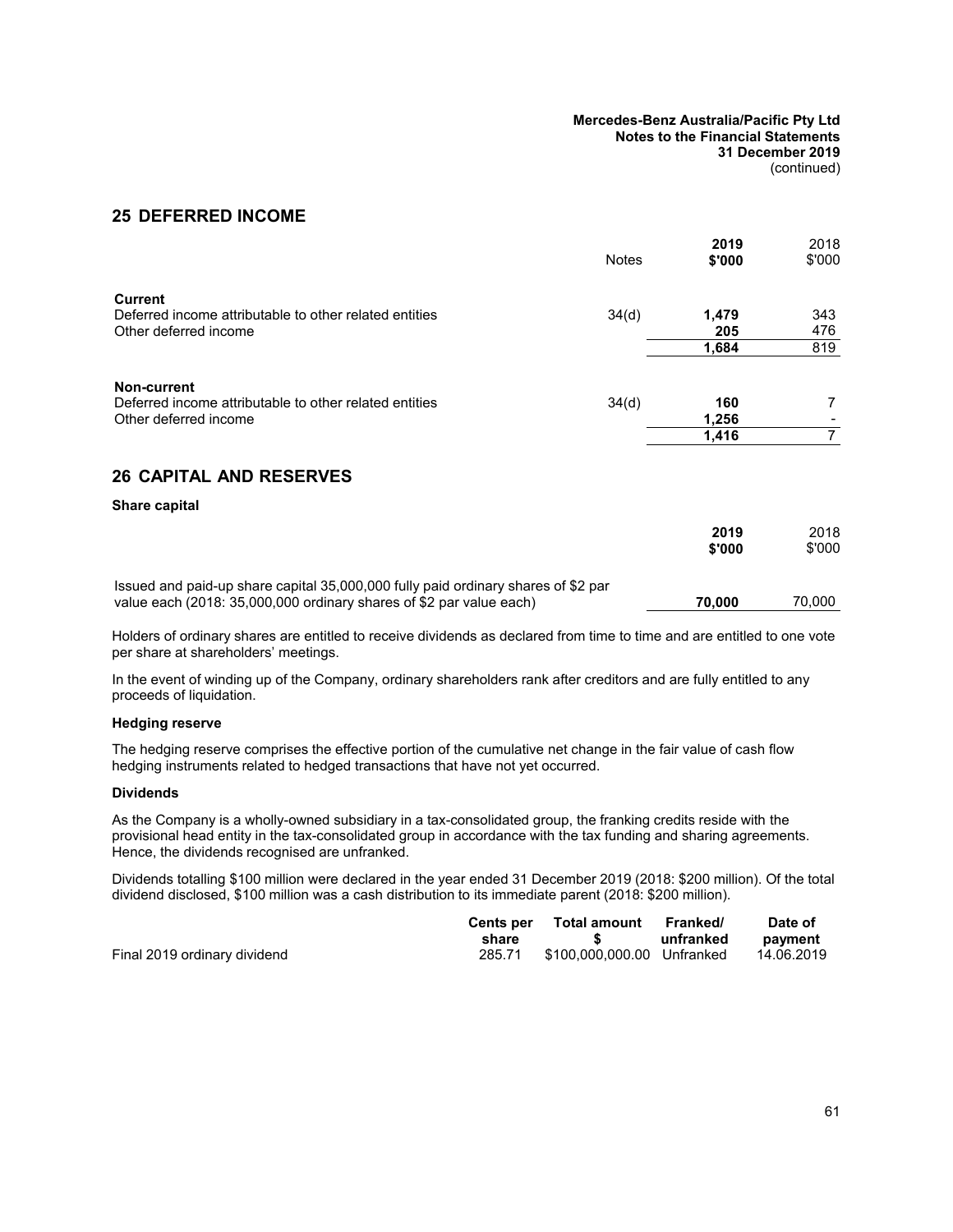# **27 NOTES TO THE STATEMENT OF CASHFLOWS**

#### **(a) Reconciliation of cash**

For the purposes of the Statement of Cash Flows, cash includes cash on hand and at bank and short term deposits at call, net of outstanding bank overdrafts. Cash at the end of the financial year as shown in the Statement of Cash Flows is reconciled to the related items in the statement of financial position as follows:

|                                                            | <b>Notes</b> | 2019<br>\$'000 | 2018<br>\$'000 |
|------------------------------------------------------------|--------------|----------------|----------------|
|                                                            |              |                |                |
| Cash and cash equivalents                                  | 13           | 186,564        | 124,677        |
| (b) Reconciliation of cash flows from operating activities |              |                |                |
| Profit for the period<br>Adjustments for                   |              | 1,355          | 43,529         |
| (Gain)/loss on sale of property, plant and equipment       | 7, 9(c)      | 87             | 54             |
| Amortisation                                               | 16           | 1,096          | 998            |
| Depreciation expenses                                      | 17           | 10,649         | 5,848          |
| Impairment losses                                          | 9            | 12,554         | 2,810          |
| Foreign exchange (gains)/losses                            | 11           | 307            | 3,949          |
| Income tax expense                                         | 12           | 704            | 17,327         |
| Operating profit before changes in working capital         |              | 26,752         | 74,515         |
| Change in assets and liabilities during the financial year |              |                |                |
| (Increase)/decrease in trade and other receivables         |              | 412,935        | (4,696)        |
| (Increase)/decrease in inventories                         |              | (273, 552)     | (169, 790)     |
| Increase/(decrease) in trade and other payables            |              | 115,289        | (59,380)       |
| Increase/(decrease) in provisions                          |              | 67,892         | (25,488)       |
| Net cash from operating activities                         |              | 349,316        | (184,839)      |
| Net interest paid                                          |              | 5,081          | (1, 303)       |
| Income taxes received / (paid)                             |              | (1,877)        | (39,737)       |
| Net cash inflow (outflow) from operating activities        |              | 352,520        | (225,879)      |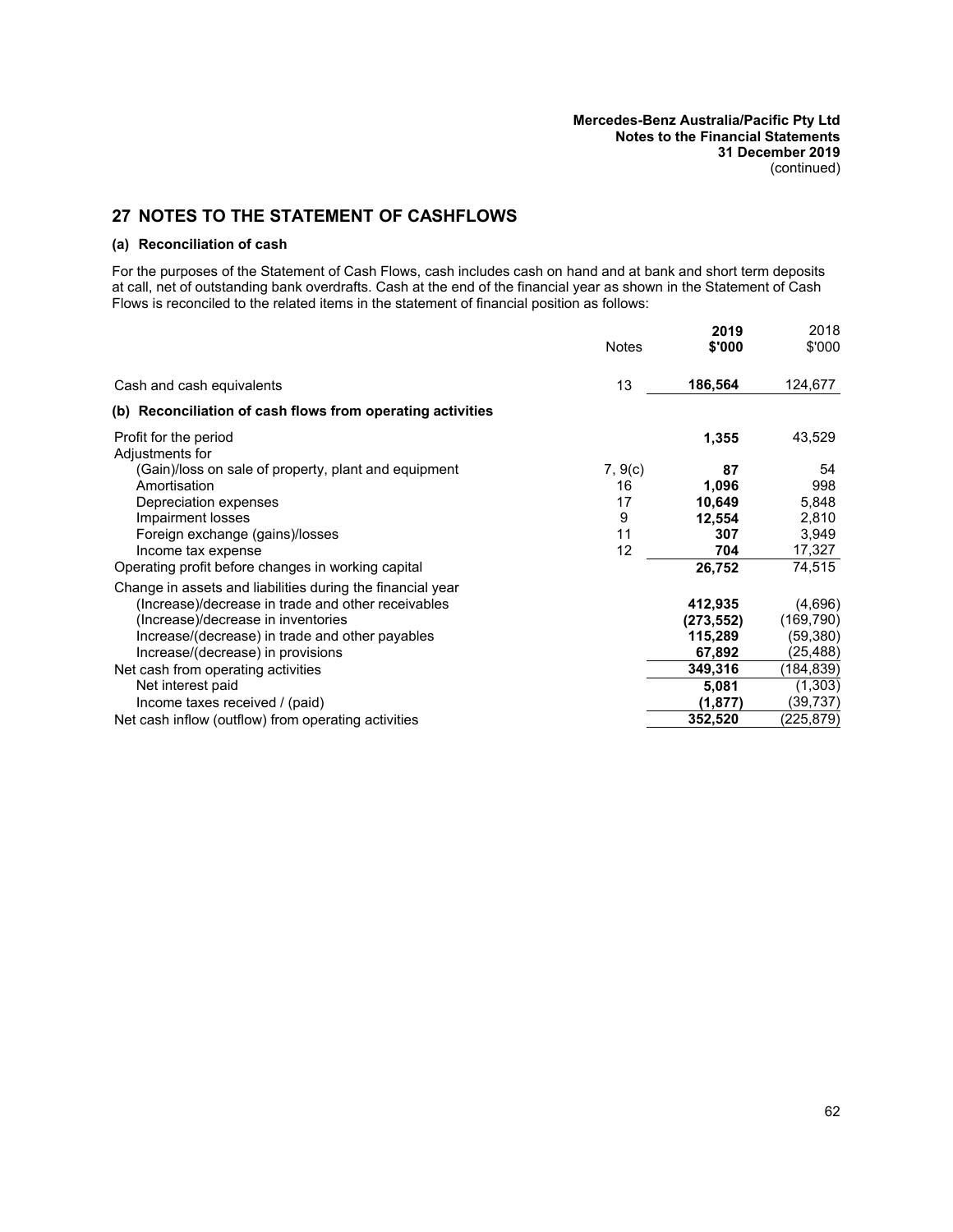# **28 SEGMENT INFORMATION**

Due to the acquisition of the net assets for the Mercedes-Benz Vans Australia/Pacific Pty Ltd, determination of operating segments have been re-assessed and comparatives restated.

The Company comprises the following main business segments:

- **Passenger** Cars: The importation, marketing and distribution of passenger motor vehicles and their components.
- Vans: The importation, marketing and distribution of light commercial motor vehicles and their components.

The principal activities of the Company are based predominantly in Australia.

Segment information is presented in respect of the Company's business segments which are based on the Company's management and internal reporting structure.

Intersegment pricing is determined on an arm's length basis.

Segment results, assets and liabilities include items directly attributable to a segment as well as those that can be allocated on a reasonable basis.

Segment capital expenditure is the total cost incurred during the period to acquire segment assets that are expected to be used for more than one period.

| 2019                                                        | Passenger cars<br>\$'000 | Vans<br>\$'000    | <b>Corporate items</b><br>\$'000 | <b>Total</b><br>\$'000 |
|-------------------------------------------------------------|--------------------------|-------------------|----------------------------------|------------------------|
| Revenue                                                     | 2,350,947                | 383,766           |                                  | 2,734,713              |
| Other income                                                | 28,514                   | 3,418             |                                  | 31,932                 |
| Total revenue and other income                              | 2,379,461                | 387,184           |                                  | 2,766,645              |
| Depreciation & amortisation                                 | (9,864)                  | (1,881)           | ٠                                | (11, 745)              |
| Reportable segment profit/(loss) before tax                 | 1,653                    | 406               |                                  | 2,059                  |
| Reportable segment assets<br>Reportable segment liabilities | 869,727<br>353,047       | 225,384<br>96,666 | 3,560,058<br>3,544,376           | 4,655,169<br>3,994,089 |
| Capital expenditure                                         | (1, 137)                 |                   |                                  | (1, 137)               |
| Impairment reversal/(losses)                                | 893                      | (13, 447)         |                                  | (12,554)               |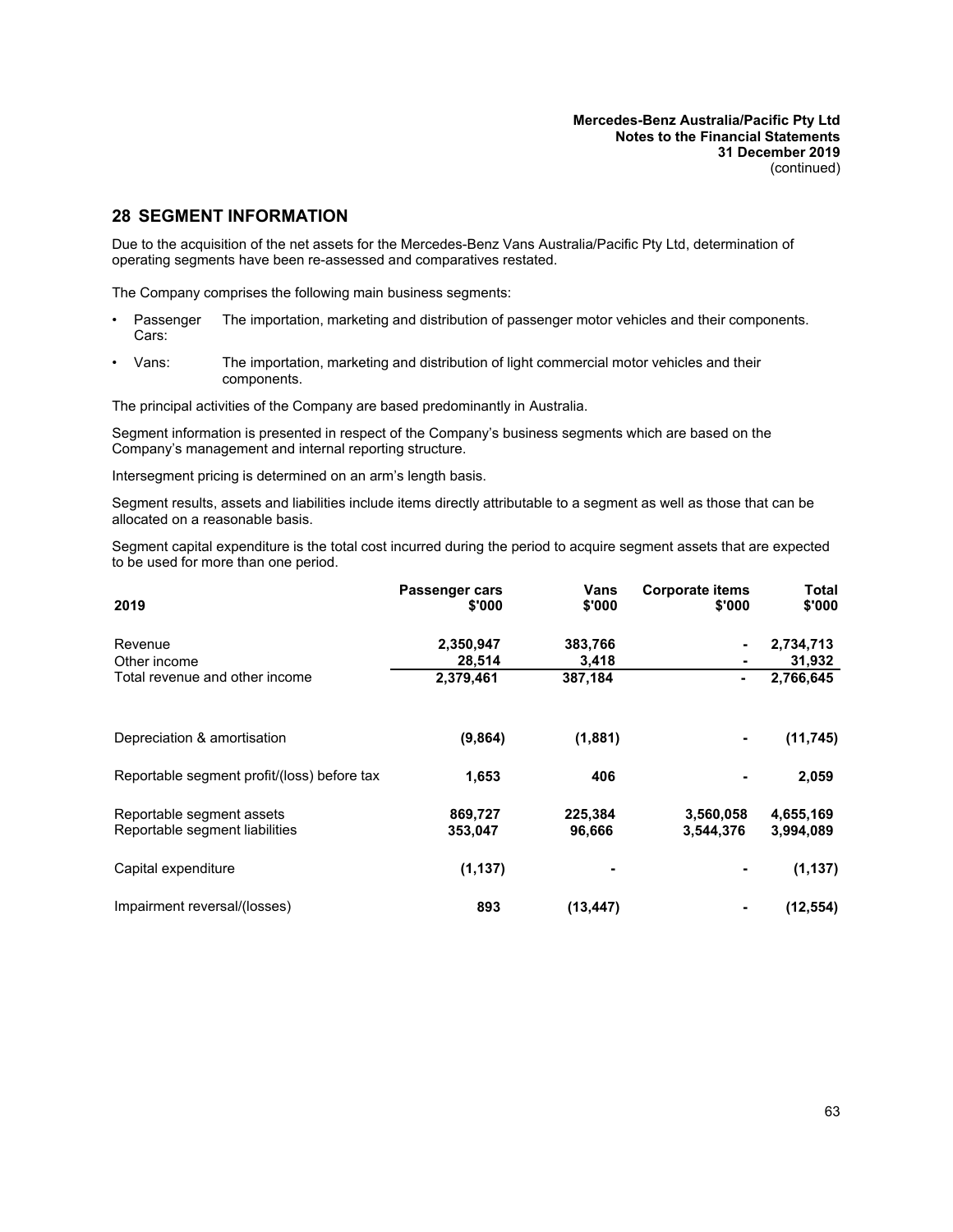# **28 SEGMENT INFORMATION (CONTINUED)**

| 2018                                                        | Passenger cars<br>\$'000 | Vans<br>\$'000 | Corporate items<br>\$'000 | Total<br>\$'000        |
|-------------------------------------------------------------|--------------------------|----------------|---------------------------|------------------------|
| Revenue<br>Other income                                     | 2,281,497<br>49,724      |                |                           | 2,281,497<br>49,724    |
| Total inter-segment revenue                                 | 2,331,221                |                |                           | 2,331,221              |
| Depreciation & amortisation                                 | (6, 846)                 |                |                           | (6, 846)               |
| Reportable segment profit/(loss) before tax                 | 60,855                   |                |                           | 60,855                 |
| Reportable segment assets<br>Reportable segment liabilities | 831,307<br>354,372       |                | 4,013,849<br>3,744,684    | 4,845,156<br>4,099,056 |
| Capital expenditure                                         | (4, 755)                 |                |                           | (4, 755)               |
| Impairment reversal/(losses)                                | (2,810)                  |                |                           | (2, 810)               |

### **29 LEASES**

#### **Leases as lessee**

The Company leases a number of sites that include land and building for the purposes of parts warehousing, regional training offices and hospitality. The leases typically run for a period of five years, with an option to renew the lease after that date. Lease payments are increased every year to reflect market rentals. The leases do not include any contingent or variable rental.

Leases of property generally provide the Company with the right of renewal at which time all terms are renegotiated.

Information about the leases for which the Company is a lessee is presented below.

#### *(a) Amounts recognised in the statement of financial position*

The statement of financial position shows the following amounts relating to leases:

|                                  | 2019    |
|----------------------------------|---------|
|                                  | \$'000  |
|                                  |         |
| <b>Right-of-use assets</b>       |         |
| Balance at January 1             | 12.445  |
| Depreciation charge for the year | (3,045) |
| <b>Balance at 31 December</b>    | 9,400   |

\* included in the line item 'plant and equipment within Note [17](#page-38-0) 'Property, plant and equipment'.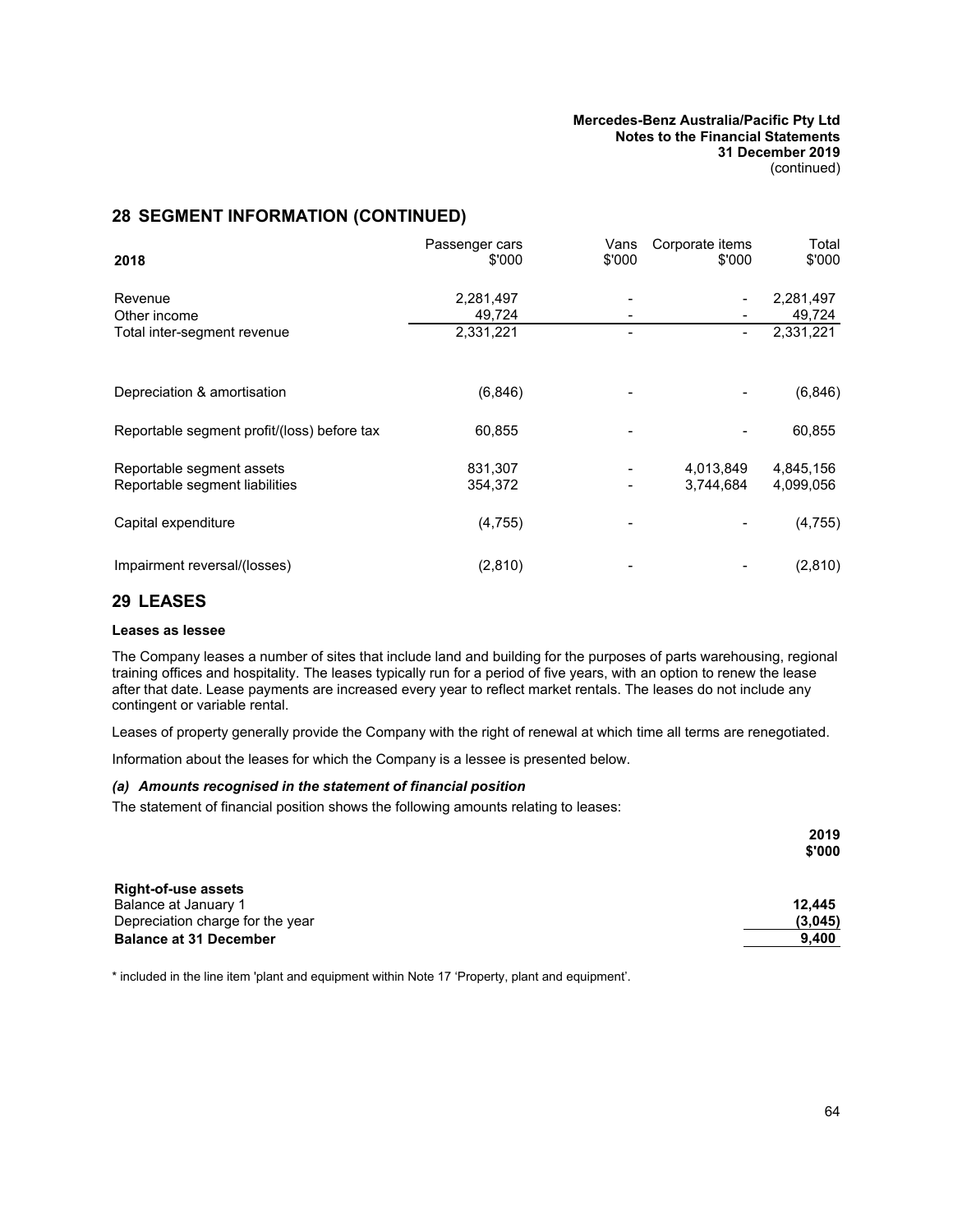### **29 LEASES (CONTINUED)**

|  | (a) Amounts recognised in the statement of financial position (continued) |  |
|--|---------------------------------------------------------------------------|--|
|  |                                                                           |  |

|                     | 2019   |
|---------------------|--------|
|                     | \$'000 |
| Lease liabilities * |        |
| Current             | 3,023  |
| Non-current         | 6,564  |
|                     | 9,587  |

\* included in the line item 'loans and borrowings' in the balance sheet. As indicated in note 3, the Company has adopted AASB 16 Leases using the simplified approach from 1 January 2019, as permitted under the specific transition provisions in the standard. Comparatives for the 2018 financial year have therefore not been restated.

#### *(b) Amounts recognised in the statement of profit or loss*

The statement of profit or loss shows the following amounts relating to leases:

|                                                                                                                                                                                                                              | 2019<br>\$'000               |
|------------------------------------------------------------------------------------------------------------------------------------------------------------------------------------------------------------------------------|------------------------------|
| 2019 - Leases under AASB 16<br>Interest on lease liabilities<br>Depreciation charge of right-of-use assets<br>Expenses relating to leases of low-value assets (included in other expenses)<br>Total impact on profit or loss | 289<br>3,045<br>3,341        |
| Amounts recognised in the statement of cash flows<br>(C)<br>The statement of cash flows shows the following amounts relating to leases:                                                                                      |                              |
|                                                                                                                                                                                                                              | 2019<br>\$'000               |
| 2019 - Cash flow under AASB 16<br>Cash outflow from operating activities<br>Cash outflow from financing activities<br>Total cash outflow for leases                                                                          | (289)<br>(2,858)<br>(3, 147) |

#### **Residual value guarantees for operating leases**

The Company agreed to provide residual value guarantees for operating leases entered into between a related party, Mercedes-Benz Financial Services Australia Pty Ltd, and their external customers for passenger vehicles, light commercial vehicles and heavy commercial vehicles. These operating leases have an average term of three years.

Vehicles subject to operating leases where the Company has provided a residual value guarantee are accounted for by the Company as plant and equipment and depreciated over a straight-line basis. Depreciation of approximately \$4.83 million (2018: \$3.20 million) was recorded for the year with respect to these leased assets.

Current and non-current liabilities for residual value guarantees have also been recorded by the Company consistent with the provision of the guarantees at the end of the lease terms.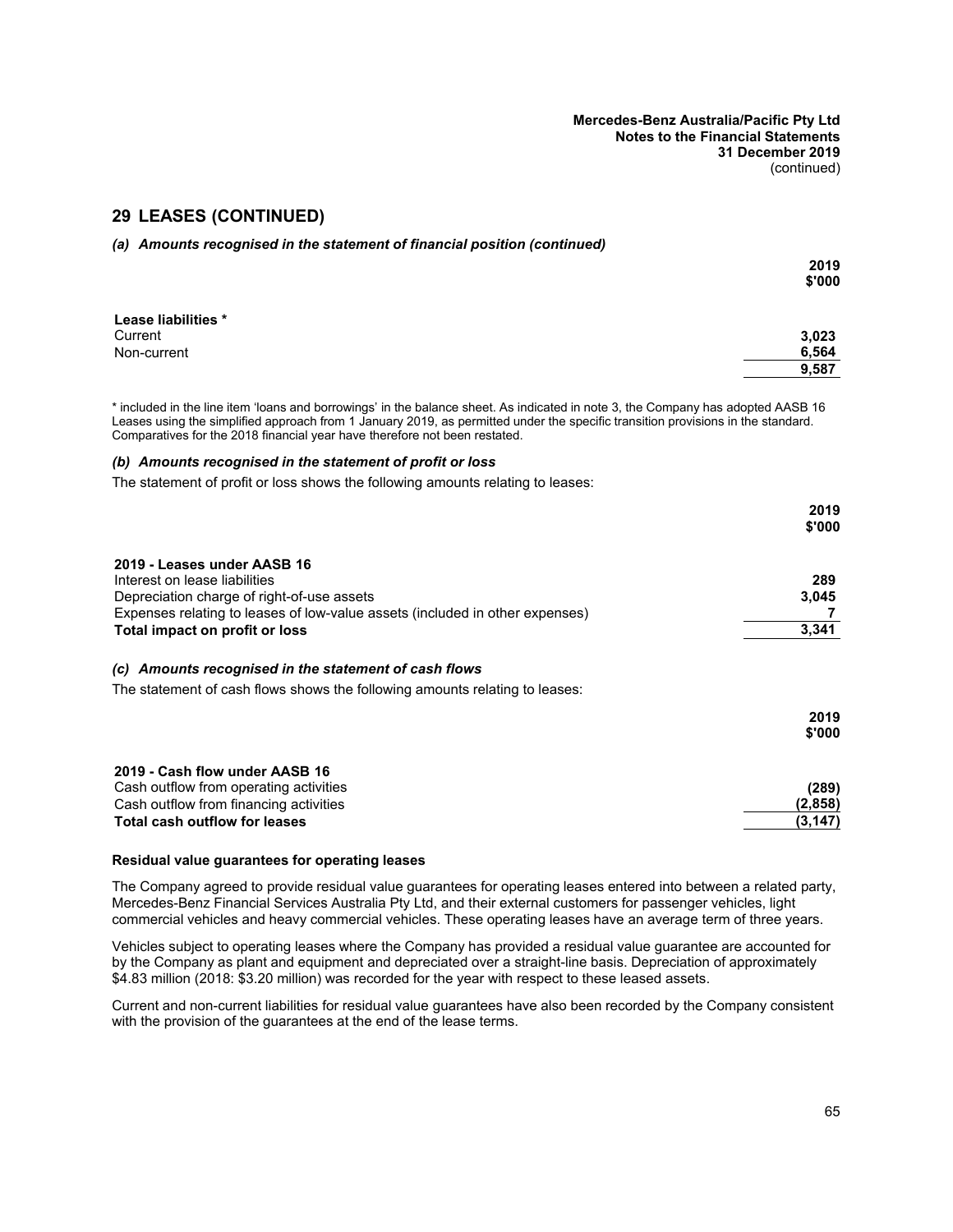# **29 LEASES (CONTINUED)**

#### **Residual value guarantees for operating leases (continued)**

Deferred income, representing the excess of the amount financed over the amount guaranteed, is also recorded by the Company and amortised over a straight line basis over the term of the leases. During the year the Company recorded approximately \$2.709 million (2018: \$1.525 million) of income attributable to operating leases subject to a residual value guarantee.

The liabilities for residual value guarantee have been included in Payables to other related parties in Note 19.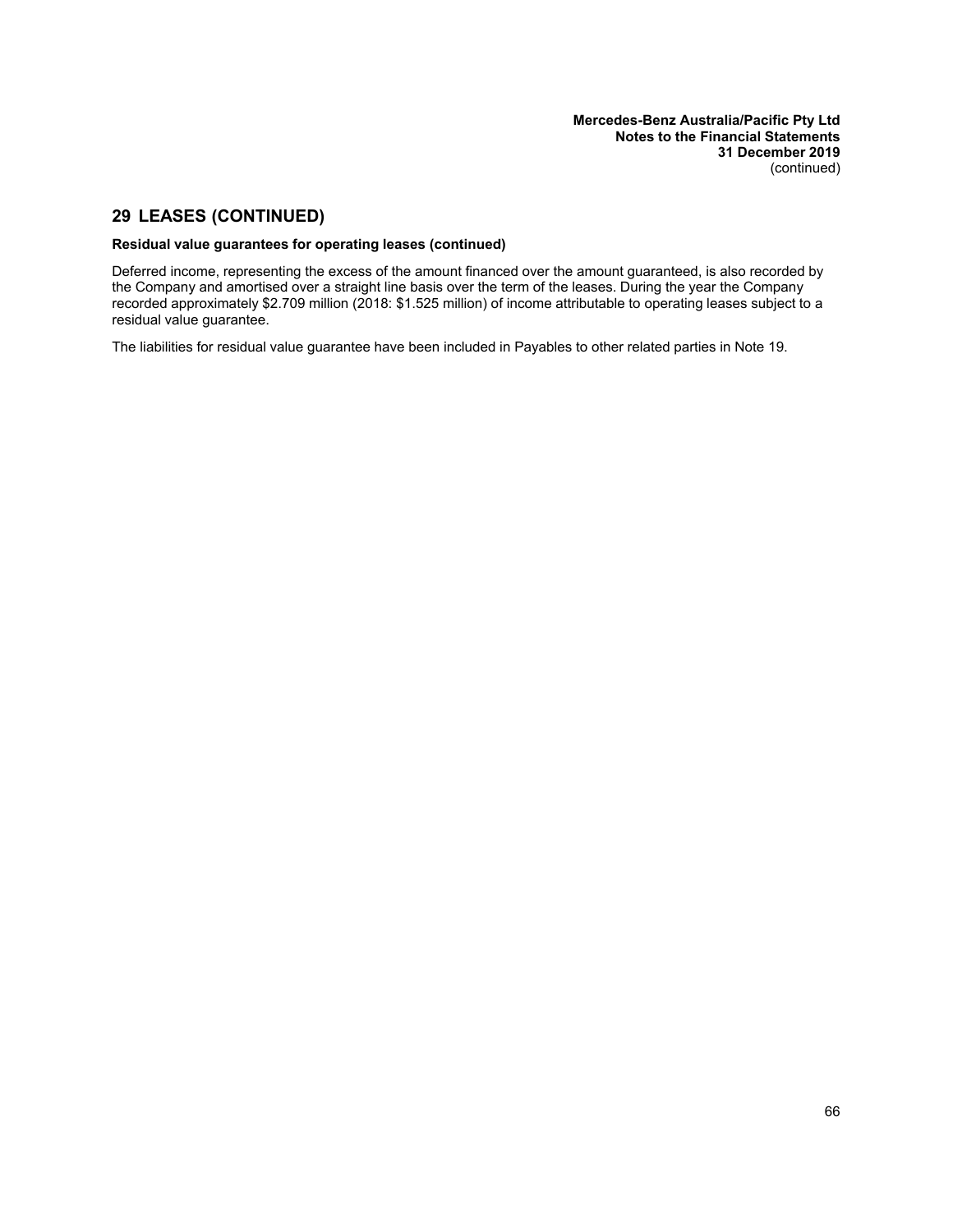### **30 CONTINGENCIES**

- (a) The Company has arranged for its bankers to guarantee its performance to third parties. The used portion of the guarantee is \$0.466 million (2018: \$0.466 million) and the maximum amount of the guarantee available is \$0.466 million (2018: \$0.466 million). The Company has also arranged for its ultimate parent entity to guarantee its performance to certain customers to a maximum of \$7.8 million (2018: \$7.8 million). This facility is fully available and not used at the reporting date (2018: nil).
- (b) The Company is involved in a number of legal actions relating to product liability and other contractual matters in the ordinary course of business. These are being contested and where it is probable that a liability will arise, a provision has been made in these accounts for estimated legal costs and settlements of potential claims. Please refer to Note [24](#page-60-0).
- (c) The Company is a member of a tax-consolidated group ('the Group') and is jointly and severally liable for the income tax of that group in the event that the provisional head entity defaults in its payment obligations to the Australian Tax Office. The provisional head entity has not been in default of its payment obligations and the directors are of the opinion that the probability of default is remote.
- (d) The Company recently discovered that 607 Mercedes-Benz vehicles fitted with affected Takata airbags (that should have been recalled under the Takata compulsory recall) were sold in Australia by the Company or its dealers. At the time of discovery, none of these vehicles had been recalled as required by the Recall notice. Upon discovery, the Company promptly reported the matter to the Australian Competition and Consumer Commission (ACCC) and recalled the vehicles. The position that the ACCC will take in relation to this matter is not presently known.

### **31 PARENT ENTITY**

The ultimate parent entity of the Company is Daimler AG incorporated in the Federal Republic of Germany. The immediate parent entity of the Company is Daimler Australia/Pacific Pty Ltd, a company incorporated in Australia. On 1 November 2019, as a result of Project Future organisational changes, a newly incorporated company named Mercedes-Benz AG ( incorporated in the Federal Republic of Germany) wholly owned by Daimler AG became the immediate parent entity of Daimler Australia/Pacific Pty Ltd. This entity is reported as the intermediate parent entity of the Company.

### **32 ECONOMIC DEPENDENCY**

The Company is economically dependent on the ultimate parent entity for the supply of passenger vehicle and light commercial vehicle stock for resale.

### **33 KEY MANAGEMENT PERSONNEL**

The names of each person holding the position of director of the Company during the financial year are Mr H. von Sanden, Mr V. Malzahn, Mr S. McHutchon (Commenced 1 January 2019) and Ms D. Tarr (Commenced 1 January 2019). Apart from the Company's Directors, the Company's key management personnel during the year include Mr P. Grogan, Director of Human Resources, Mr B. Lee, General Counsel & Company Secretary (Resigned 31 January 2019) and Ms B. Maiden, General Counsel & Company Secretary (Commenced 1 February 2019).

In addition to their salaries, the Company provides non-cash benefits to key management personnel, share-based payment benefits. The key management personnel compensation included in employee expenses (refer Note [8](#page-33-3)) are as follows: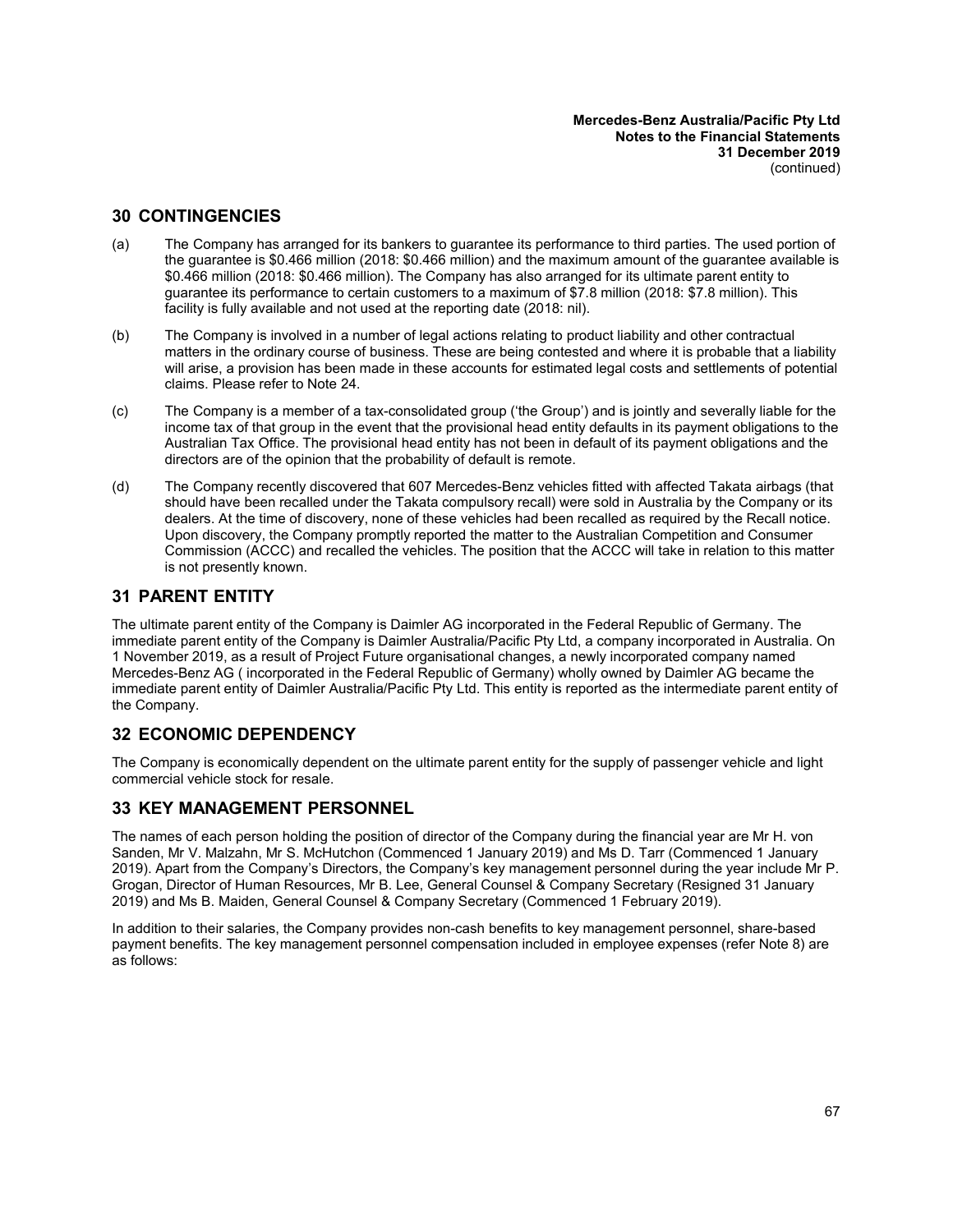### **33 KEY MANAGEMENT PERSONNEL (CONTINUED)**

|                                                  | 2019<br>S         | 2018<br>\$        |
|--------------------------------------------------|-------------------|-------------------|
| Short-term employee benefits                     | 1,908,443         | 1,686,582         |
| Other long-term benefits                         | 59,751            | 17.836<br>178.870 |
| Post-employment benefits<br>Share-based payments | 176.516<br>65,870 | 105,270           |
|                                                  | 2,210,580         | 1,988,558         |

# **34 OTHER RELATED PARTY TRANSACTIONS**

<span id="page-69-0"></span>The Company transacts with its ultimate parent entity, its intermediate parent entity, its immediate parent entity and other related parties as disclosed below. All of the transactions are in the normal course of business and on normal terms and conditions.

#### **(a) Transactions with ultimate parent entity**

The aggregate amount due and receivable from and payable to the ultimate parent entity by the Company at reporting date:

|                                                      | <b>Notes</b> | 2019<br>\$'000 | 2018<br>\$'000 |
|------------------------------------------------------|--------------|----------------|----------------|
| <b>Current assets</b><br>Trade and other receivables | 14           | 717            | 5,834          |
| Total current assets                                 |              | 717            | 5,834          |
| <b>Total assets</b>                                  |              | 717            | 5,834          |
| <b>Current liabilities</b>                           |              |                |                |
| Trade and other payables                             | 19           | 4,699          | 326,307        |
| Loans and borrowings                                 | 20           |                | 154,925        |
| <b>Total current liabilities</b>                     |              | 4,699          | 481,232        |
| <b>Total liabilities</b>                             |              | 4,699          | 481,232        |
| Net interest income/(expense)                        | 11           | (4,005)        | (4, 166)       |

The ultimate parent entity undertakes borrowings from external parties and on-lends the proceeds to the Company. Interest is charged to the Company at rates consistent with bank rates in the countries of the currencies transacted.

The ultimate parent entity also acquires derivatives from external parties on behalf of the Company to hedge interest and currency risk of certain loans and borrowings. The derivatives passed through to the Company are on the same terms and conditions as the external derivatives acquired by the ultimate parent entity.

The ultimate parent entity provides guarantees on Euro Medium-Term Notes issued by Mercedes-Benz Australia/Pacific Pty Ltd. The face value of these guarantees as at 31 December 2019 was \$1,050 million and €800 million (2018: \$1,100 million and €425 million).

The ultimate parent entity also provides guarantees on Commercial Papers issued by Mercedes-Benz Australia/Pacific Pty Ltd. The face value of these guarantees as at 31 December 2019 was \$203 million (2018: \$280 million).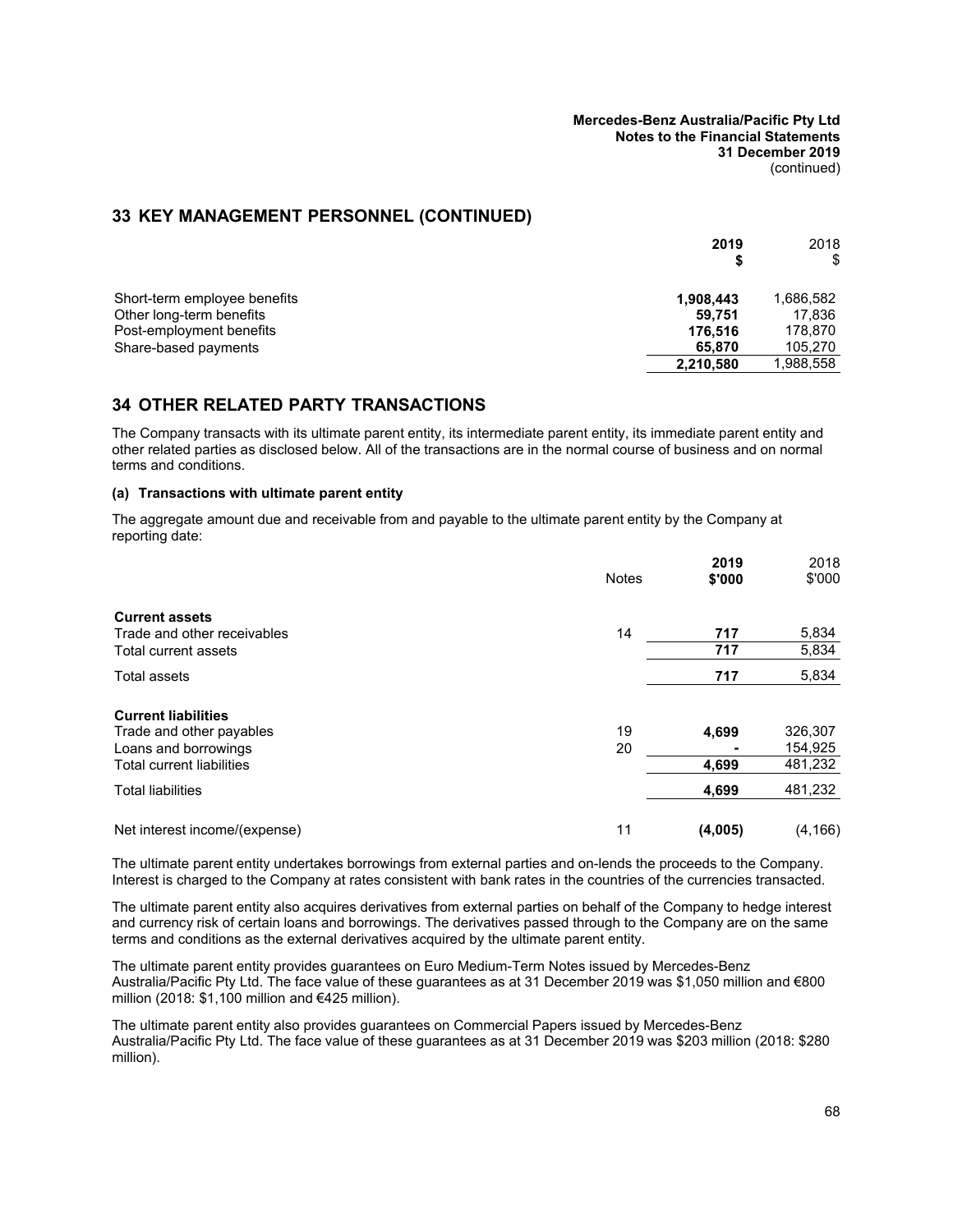## <span id="page-70-0"></span>**34 OTHER RELATED PARTY TRANSACTIONS (CONTINUED)**

#### **(b) Transactions with intermediate parent entity**

The aggregate amount due and receivable from and payable to the intermediate parent entity by the Company at reporting date:

|                                                              | <b>Notes</b> | 2019<br>\$'000     | 2018<br>\$'000 |
|--------------------------------------------------------------|--------------|--------------------|----------------|
| <b>Current assets</b><br>Trade and other receivables         | 14           | 1,125              |                |
| Total current assets                                         |              | 1,125              |                |
| Total assets                                                 |              | 1,125              |                |
| <b>Current liabilities</b>                                   |              |                    |                |
| Trade and other payables<br><b>Total current liabilities</b> | 19           | 413,527<br>413,527 |                |
| <b>Total liabilities</b>                                     |              | 413,527            |                |
| Warranty recoveries                                          |              | 2,355              |                |
| Other income                                                 | 7            | 74                 |                |

<span id="page-70-1"></span>The Company also acquires inventory from the intermediate parent entity. The cost of inventory sold during the year that was purchased from the intermediate parent entity totalled \$2,075 million (2018: \$1,748 million).

#### **(c) Transactions with immediate parent entity**

The aggregate amount due and receivable from and payable to the immediate parent entity by the Company at reporting date:

|                                                                                                                    | <b>Notes</b> | 2019<br>\$'000            | 2018<br>\$'000   |
|--------------------------------------------------------------------------------------------------------------------|--------------|---------------------------|------------------|
| <b>Current assets</b><br>Trade and other receivables<br>Total current assets                                       | 14           | 41,757<br>41,757          | 42,715<br>42,715 |
| <b>Total assets</b>                                                                                                |              | 41,757                    | 42,715           |
| <b>Current liabilities</b><br>Trade and other payables<br>Loans and borrowings<br><b>Total current liabilities</b> | 19<br>20     | 794<br>141,573<br>142,367 | 219<br>219       |
| <b>Total liabilities</b>                                                                                           |              | 142,367                   | 219              |
| Net interest income/(expense)<br>Other income                                                                      | 11<br>7      | (575)<br>136              | (89)<br>102      |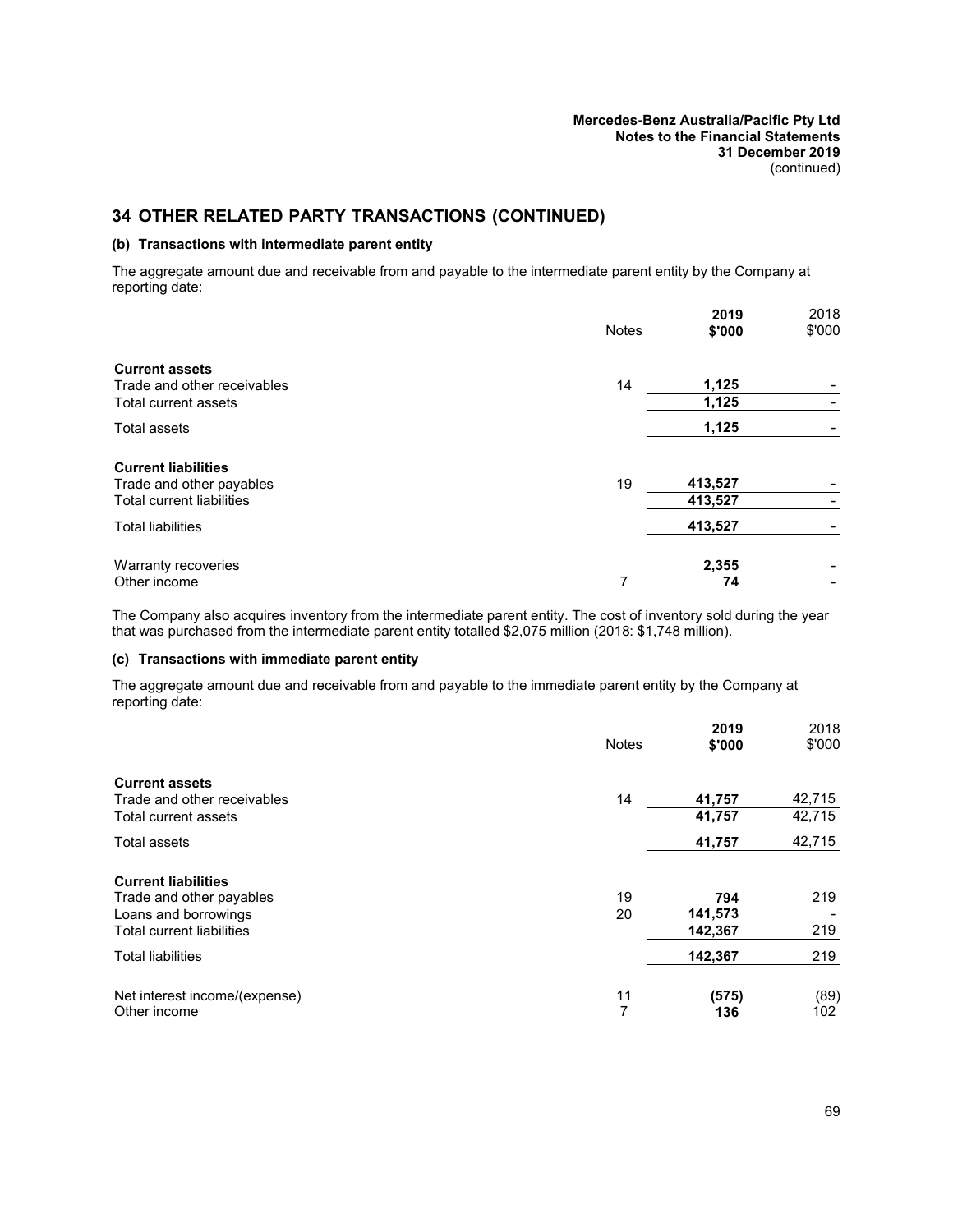### **34 OTHER RELATED PARTY TRANSACTIONS (CONTINUED)**

#### **(c) Transactions with immediate parent entity (continued)**

The Company is a wholly-owned subsidiary in a tax-consolidated group with its immediate parent entity, Daimler Australia/Pacific Pty Ltd, as the provisional head entity. The Company, in conjunction with other members of the tax-consolidated group, has entered into a tax funding agreement that sets out the funding obligations of members of the tax-consolidated group in respect of tax amounts. The Company, in conjunction with other members of the tax-consolidated group, has also entered into a tax funding and sharing agreement.

At 31 December 2019 the Company had an intercompany receivable of \$29.253 million (2018: \$35.918 million) relating to current tax receivable assumed by the provisional head entity of the tax consolidated group.

<span id="page-71-0"></span>For further details regarding tax consolidation and the nature of the tax funding and sharing agreements, refer to accounting policy Note 4 and Note [18.](#page-40-0)

#### **(d) Transactions with other related parties**

The aggregate amount due and receivable from and payable to other related parties by the Company at reporting date:

|                                                      | <b>Notes</b> | 2019<br>\$'000         | 2018<br>\$'000         |
|------------------------------------------------------|--------------|------------------------|------------------------|
|                                                      |              |                        |                        |
| <b>Current assets</b><br>Trade and other receivables | 14           |                        |                        |
| Total current assets                                 |              | 1,921,663<br>1,921,663 | 2,409,685<br>2,409,685 |
|                                                      |              |                        |                        |
| <b>Non-current assets</b>                            |              |                        |                        |
| Trade and other receivables                          | 14           | 1,325,454              | 1,340,480              |
| Total non-current assets                             |              | 1,325,454              | 1,340,480              |
| Total assets                                         |              | 3,247,117              | 3,750,165              |
| <b>Current liabilities</b>                           |              |                        |                        |
| Trade and other payables                             | 19           | 57,303                 | 69,314                 |
| Loans and borrowings                                 | 20           |                        | 2,425                  |
| Deferred income                                      |              | 1,479                  | 343                    |
| <b>Total current liabilities</b>                     |              | 58,782                 | 72,082                 |
| <b>Non-current liabilities</b>                       |              |                        |                        |
| Trade and other payables                             | 19           | 1,794                  | 44                     |
| Deferred income                                      |              | 160                    | 7                      |
| Total non-current liabilities                        |              | 1,954                  | 51                     |
| <b>Total liabilities</b>                             |              | 60,736                 | 72,133                 |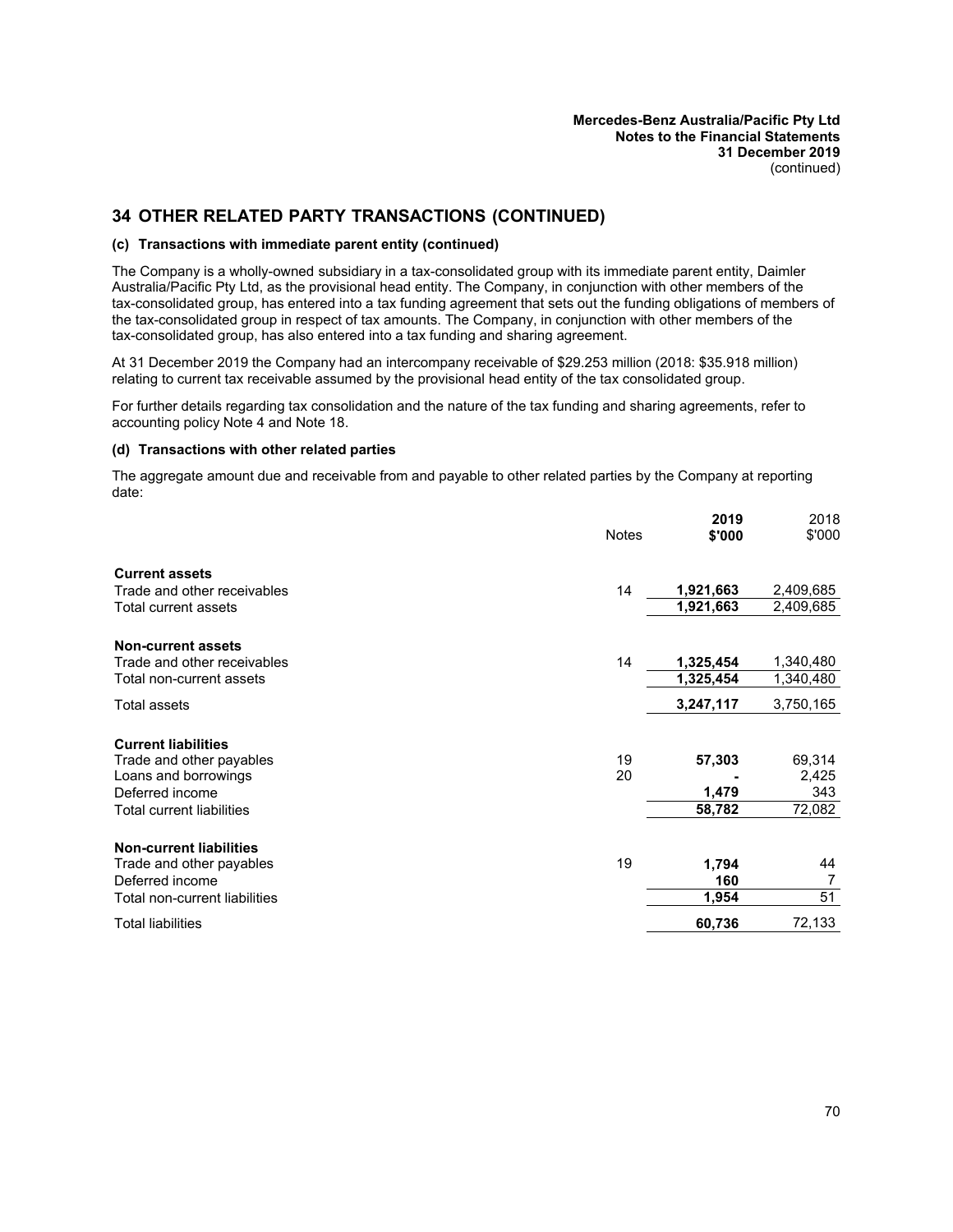## **34 OTHER RELATED PARTY TRANSACTIONS (CONTINUED)**

#### **(d) Transactions with other related parties (continued)**

|                                                    | <b>Notes</b> | 2019<br>\$'000 | 2018<br>\$'000 |
|----------------------------------------------------|--------------|----------------|----------------|
|                                                    |              |                |                |
| Net interest income                                | 11           | 51.176         | 80.738         |
| Other revenue                                      | 6            | 2.709          | 1.525          |
| Other income                                       |              | 14.062         | 18.926         |
| Net gain/(loss) from interest rate hedging         | 11           | 202            | 125            |
| Depreciation on leased assets with related parties |              | (4,838)        | (3,205)        |

The Company also acquires inventory from other related parties. The cost of inventory sold during the year that was purchased from other related entities totalled \$301 million (2018: \$260 million).

The Company undertakes borrowings from external parties and on-lends the proceeds to other related parties. Interest is charged to the related parties at rates consistent with bank rates in the countries of the currencies transacted.

The Company has agreed to provide residual value guarantees for operating leases entered into between Mercedes-Benz Financial Services Australia Pty Ltd and their external customers. Rental income from these leases is recognised on a straight line basis over the term of the lease. Lease income prepaid by Mercedes-Benz Financial Services Australia Pty Ltd is classified as a financial liability, in deferred income and liabilities for residual value guarantees are recognised in trade and other payables.

## **35 BUSINESS COMBINATION**

#### *Project Future*

On 1 January 2019, the net assets of Mercedes-Benz Vans Australia Pacific Pty Ltd were transferred to the Company as part of the global structure change approved by Daimler AG Board of Management referred to as Project Future.

#### **(a) Consideration transferred**

The consideration amount for the net assets acquired by the Company amounted to \$13.689m and this amount was recognised as a debt payable to Mercedes-Benz Vans Australia Pacific Pty Ltd.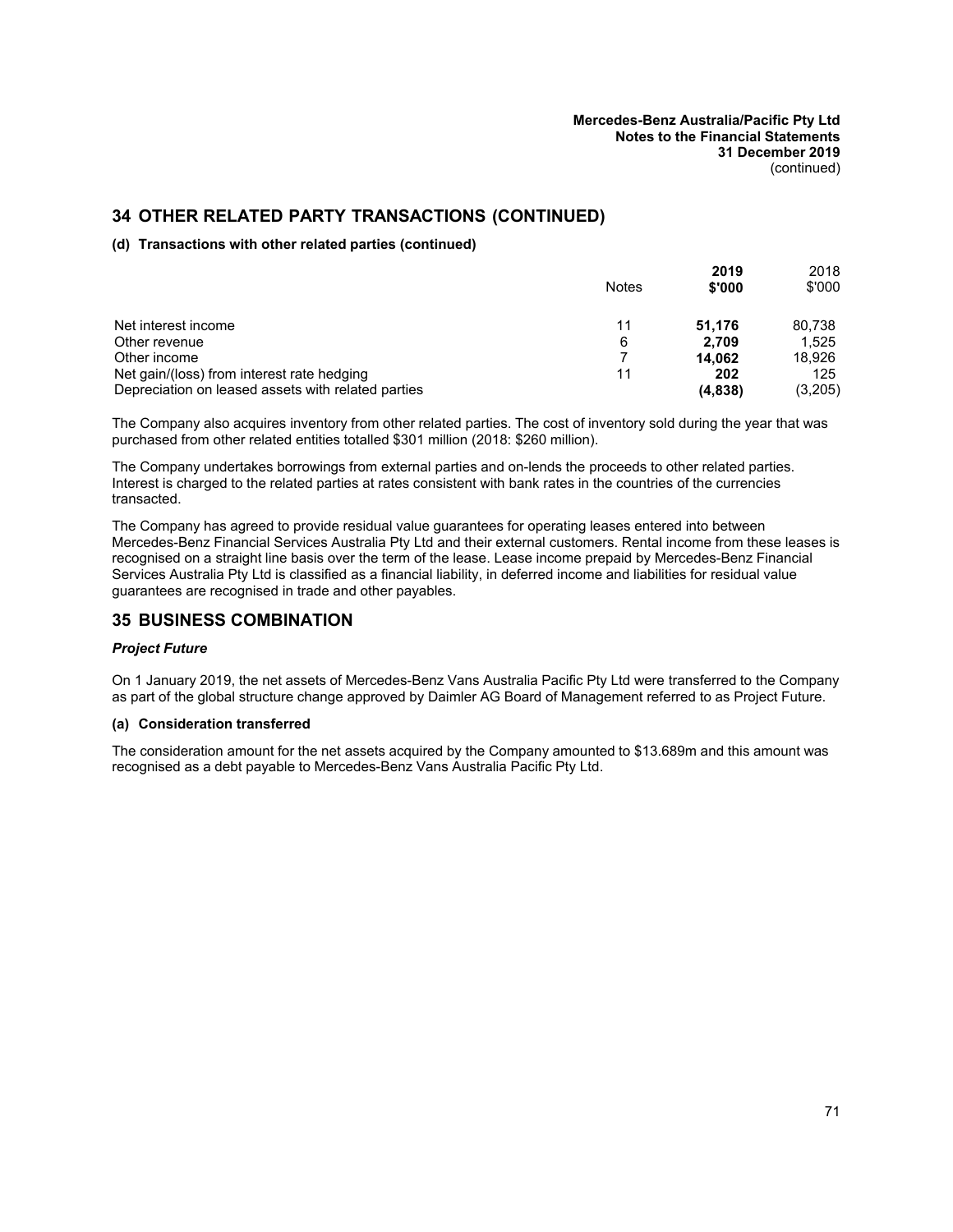**Mercedes-Benz Australia/Pacific Pty Ltd Notes to the Financial Statements 31 December 2019** (continued)

# **35 BUSINESS COMBINATION (CONTINUED)**

#### **(b) Identifiable assets acquired and liabilities assumed**

The below table summarises the recognised amounts of assets acquired and liabilities assumed at the date of acquisition.

|                                        | \$'000     |
|----------------------------------------|------------|
| <b>Assets</b>                          |            |
| Property, plant and equipment          | 6.258      |
| Inventories                            | 261,437    |
| Trade and other receivables            | 35,759     |
| Deferred tax asset                     | 13,325     |
| Prepayments                            | 3.431      |
| <b>Assumed Liabilities</b>             |            |
| Trade and other payables               | (117, 166) |
| <b>Employee benefits</b>               | (968)      |
| <b>Provisions</b>                      | (38, 118)  |
| Deferred income                        | (3,042)    |
| Less: Amount owed to the Company       | (147,227)  |
| Total identifiable net assets acquired | 13,689     |

### **(c) Debt forgiveness**

On 27 June 2019, the Company entered into a debt forgiveness deed arrangement with Mercedes-Benz Vans Australia Pacific Pty Ltd.

As a result, the debt forgiven by Mercedes-Benz Vans Australia Pacific Pty Ltd of \$13.689m was recorded directly to retained earnings.